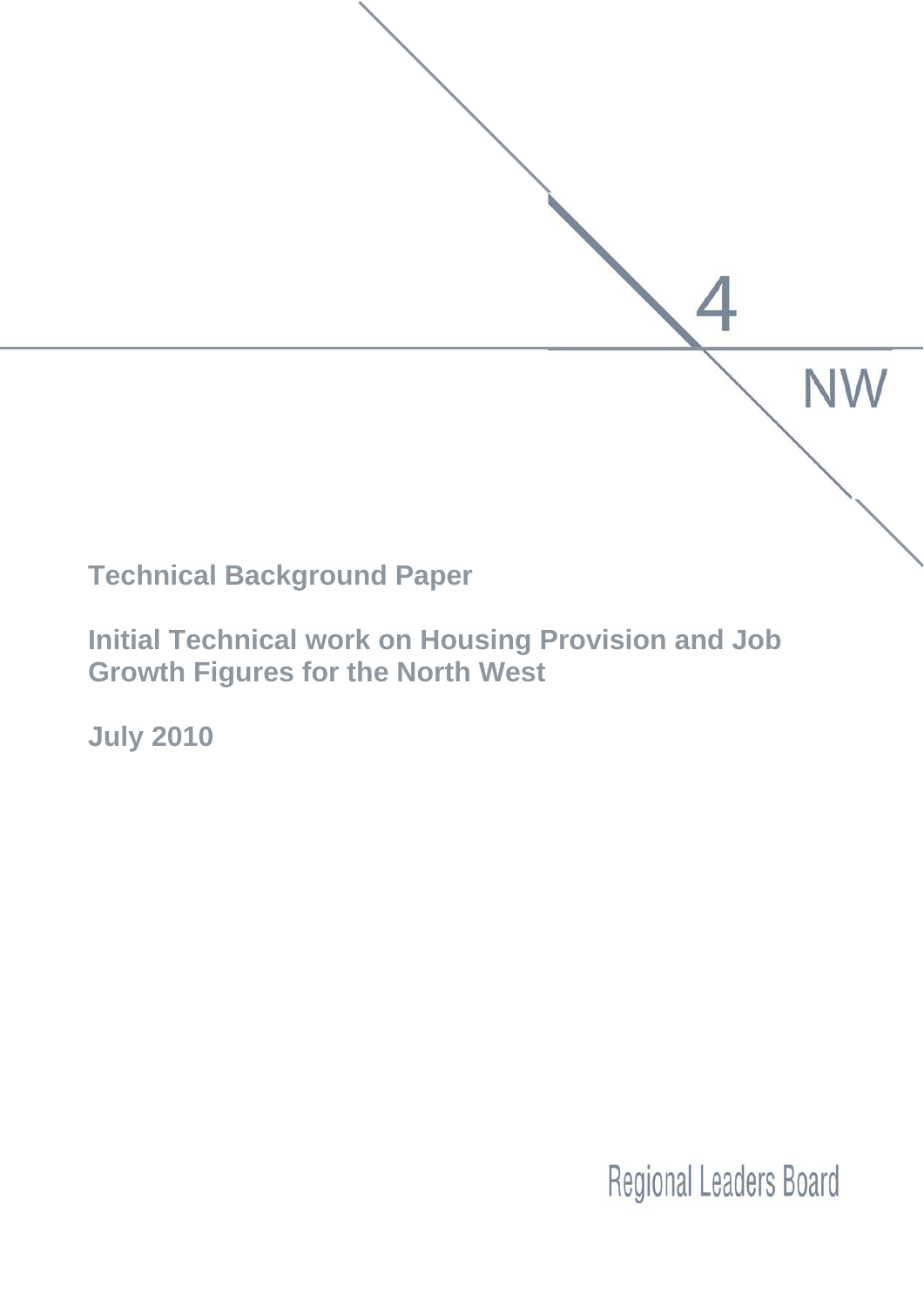### **Contents**

| <b>1. INTRODUCTION</b>                                                                                                                                   | 1   |
|----------------------------------------------------------------------------------------------------------------------------------------------------------|-----|
| 2. RUN A - CURRENT RSS                                                                                                                                   | 14  |
| 3. RUN B - REGIONAL ECONOMIC FORECASTING PANEL                                                                                                           | 18  |
| <b>4. RUN C - NATIONAL POPULATION AND HOUSEHOLD PROJECTIONS</b>                                                                                          | 22  |
| 5. RUN D AND E - NATIONAL HOUSING AND PLANNING ADVICE UNIT (NHPAU)                                                                                       | 25  |
| <b>6. INDICATIVE LAND SUPPLY FIGURES</b>                                                                                                                 | 27  |
| 7. INFRASTRUCTURE CAPACITY, ENVIRONMENTAL LIMITS AND FLOOD RISK                                                                                          | 29  |
| <b>8. PREVIOUS BUILD RATES</b>                                                                                                                           | 29  |
| 9. PHASING                                                                                                                                               | 29  |
| <b>10. NEEDS DATA</b>                                                                                                                                    | 29  |
| <b>APPENDIX 1 - RUN A: CURRENT RSS</b>                                                                                                                   | 30  |
| <b>APPENDIX 2 - RUN B: REGIONAL ECONOMIC FORECASTING PANEL</b>                                                                                           | 31  |
| APPENDIX 3 - RUN C: NATIONAL POPULATION AND HOUSEHOLD PROJECTIONS                                                                                        | 32  |
| APPENDIX 4 - RUN D: NATIONAL HOUSING AND PLANNING ADVICE UNIT LOWER<br><b>RANGE FIGURE</b>                                                               | 33. |
| APPENDIX 5 - RUN E: NATIONAL HOUSING AND PLANNING ADVICE UNIT UPPER<br><b>RANGE FIGURE</b>                                                               | 34  |
| APPENDIX 6 - NOTES FROM RS2010 HOUSING PROVISION FIGURES AND JOB<br><b>GROWTH TARGETS - SUB REGIONAL MEETING WITH LOCAL AUTHORITY</b><br><b>PARTNERS</b> | 35  |
| <b>APPENDIX 7 - RELATIONSHIP BETWEEN SCENARIOS IN NLA UPDATE REPORT</b><br>AND SCENARIOS IN THIS REPORT                                                  | 40  |
| <b>APPENDIX 8-INDICATIVE LOCAL AUTHORITY FORECASTS METHODOLOGY</b><br><b>REPORT</b>                                                                      | 41  |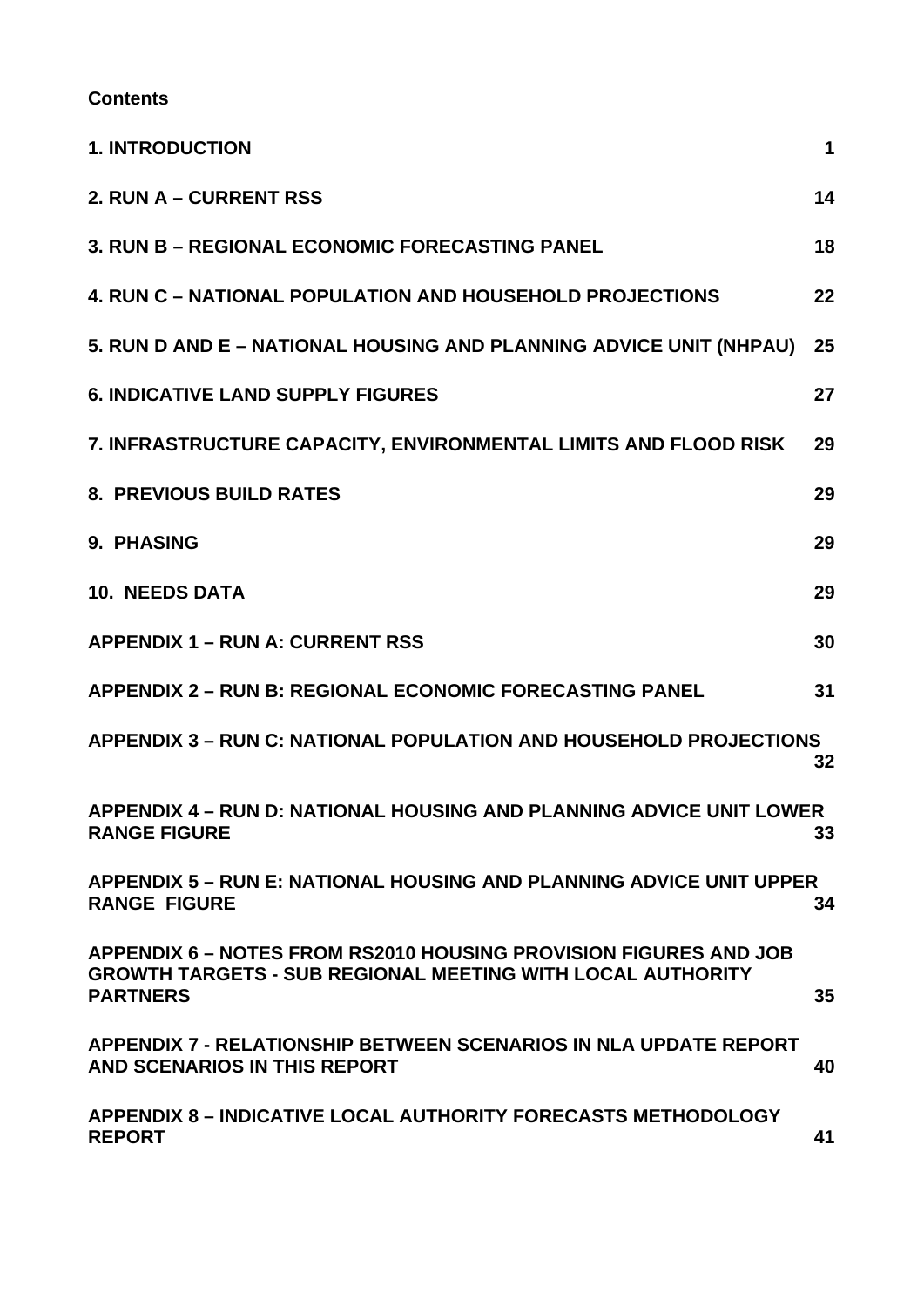## **1. Introduction**

1.1 The purpose of this technical background paper is to outline the initial work undertaken by 4NW to inform the development of housing provision and job growth figures for the North West region for the period to 2030. The paper sets out a number of different scenarios which provide a starting point for further work and discussion, including an explanation of the methodology used to develop each scenario. A summary of the different scenarios, distribution approaches and outputs for the region as a whole, and for sub-regional geographies, is set out in Table 1 on page 11. The baseline scenario is the adopted Regional Spatial Strategy for the North West (September 2008).

1.2 Detailed figures for all Local Planning Authorities in the Northwest for each scenario are attached in appendix 1 - 5. A detailed spreadsheet containing all of the information used in developing the scenarios is also available as a separate document<sup>1</sup>.

1.3 The information set out in this paper was presented to local authority officers and other partners at a series of sub-regional workshops on the  $25<sup>th</sup>$ ,  $27<sup>th</sup>$  and  $28<sup>th</sup>$  May 2010 with a view to getting feedback on work to date. The broad comments made at the workshops are reported in appendix 6. A meeting was also held with Natural England, Environment Agency and CPRE on 2<sup>nd</sup> June 2010 to outline the methodology behind the figures and report the broad views given at the sub-regional workshops. Partners were asked to provide further comments in response to the workshop by  $11<sup>th</sup>$  June 2010. The key messages from the workshops were that:

- A level of housing provision across the region of around 23,000 dwellings per annum was considered to be appropriate. Figures higher than that would create difficulties in terms of land availability and the capacity to deliver on the ground.
- Phasing is critically important in achieving a sustainable transition from current levels of delivery to levels needed to achieve 23,000 dwellings per annum.
- There is a need to consider the impacts of development on infrastructure at the subregional and local level.
- The relationship between housing and employment in some parts of the region is very complex.
- Aspiration is important in ensuring that we don't entrench trends which need to be addressed, and those aspirations need to be factored in to any forecasting work.

1.4 Whilst this paper focuses on numerical figures it is important to remember that the supporting policy context is hugely important in shaping the impact that the implementation of these figures will have, including how, when and where development takes place and how the headline figures relate to the amount of land required to deliver them. A significant amount of work is still needed to understand fully the implications of the figures set out in each of the different scenarios. Given that this will not now take place at the regional level, it is important that this is continued at sub-regional / local level. This technical paper and the supporting numerical information is intended to assist in that future work.

## **Context**

1.5 This work was undertaken within the context of:

 $\overline{a}$ <sup>1</sup> RS2010 Part 2 housing provision and job growth figures summary and background data Final version July 2010,

http://www.4nw.org.uk/downloads/documents/jul\_10/4nw\_1278662515\_RS2010\_Part\_2\_housing\_provisio.xl s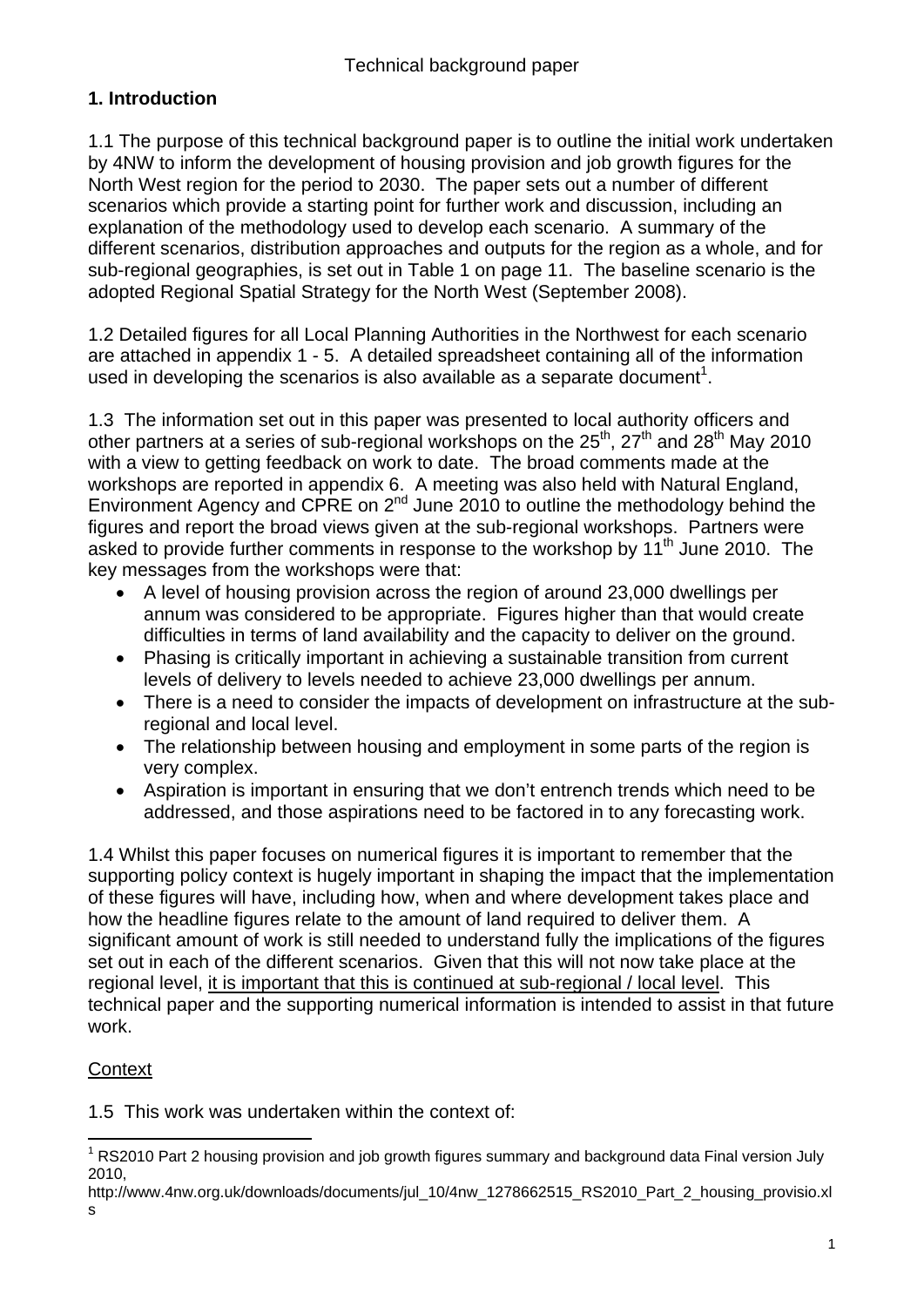- The Local Democracy, Economic Development and Construction Act 2009 which provides the legislative framework for the development of a Regional Strategy<sup>2</sup>.
- Planning Policy Statement 3: Housing, which requires the Regional Spatial Strategy (Regional Strategy) to set out the level of overall housing provision, broadly illustrated in a housing delivery trajectory, for a sufficient period to enable Local Planning Authorities (LPA) to plan for housing over a period of at least 15 years. This should be distributed amongst constituent housing market and LPA areas.
- Planning Policy Statement 4: Planning for Sustainable Economic Growth which requires minimum job targets for individual Local Authorities to be set out at a regional level.
- Requirements to develop 'alternative approaches' set out in both Sustainability Appraisal / Strategic Environmental Assessment legislation and in the Policy Statement on Regional Strategies published in 2009.<sup>3</sup>

1.6 Since the completion of this work the Government has issued a statement revoking Regional Strategies with immediate effect. The policy framework set out in Planning Policy Statements continues, but references to Regional Strategies (and Regional Spatial Strategies) are no longer valid. The legislative framework set out in the Local Democracy, Economic Development and Construction Act 2009 will be replaced by the Localism Bill which is due to be passed in November 2011. The Policy Statement on Regional Strategies has been cancelled.

1.7 The research and policy context for setting district level housing figures at a regional level is well established and there is a wealth of evidence available to support that work. Setting job targets at district level is a new requirement, and as such there is less evidence and information available.

1.8 In terms of existing evidence the work set out in this technical report draws primarily on the following:

- North West Household Growth Estimates Study (August 2005)
- The definition of Housing Market Areas in the North West region (revised August 2008)
- Regional Strategic Housing Market Assessment (August 2008)
- Housing Growth scenarios and affordable housing requirements 2009 update (November 2009)
- National Housing and Planning Advice Unit supply range advice (July 2009)
- Regional Economic Forecasting Panel Long-term Baseline forecast (March 2010)
- Independent Local Authority Forecasts and Detailed Sectoral and Occupational Information Supporting the Regional Economic Forecasting Panel Long-Term Regional and Sub-regional Baseline Forecasts (April 2010)
- Setting Employment Land Targets for North West England (Roger Tym and Partners, April 2010)
- RSS Annual Monitoring Report for the Northwest of England (February 2010)

## North West Household Growth Estimates Study<sup>4</sup>

1.9 Commissioned by the then North West Regional Assembly, this piece of work was undertaken by Nathaniel Litchfield and Partners in conjunction with Deloitte and David

 2 http://www.opsi.gov.uk/acts/acts2009/ukpga\_20090020\_en\_1

 $^3$  http://www.communities.gov.uk/documents/citiesandregions/pdf/1129855.pdf<br> $^4$  http://www.4pw.org.uk/documents/2page.id=48.ottogory.id=179

http://www.4nw.org.uk/documents/?page\_id=4&category\_id=178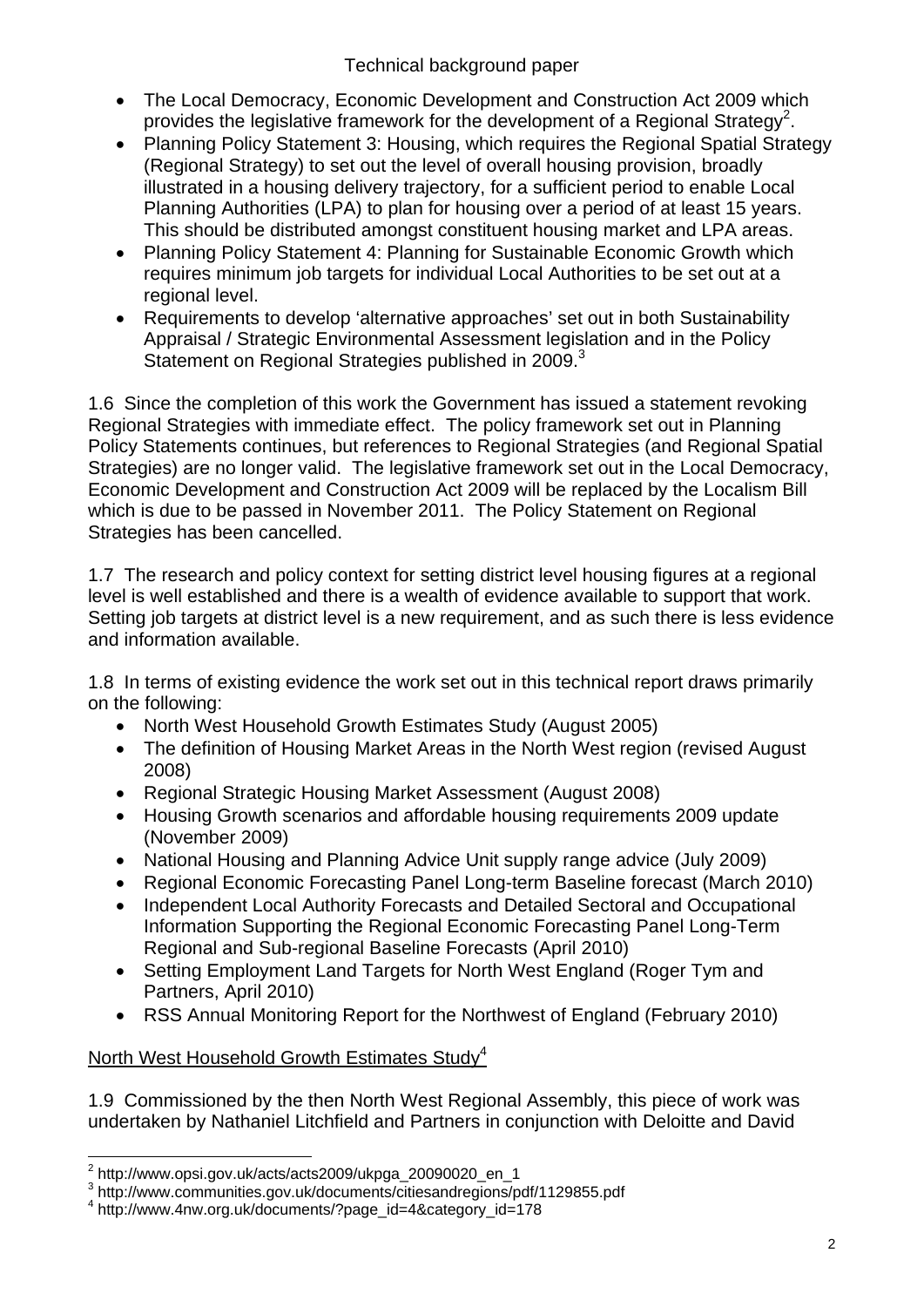Cumberland Housing Regeneration Company, to develop a robust methodological framework for calculating the potential demand and need for housing in the region and its distribution across the region's Local Planning Authority areas.

1.10 The research brought together a number of different data sources, including Census 2001, population and household projections, migration flows, economic growth scenarios, employment rates and levels of concealed and sharing households as well as homelessness. These data sources were used to provide household estimates and some, along with build rates, were used to spatially distribute households within the region. Spreadsheets containing the technical work related to this study can be downloaded at http://www.4nw.org.uk/documents/?page\_id=4&category\_id=178 (Appendix 1 and Technical Needs Appendix).

1.11 The economic growth scenarios were based on scenarios prepared for the North West Regional Development Agency, by Experian, in 2005 to inform the review of the Regional Economic Strategy. This work produced three economic scenarios:

- **Longer term trends** continue: assumes the relative performance of the region and its areas seen over the last two decades continuing by sector. Under this scenario the rate of growth of GVA lags behind that of the UK, largely because of lower employment growth but also slightly lower productivity growth. GVA per capita does not improve relative to the UK average. This is a fairly pessimistic scenario as the difficult industrial restructuring of the past decades in the region is unlikely to continue and impact in the same way in the future.
- **Recent employment success**: assumes the strong employment growth over the last 4-5 years will continue into the future, but productivity performance remains sluggish. This assumption is applied to each sub-region, so the sub-regions who have performed best in terms of recent employment growth are assumed to continue to perform best into the future. Total employment growth rates exceed those of the UK, but GVA growth lags behind. Under this scenario employment rates grow and exceed the national average.
- **Regional productivity transformation**: assumes the region as a whole is able to transform its economic base in two ways:

• First, so that the share of finance and business services reaches those of the UK average

• Second, productivity levels in its traded service sector improve to those of the best performing region outside London and the South East.

Under this scenario the GVA growth rate equals that of the UK and there is an element of catch up in GVA per capita. However, under this scenario different subregions are assumed to perform differentially in relation both to their relative shares of sectors and in relation to their long run historic performance compared to the regional average. Growth rates in employment are not therefore necessarily consistent with those in the Recent Employment Scenario.

1.12 The North West Household Growth Estimates Study was used as the basis for the preparation of the housing provision figures for each Local Planning Authority which are included in the adopted Regional Spatial Strategy for the North West (September 2008). This work therefore forms the technical basis for the figures presented in Run A in this paper, which is explained in more detail in section 2 of this paper.

## The Definition of Housing Market Areas in the North West region<sup>5</sup>

 $\overline{a}$ 5 http://www.4nw.org.uk/documents/?page\_id=4&category\_id=227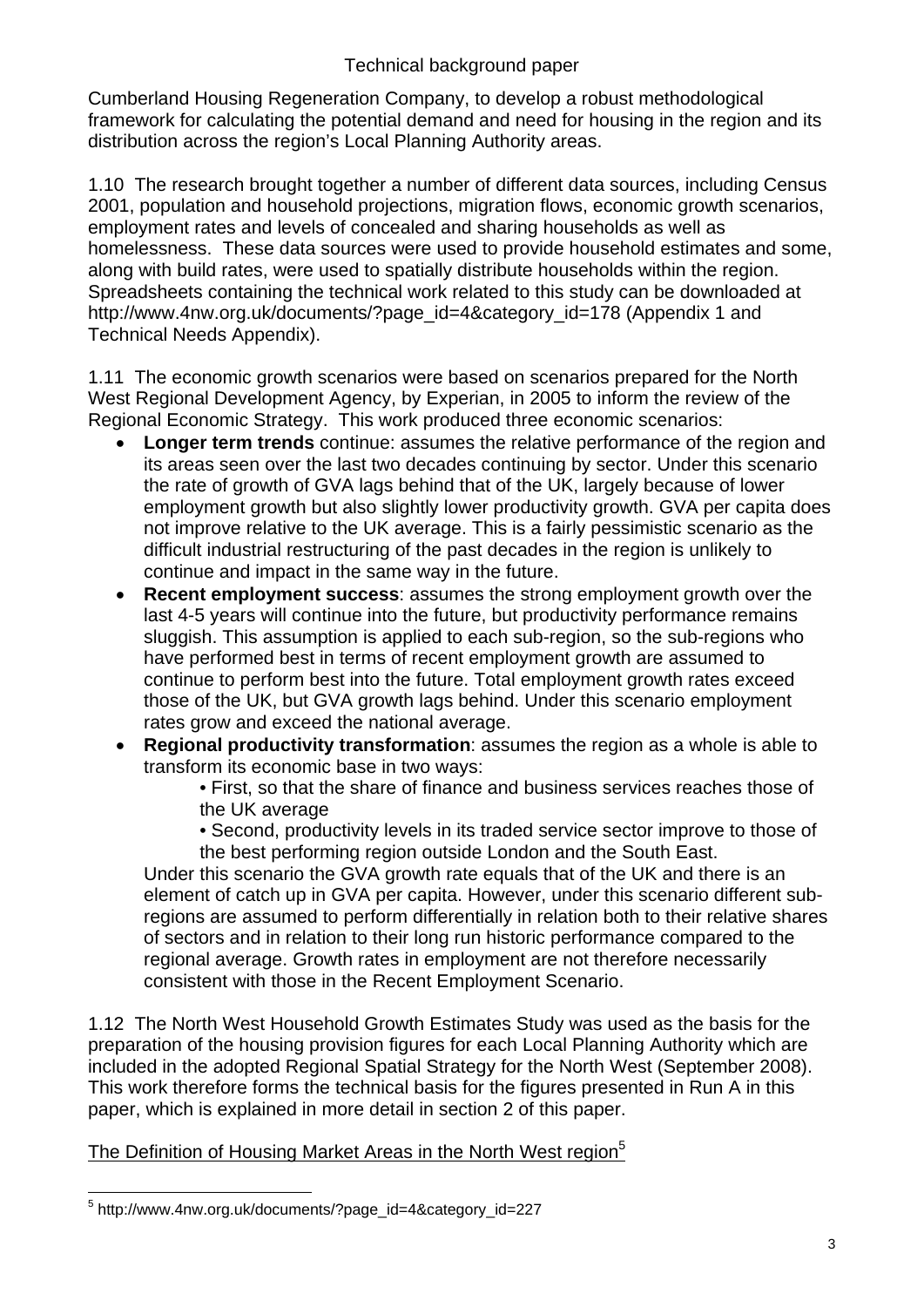1.13 This work was commissioned by the then North West Regional Assembly in response to:

- Planning Policy Statement 3 (2006) which required Regional Planning Bodies and Local Planning Authorities to have regard to housing market areas in developing spatial plans
- The Regional Housing Strategy (2005) which identified the need for further work to be undertaken on the assessment of housing markets
- The Panel Report from the Examination in Public of the Submitted Draft Regional Spatial Strategy which recommended that a partial review of the RSS should be carried out and that this should include the identification of housing market areas.

1.14 The work included two main elements – a review of existing work that had been taken to identify housing market area boundaries in the region, and an analysis of house price, travel to work and migration data, following the advice set out in the CLG advice note on identifying sub-regional housing market areas published in March 2007<sup>6</sup>.

1.15 As a result of those two strands of work 27 housing market areas were identified in the region. Most of the areas are either groups of Local Authorities, or in some cases single Local Authority areas. However the areas in Greater Manchester and Cumbria cut across Local Authority boundaries. The boundaries are shown on the map on page 4.

1.16 The housing provision figures in this report are presented at Local Planning Authority level. Some further work would be needed to translate the figures to Housing Market Area level.

 $\overline{a}$ <sup>6</sup> http://www.communities.gov.uk/publications/planningandbuilding/identifyingsubregionalhousing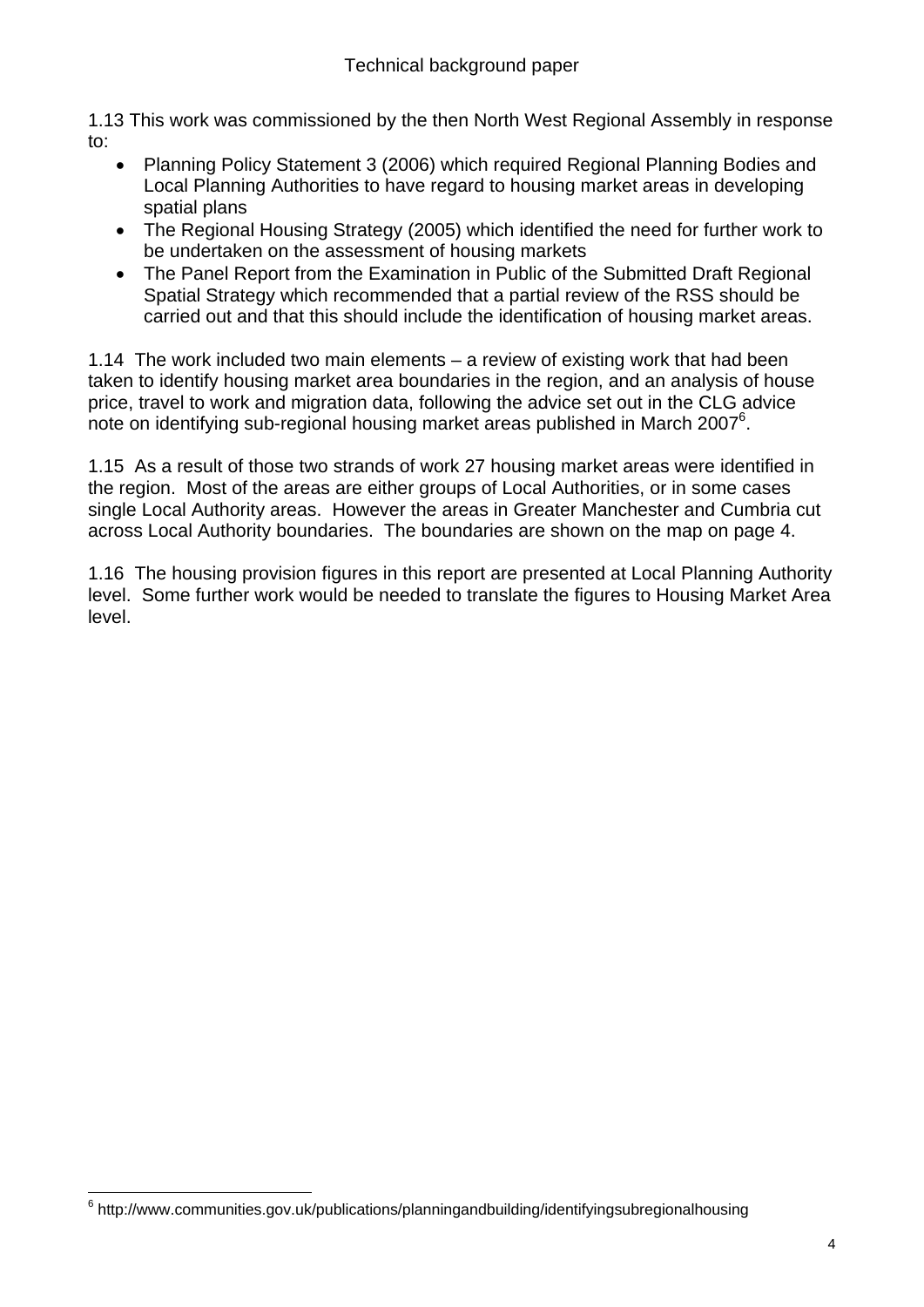## **Housing Market Areas in the North West**

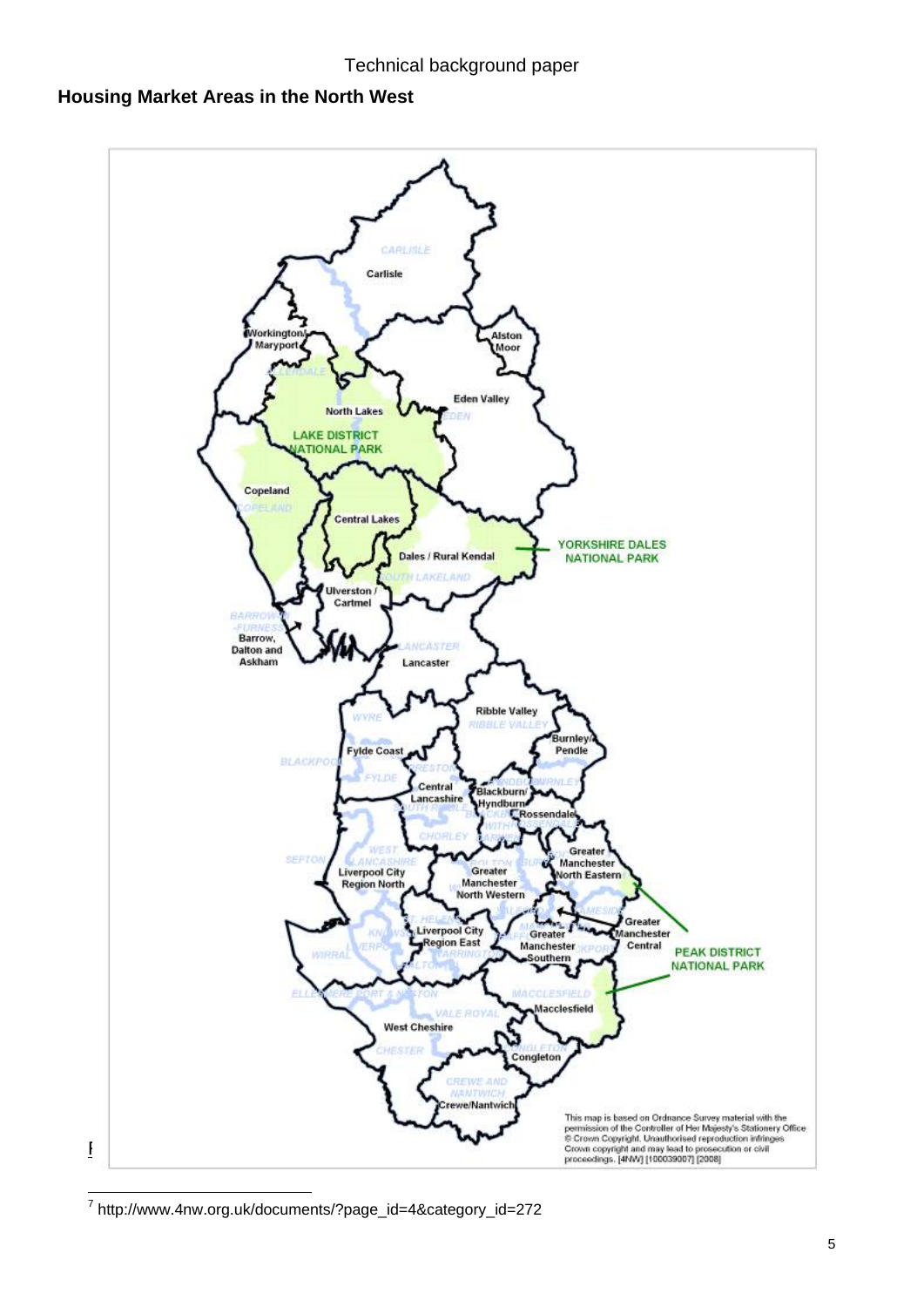1.17 Following on from the identification of Housing Market Areas in the region this work developed a regionally consistent picture of the current and future housing market, the need for affordable and market housing, and the requirements of specific groups (eg older people, people with disabilities, younger families) for the region as a whole, and each of the 27 housing market areas. The work followed the requirements of PPS3 and the practice guidance on strategic housing market assessments published by Government in  $\mathrm{\dot{A}}$ ugust 2007 $^8$ .

1.18 In looking at the future housing market the work included developing a number of different scenarios of future housing requirements for the region, housing market areas and Local Planning Authority areas. The scenarios were based on 2004-based national population projections and household forecasts, and the long-term economic forecast published by the Regional Economic Forecasting Panel in April 2009.

1.19 The RSHMA work included the development of a model to provide estimates of affordable and housing market requirements. The model uses secondary data sources, and was intended to be consistent as far as possible across the region, and easily updatable to take into account new sources of data when available. A document showing how the model works is available on the 4NW website<sup>9</sup>.

## Housing Growth scenarios and affordable housing requirements 2009 update<sup>10</sup>

1.20 To reflect changes since the preparation of that RSHMA document, 4NW commissioned NLA to provide an update to that report, which was completed in November 2009. The update ensured that all data sources were revised to utilise the most recent available data at the time the study was carried out, including CLG's 2006-based household projections published in 2009.

1.21 A number of technical and data amendments were also made:

- Refinements were made to the method of estimating the supply of housing from the private rented sector which might contribute to meeting affordable housing need. According to CLG guidance, private rented tenancies are not affordable housing, but the guidance indicates that local authorities should be aware of the potential contribution of the private rented sector to meeting housing needs and it seemed prudent to investigate this and take it into account in developing affordable housing policies.
- The inclusion of a facility to examine alternative future scenarios by assuming changes to key variables. This element was extended to enable the model to take account of changes to house prices, household incomes, and to model these changes up to 2032.
- Improvements were made to sources of data on affordable housing supply, drawing on new data published by CLG since the previous study was undertaken.

<sup>8&</sup>lt;br><sup>8</sup> http://www.communities.gov.uk/publications/planningandbuilding/landavailabilityassessment

http://www.4nw.org.uk/downloads/documents/jul\_10/4nw\_1278490326\_How\_the\_Regional\_Affordability.pdf

http://www.4nw.org.uk/downloads/documents/jul\_10/4nw\_1277981338\_2009\_scenarios\_and\_affordabili.pdf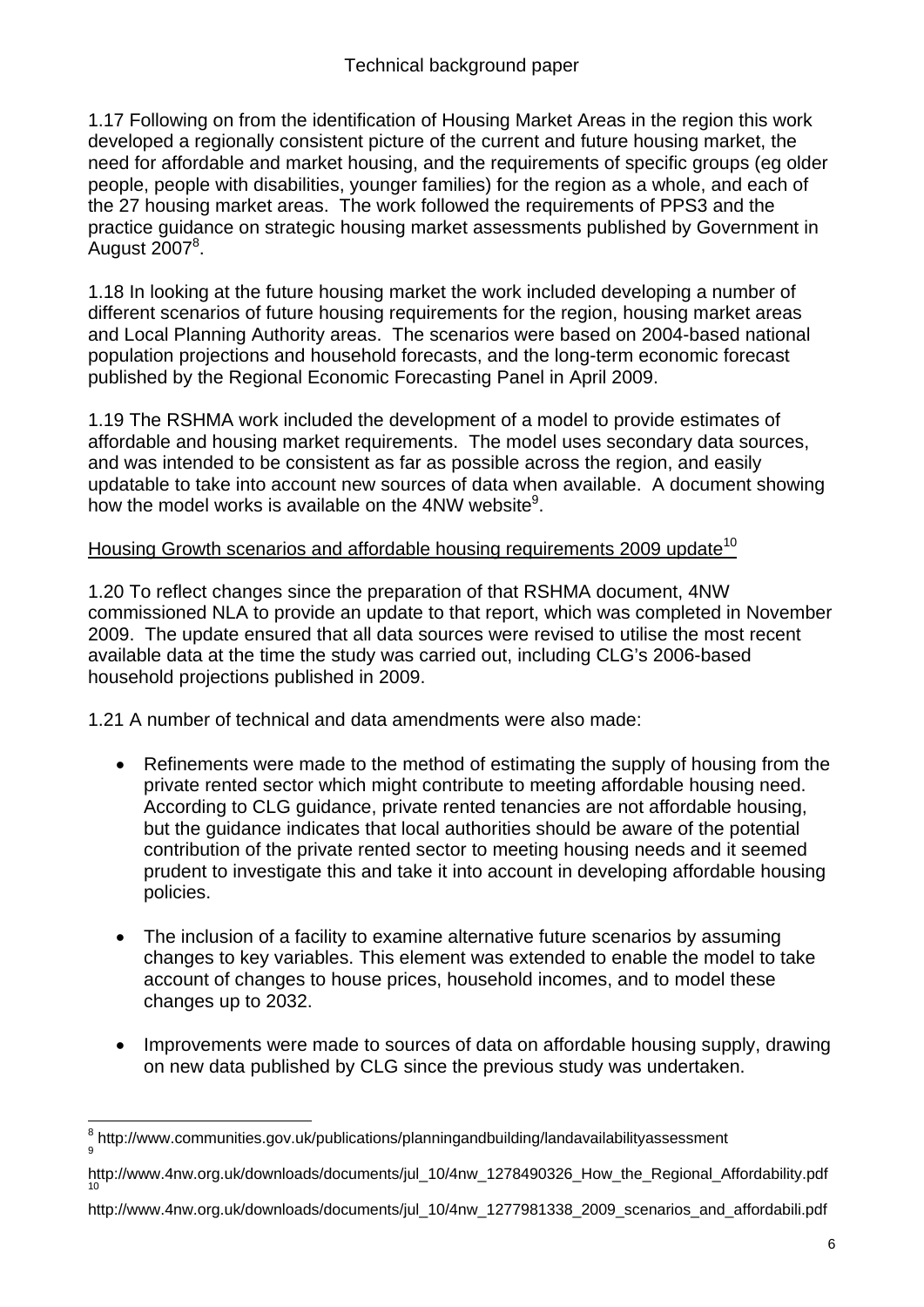• Updated CACI Paycheck estimates of household incomes for 2008 replaced the 2007 estimates used in the RSHMA work.

1.22 For a number of reasons the scenarios set out in the NLA update report vary slightly to those included in this technical paper. A table is included in appendix 7 which explains those changes. The model can be downloaded as an excel spreadsheet at http://www.4nw.org.uk/downloads/documents/jul\_10/4nw\_1278661854\_Affordability\_Mode I North West.xlsx. Unfortunately because of the complexity of the model it is only possible to provide this as a 2007 excel document. Conversion to a 2003 version causes some of the data to be lost.

## National Housing and Planning Advice Unit (NHPAU) Supply Range Advice<sup>11</sup>

1.23 The June 2007 Housing Green Paper, *Homes for the Future: More affordable, more sustainable*, commissioned the NHPAU to provide the Government with advice about the level of housing provision that should be tested by Regional Planning Bodies in producing Regional Spatial Strategies.

1.24 The latest advice provided was published in July 2009 and set out a range for the Northwest of 26,400 (minima) – 29,900 (maxima) units per annum in the period 2008 –  $2031^{12}$ . The advice was derived primarily form the consideration of demographic trends.

1.25 The bottom of the range is the expected household growth over the plan period (ignoring unmet need and demand, second homes and vacancies in the new stock). This gives a figure for the Northwest of 26,298 units per annum. The top of the range is household growth plus unmet need and demand and an allowance for second homes and for vacancies in the new stock, the assumption being that the backlog is eliminated over the plan period. This gives a figure for the Northwest of  $30.371^{13}$ .

1.26 The population assumptions used within the NHPAU demographic model follow the ONS 2006-based population projection low migration variant until 2014 before gradually returning to the principal projection by around  $2019^{14}$ .

1.27 The levels of unmet need for housing, second homes and vacancies (average annual change) used in the demographic model by NHPAU are as follows:

 $\overline{a}$ 

 $11$  More homes for more people: advice to Ministers on housing levels to be considered in regional plans, NHPAU, July 2009 (http://www.communities.gov.uk/documents/507390/pdf/1299593.pdf)<br><sup>12</sup> Table 1 in NHPAU report<br><sup>13</sup> Paragraph 34 and table 2 of NHPAU report<br><sup>14</sup> Technical Appendix to More homes for more people: advice to

considered in regional plans, NHPAU, September 2009

<sup>(</sup>http://www.communities.gov.uk/documents/507390/pdf/1345021.pdf) Figure 1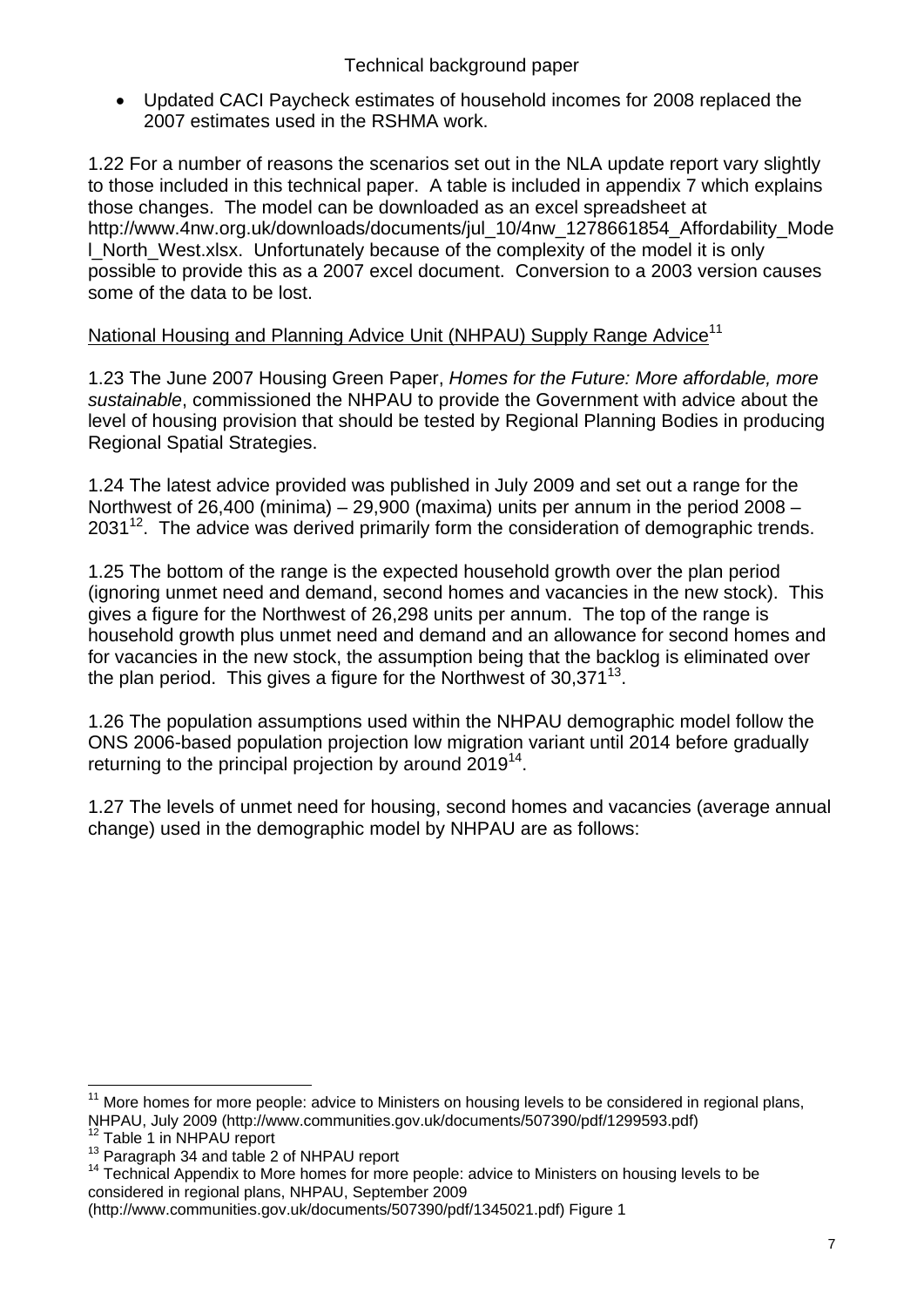|                                                                                                                                                                                                                        | <b>NHPAU</b><br>Household<br><b>Projection</b> | <b>Unmet</b><br>need                      | <b>Second</b><br>homes | <b>Vacancies</b>                                                                                                                                                                                      | <b>Total</b> |  |
|------------------------------------------------------------------------------------------------------------------------------------------------------------------------------------------------------------------------|------------------------------------------------|-------------------------------------------|------------------------|-------------------------------------------------------------------------------------------------------------------------------------------------------------------------------------------------------|--------------|--|
| <b>Northwest</b>                                                                                                                                                                                                       | 26,300                                         | 2,900                                     | 300                    | 900                                                                                                                                                                                                   | 30,400       |  |
| Data sources                                                                                                                                                                                                           | <b>NHPAU</b><br>analysis, CLG                  | <b>NHPAU</b><br>analysis of<br><b>SEH</b> | <b>LGF</b>             | The vacancy rate for the<br>Northwest is capped at 3%.<br>Allowance for<br>vacancies in additional stock<br>is gained from a<br>three year average using the<br>latest available<br>HSSA and RSR data |              |  |
| Source: Table 8 (page 24) Technical Appendix to More homes for more people: advice to Ministers on housing levels to be<br>considered in regional plans http://www.communities.gov.uk/documents/507390/pdf/1345021.pdf |                                                |                                           |                        |                                                                                                                                                                                                       |              |  |

1.28 NHPAU also used the CLG/Reading affordability model to calculate an alternative figure. This gives a figure for the Northwest of 26,449 net annual average additions 2008  $-2031.$ 

1.29 In finalising the supply range advice NHPAU have only moved the end of the ranges by half of the amount indicated by the latest evidence to avoid large changes between consecutive publications of their advice. This gives the 26,400 – 29,900 range figures.

#### Regional Economic Forecasting Panel Long-term Baseline Forecast<sup>15</sup>

1.30 The Regional Economic Forecasting Panel (REFP) published a long term baseline forecast for the region as a whole in March 2010. This is a 'policy off' forecast and does not take into account any aspirations or policy interventions.

|                                                                                                                                                            |                             | $2009 - 15$ |                                                 | $2015 - 30$              |             |                                                 |
|------------------------------------------------------------------------------------------------------------------------------------------------------------|-----------------------------|-------------|-------------------------------------------------|--------------------------|-------------|-------------------------------------------------|
|                                                                                                                                                            | <b>Northwest</b><br>$(\% )$ | UK (%)      | <b>NW</b><br>differential<br>with UK (Pp<br>pa) | <b>Northwest</b><br>(% ) | UK.<br>(% ) | <b>NW</b><br>differential<br>with UK (pp<br>pa) |
| Population                                                                                                                                                 | 0.2                         | 0.5         | $-0.3$                                          | 0.3                      | 0.6         | $-0.3$                                          |
| Working age<br>population                                                                                                                                  | 0.1                         | 0.5         | $-0.4$                                          | 0.0                      | 0.4         | $-0.4$                                          |
| Employment                                                                                                                                                 | 0.1                         | 0.2         | $-0.1$                                          | 0.4                      | 0.5         | $-0.2$                                          |
| Productivity<br>(GVA per<br>worker)                                                                                                                        | 1.6                         | 1.8         | $-0.1$                                          | 1.8                      | 2.0         | $-0.2$                                          |
| <b>GVA</b>                                                                                                                                                 | 1.7                         | 2.0         | $-0.2$                                          | 2.2                      | 2.5         | $-0.3$                                          |
| GVA per head                                                                                                                                               | 1.5                         | 1.4         | 0.1                                             | 1.9                      | 1.9         | $-0.1$                                          |
| Source: Table 4 - Regional Economic Forecasting Panel State of the Northwest Economy: A<br>Long-term Forecast for the Northwest $2010 - 2030$ (March 2010) |                             |             |                                                 |                          |             |                                                 |

1.31 For the region as a whole the Panel forecast is:

1.32 The figures for 2009 – 15 are given to reflect the period in which there is continued recovery from the recession. From 2015 onwards it is anticipated that there will be a return to long-term growth rates.

1.33 The forecast developed by the REFP considered forecasts from the three main forecasting houses (Cambridge Econometrics, Oxford Economics and Experian). It

 $\overline{a}$ <sup>15</sup> Regional Economic Forecasting Panel State of the Northwest Economy: A Long-term Forecast for the Northwest 2010 – 203 http://www.nwriu.co.uk/documents/Long\_Term\_Report\_-\_March\_2010.pdf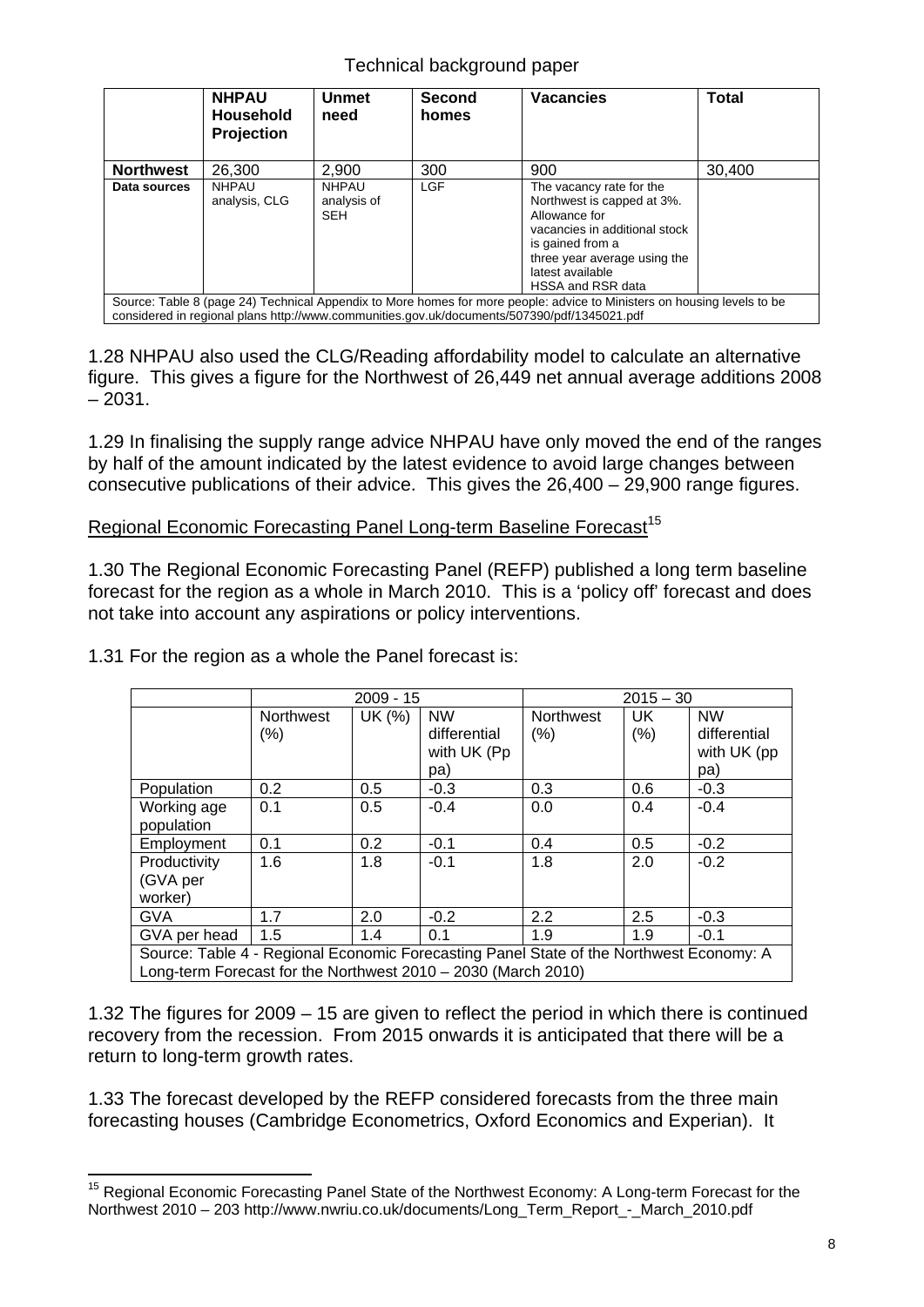therefore does not align directly with any one of the forecasts which the forecasting houses produce.

1.34 There are a number of risks to this long-term regional forecast which are clearly set out on page 28 of the Panel report.

Independent Local Authority Forecasts and Detailed Sectoral and Occupational Information Supporting the Regional Economic Forecasting Panel Long-Term Regional and Sub-regional Baseline Forecasts

1.35 To assist in the development of detailed policy on housing provision and job growth figures 4NW and NWDA commissioned Cambridge Econometrics to provide indicative Local Authority forecasts of population (total and by age bands), GVA (total and by sector), employment (total and by sector, occupation and status)<sup>16</sup>. These have been developed using Cambridge Econometrics Local Economic Forecasting Model, and therefore reflect the assumptions within that model, but with the outputs constrained to the overall regional long-term baseline forecast. Cambridge Econometrics also provided a report to explain their methodology and assumptions<sup>17</sup>.

1.36 The figures provided by Cambridge Econometrics provide the starting point for the figures set out in Run B, and are included in sheet 9 of the accompanying spreadsheet<sup>18</sup>.

## Setting Employment Land Targets for North West England<sup>19</sup>

1.37 4NW commissioned Roger Tym and Partners to undertake a scoping study to develop a preferred methodology for developing district level job targets in January 2010. The report was commissioned in response to PPS4, which set a requirement for regional strategies to produce district level job targets (as opposed to employment land targets).

1.38 The recommendations of the final report (April 2010) were for 4NW to use job growth forecasts, provided by the Regional Economic Forecasting Panel, as a starting position and then work with local authorities in order to reality test the forecasts and factor in policy targets and aspirations. A dissemination event held with officers from local authorities in the North West confirmed that the regional strategy would set job targets and then work would commence on an authority by authority basis to translate the job targets into a requirement for employment land.

 $\overline{a}$ <sup>16</sup> RS2010 Part 2 housing provision and job growth figures summary and background data Final version July 2010, sheet 9,

http://www.4nw.org.uk/downloads/documents/jul\_10/4nw\_1278662515\_RS2010\_Part\_2\_housing\_provisio.xl

s<br> $17$  See Appendix 8

<sup>&</sup>lt;sup>18</sup> RS2010 Part 2 housing provision and job growth figures summary and background data Final version July 2010,

http://www.4nw.org.uk/downloads/documents/jul\_10/4nw\_1278662515\_RS2010\_Part\_2\_housing\_provisio.xl s

<sup>&</sup>lt;sup>19</sup> http://www.4nw.org.uk/documents/?page\_id=4&category\_id=318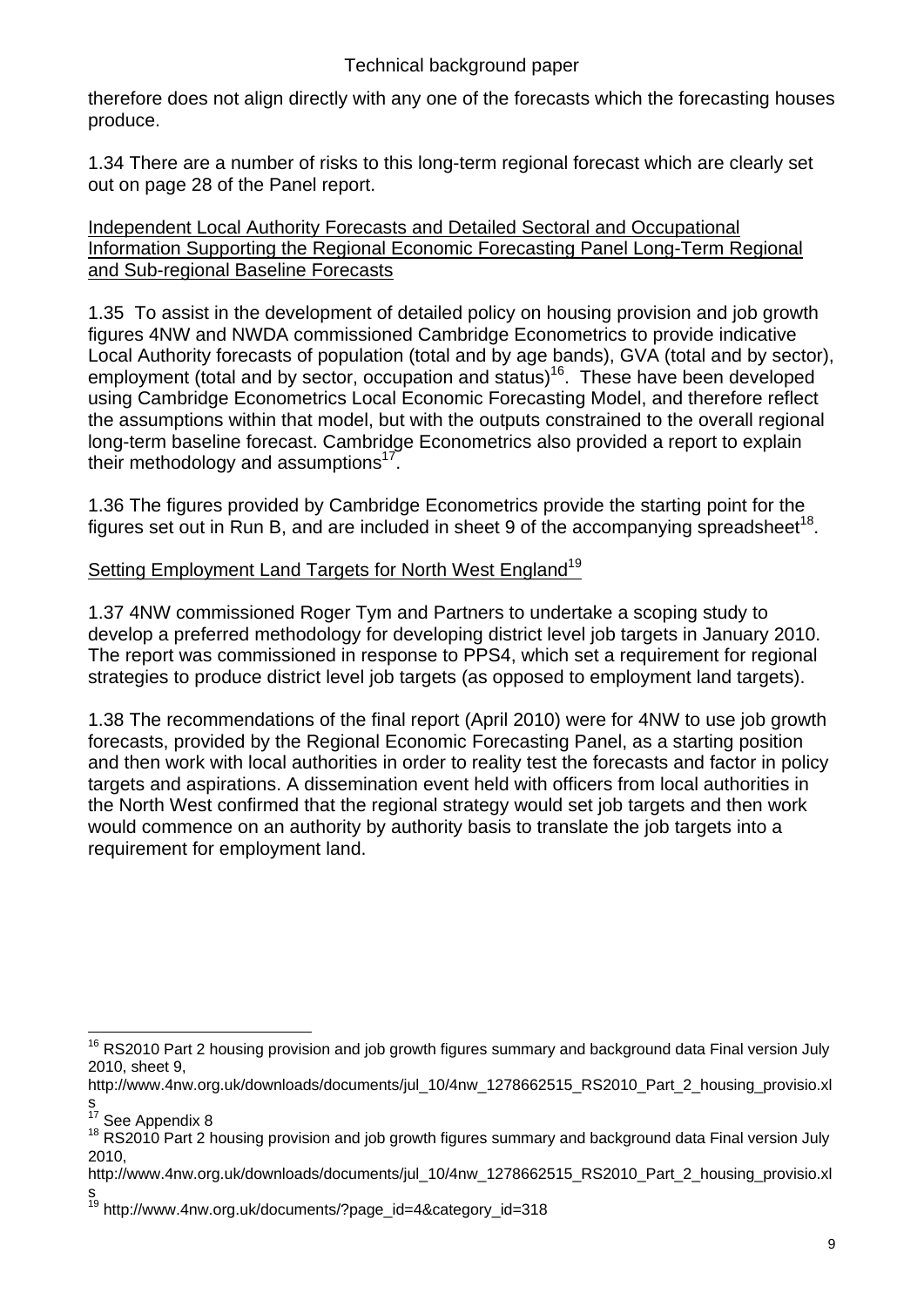## RSS Annual Monitoring Report for the Northwest of England<sup>20</sup>

1.39 There is a significant amount of consistent information available about the scale, type and location of housebuilding across the region over the past 7 years. That information is critical in informing the development of policy. There is less information available about job creation given that previous policies have dealt with the provision of employment land. Some information is therefore available regarding the amount of additional floorspace that has been created in the region over that past 7 years.

1.40 Some key messages from the latest Annual Monitoring Report are set out below.

- In 2008/09 16,302 net additional dwellings were constructed in the region, the second lowest annual figure since 2003. The highest amount of net additional dwellings were constructed in Manchester, Liverpool and Salford.
- Since 2003 81.8% of all new dwellings have been on previously developed land.
- The percentage of dwellings built at a density above 50 dwellings per hectare has increased from 41.8% to 61.4%.
- Clearance levels have been dropping annually since 2003, although at a slow rate. There has also been a shift from clearance of local authority dwellings to clearance of properties in the private sector and RSL properties.
- 4.4% of the total dwelling stock is vacant. The existence of vacant dwellings remains a significant problem in a number of areas, particularly in the Housing Market Renewal Pathfinder areas.
- 4,140 additional affordable homes were delivered in 2008/09. 2,520 additional affordable homes were made available for social rent, while 1,620 were made available for intermediate affordable housing.
- In 2008/09 930,305  $m^2$  of gross employment floorspace was developed in the region. The highest amount occurred in Manchester, with other significant levels in Cheshire East and Liverpool. The majority of the completed floospace was classified as B1a.
- Some authorities reported a net loss of employment floorspace.
- In 2008/9 there was 4,467 ha of available employment land.

## **Geography**

 $\overline{a}$ 

1.41 The sub-regional geographies used in this work on the whole reflect Multi-Area Agreement areas, with the exception of the exclusion of West Lancashire from Mid-Lancashire. West Lancashire has been included in the Merseyside figures to reflect the housing market relationships with Merseyside authorities. This has been reflected previously with the inclusion of West Lancashire in the Liverpool City Region North Housing Market Area. The joint working between West Lancashire, Sefton and Knowsley in particular should continue. Similarly Warrington is included within the Merseyside figures to reflect the housing market area linkages with St Helens and Halton.

1.42 For the Lake District National Park figures have been included where the current RSS distribution has been used (Run A H1 and J1, Run D H1 and Run E H1). Where other distribution mechanisms have been used a figure for the National Park has not been

<sup>20</sup> http://www.4nw.org.uk/documents/?page\_id=4&category\_id=310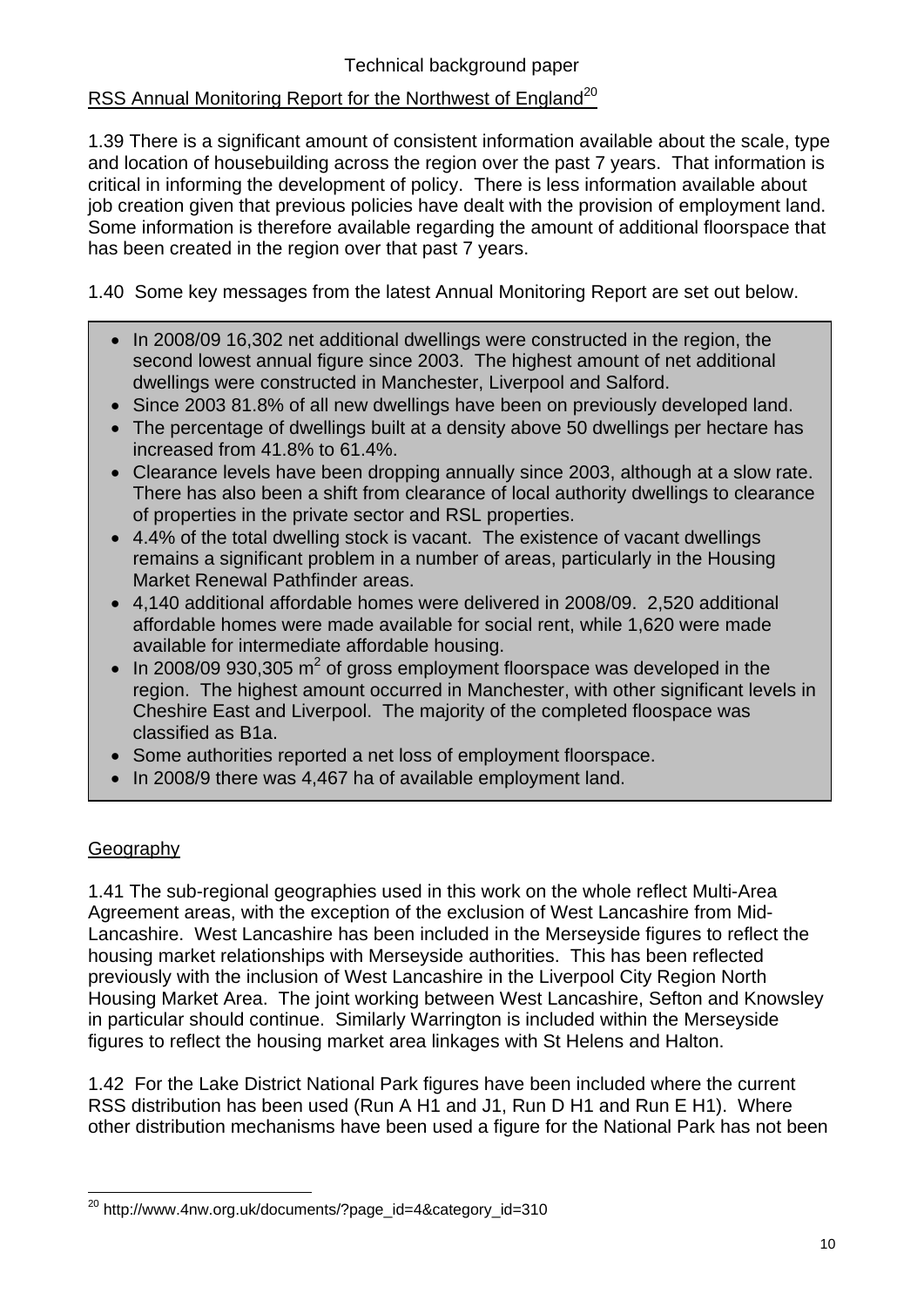devised. Figures for South Lakeland should also reflect the part of the district which is covered by the Yorkshire Dales National Park, and adjustments should be made for that.

## Base date

1.43 The figures have been calculated for the period 2006 – 2030. 2006 is the year at which the population forecasts for the indicative Local Authority forecasts based on Regional Economic Forecasting Panel and ONS 2006 - based population projections are the same. After 2006 they diverge. The period 2006-2030 has been used for each run for comparison.

1.44 We recognise that some construction has taken place in the period 2006 – 2010 but that will, in most cases, be lower than the annual average figures set out in these scenarios. Given the exceptional circumstances in the economy over recent years we do not consider that it will be possible to make up the shortfall accrued over that period in subsequent years.

## Maps

1.45 For each scenario maps have been prepared to illustrate the distribution of housing provision (runs A-E) and job growth (runs A-C) across the region. The maps are illustrated on the basis of a high, medium and low range which is specific to each scenario, as illustrated in the table below.

| Figure 1: Range within each scenario |              |              |                |              |            |                |            |                |
|--------------------------------------|--------------|--------------|----------------|--------------|------------|----------------|------------|----------------|
| <b>Housing provision</b>             |              |              |                |              |            |                |            |                |
|                                      | <b>Run A</b> | <b>Run B</b> | <b>Run B</b>   | <b>Run C</b> | <b>Run</b> | <b>RunD</b>    | <b>Run</b> | <b>Run E</b>   |
|                                      |              | H1           | H <sub>2</sub> |              | <b>DH1</b> | H <sub>2</sub> | <b>EH2</b> | H <sub>2</sub> |
| High                                 | 3,500        | 3,684        | 1,733          | 3,889        | 3,998      | 1,886          | 4,528      | 2,136          |
| Low                                  | 130          | 92           | 176            | 206          | 171        | 191            | 194        | 217            |
| Job growth                           |              |              |                |              |            |                |            |                |
| <b>High</b>                          | 2,069        | 1,475        |                | 2,285        |            |                |            |                |
| Low                                  | 77           | $-121$       |                | $-25$        |            |                |            |                |

1.46 As illustrated by the figures in the figure 1 above it is clear that what might be a high figure under one scenario may be a medium figure under another scenario, and therefore it is not possible to compare the maps easily across scenarios.

1.47 The maps are presented at the end of each scenario outline.

1.48 The maps on page 12 show for each Local Planning Authority (excluding the Lake District National Park) the percentage change from the adopted RSS figures proposed in each of the different scenarios. Run A H1 (zero change), D H1 and E H1 (which give a uniform percentage change) are not illustrated.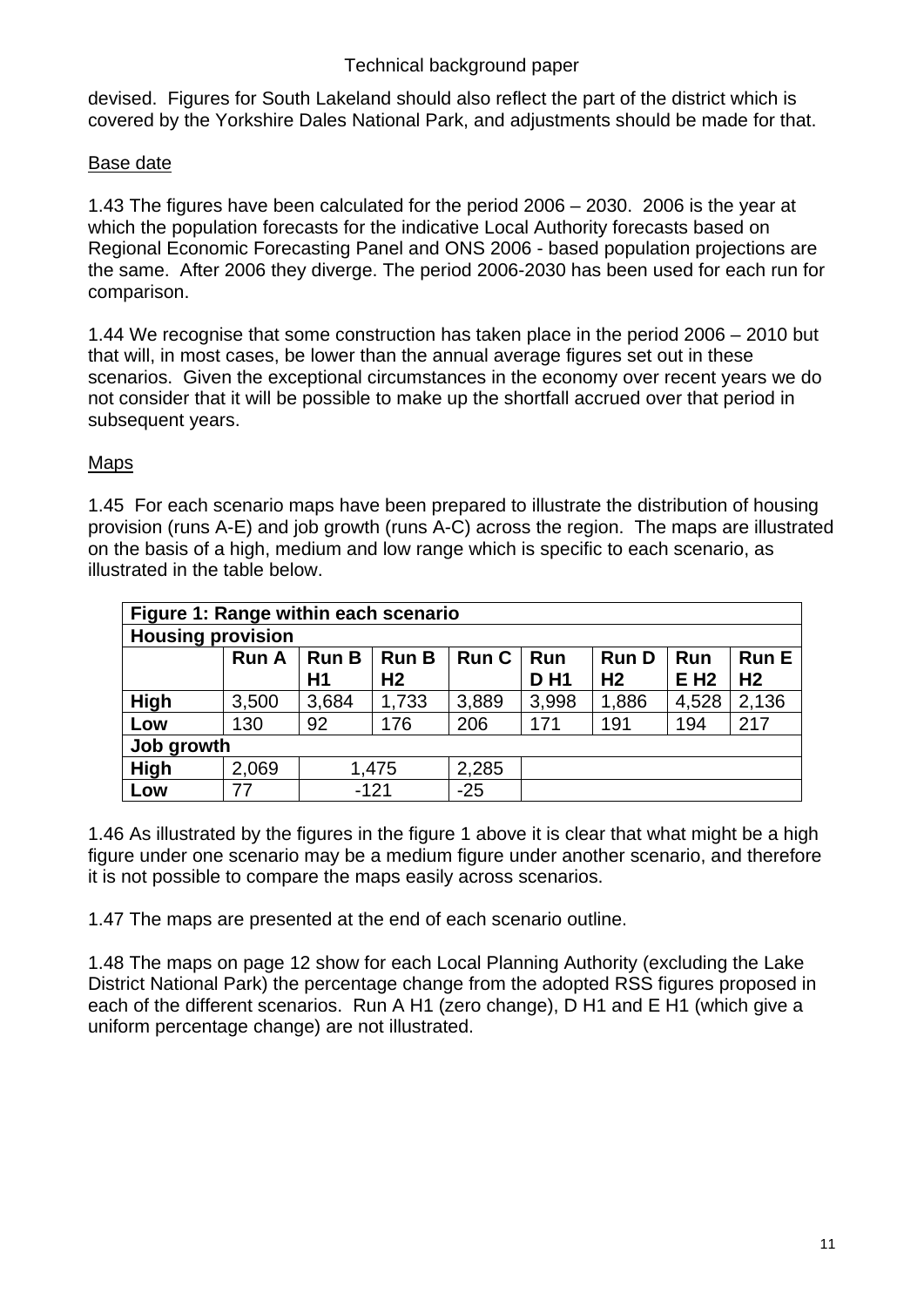|                                                      | Table 1: Summary of scenarios and distribution approaches and regional and sub-regional figures |                                             |                                                                                                             |                                                                                   |                                                                          |              |                                       |                                                                                                                             |                                                  |                                              |                                                                                   |                                            |                                                                                   |
|------------------------------------------------------|-------------------------------------------------------------------------------------------------|---------------------------------------------|-------------------------------------------------------------------------------------------------------------|-----------------------------------------------------------------------------------|--------------------------------------------------------------------------|--------------|---------------------------------------|-----------------------------------------------------------------------------------------------------------------------------|--------------------------------------------------|----------------------------------------------|-----------------------------------------------------------------------------------|--------------------------------------------|-----------------------------------------------------------------------------------|
| <b>SCENARIO</b>                                      | <b>RUN A - CURRENT</b><br><b>RSS</b>                                                            |                                             |                                                                                                             | <b>RUN B - REGIONAL ECONOMIC</b><br><b>FORECASTING PANEL</b>                      |                                                                          |              |                                       | <b>RUN C - ONS POPULATION</b><br><b>RUN D - NHPAU</b><br><b>LOWER RANGE</b><br><b>AND CLG HOUSEHOLD</b><br><b>FORECASTS</b> |                                                  |                                              |                                                                                   | <b>RUN E - NHPAU UPPER</b><br><b>RANGE</b> |                                                                                   |
| <b>DISTRIBUTION</b>                                  | <b>RSS</b><br>Current<br>distribution<br>도                                                      | Current RSS<br>J1 - Current<br>distribution | Authority population<br>forecasts<br>distribution<br>H1 - distribution<br>based on REFP<br>indicative Local | employment in 2030<br>based on calculated<br>residence based<br>distribution<br>오 | based on workplace<br>based employment<br>distribution<br>$\overline{z}$ |              | demographic<br>trends<br>도            | based on ratio of<br>distribution<br>Ξ                                                                                      | population to<br>employment<br>(workplace based) | current RSS<br>$H1 -$ curren<br>distribution | employment in 2030<br>based on calculated<br>residence based<br>distribution<br>오 | current RSS<br>distribution<br>도           | residence based<br>employment in 2030<br>based on calculated<br>distribution<br>오 |
|                                                      | <b>Net</b><br>additional<br>dwellings                                                           | Job<br>growth                               | <b>Net</b><br>additional<br>dwellings                                                                       | <b>Net</b><br>additional<br>dwellings                                             | Job growth                                                               |              | <b>Net</b><br>additional<br>dwellings | Job growth                                                                                                                  |                                                  | <b>Net</b><br>additional<br>dwellings        | <b>Net</b><br>additional<br>dwellings                                             | <b>Net</b><br>additional<br>dwellings      | <b>Net</b><br>additional<br>dwellings                                             |
|                                                      | $2006 -$<br>2030                                                                                | $2006 -$<br>2030                            | 2006 - 2030                                                                                                 | 2006 -<br>2030                                                                    | $06 -$<br>15                                                             | $15 -$<br>30 | 2006 -<br>2030                        | $06 - 15$                                                                                                                   | $15 -$<br>30                                     | $2006 -$<br>2030                             | 2006 - 2030                                                                       | 2006 -<br>2030                             | 2006 - 2030                                                                       |
| <b>North West</b><br>total                           | 23,111                                                                                          | 13,662                                      | 24,263                                                                                                      | 24,263                                                                            | $-222$                                                                   | 12,593       | 28,301                                | 9,626                                                                                                                       | 18,868                                           | 26,400                                       | 26,400                                                                            | 29,900                                     | 29,900                                                                            |
| Greater<br>Manchester                                | 9,623                                                                                           | 5,688                                       | 10,497                                                                                                      | 9,911                                                                             | 122                                                                      | 6,533        | 11,979                                | 3,422                                                                                                                       | 8,901                                            | 10,991                                       | 10,784                                                                            | 12,448                                     | 12,214                                                                            |
| Merseyside<br>(incl Warrington<br>and West<br>Lancs) | 5,150                                                                                           | 3,044                                       | 4,505                                                                                                       | 6,063                                                                             | $-422$                                                                   | 2,720        | 4,337                                 | 1,384                                                                                                                       | 3,051                                            | 5,882                                        | 6,597                                                                             | 6,662                                      | 7,472                                                                             |
| Mid Lancashire<br>(excl West<br>Lancs)               | 1,741                                                                                           | 1,029                                       | 2,219                                                                                                       | 1,754                                                                             | 578                                                                      | 973          | 2,730                                 | 1,697                                                                                                                       | 1,813                                            | 1,989                                        | 1,909                                                                             | 2,252                                      | 2,162                                                                             |
| <b>Fylde Coast</b>                                   | 956                                                                                             | 565                                         | 1,419                                                                                                       | 1,150                                                                             | $-400$                                                                   | 713          | 1,783                                 | 207                                                                                                                         | 1,212                                            | 1,092                                        | 1,251                                                                             | 1,237                                      | 1,417                                                                             |
| Pennine<br>Lancashire                                | 1,381                                                                                           | 816                                         | 1,467                                                                                                       | 1,510                                                                             | $-444$                                                                   | 367          | 2,150                                 | 525                                                                                                                         | 1,048                                            | 1,577                                        | 1,643                                                                             | 1,786                                      | 1,861                                                                             |
| Cheshire                                             | 2,467                                                                                           | 1,458                                       | 2,102                                                                                                       | 2,347                                                                             | 489                                                                      | 793          | 2,895                                 | 1,732                                                                                                                       | 1,892                                            | 2,818                                        | 2,554                                                                             | 3,191                                      | 2,893                                                                             |
| Cumbria                                              | 1,796                                                                                           | 1,062                                       | 2,054                                                                                                       | 1,527                                                                             | $-144$                                                                   | 493          | 2,427                                 | 660                                                                                                                         | 952                                              | 2,051                                        | 1,662                                                                             | 2,323                                      | 1,882                                                                             |

Notes

1. All figures are average per annum

2. The job growth figures presented under Run B and C are given for the periods 2006 – 2015 and 2015 - 2030 to clearly illustrate the different assumptions related to the economy in those time periods.

3. It is not possible to generate job growth figures for Run D and E, however given that they are primarily based on demographic trends the job figures for Run C are considered to be the nearest proxy.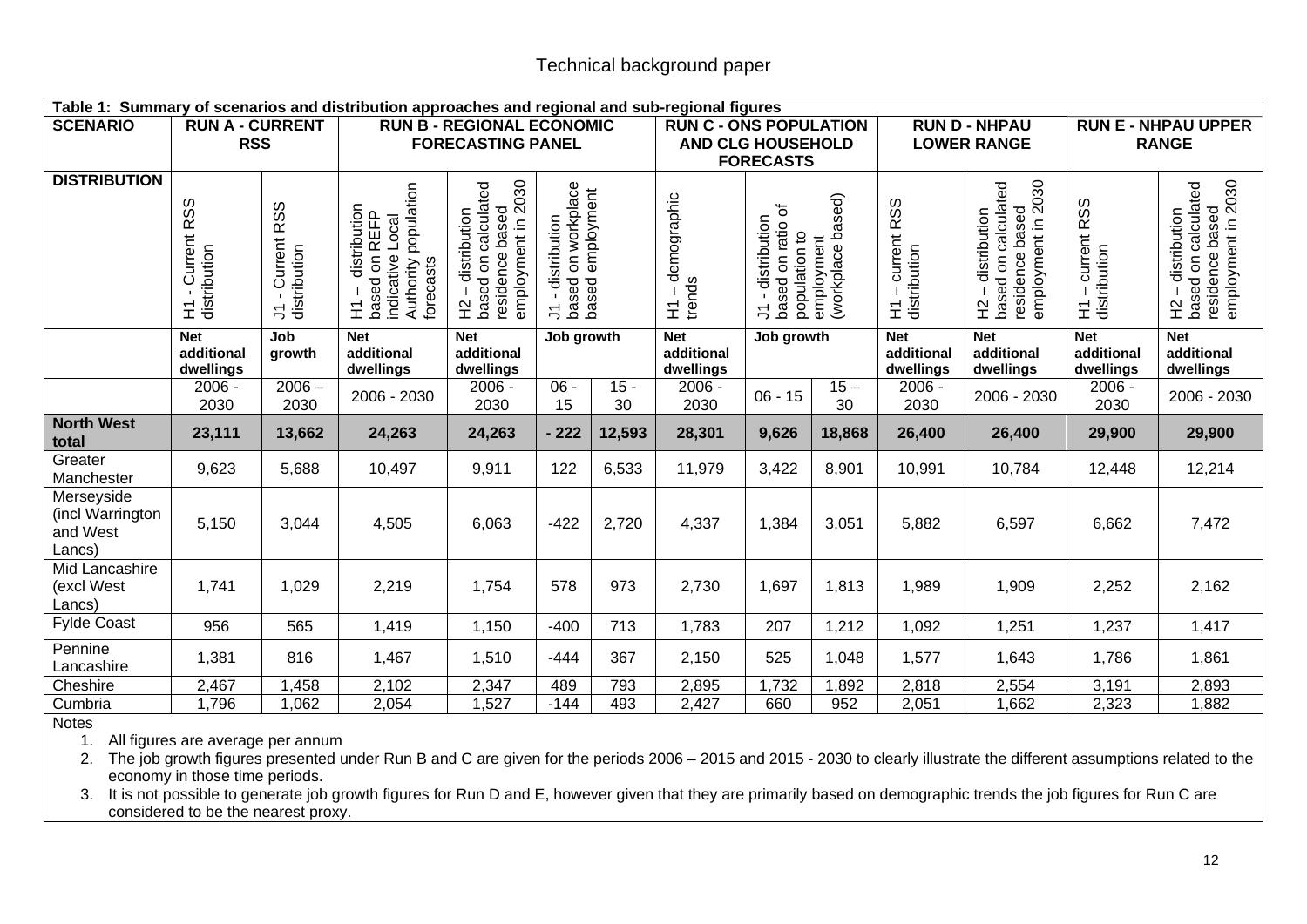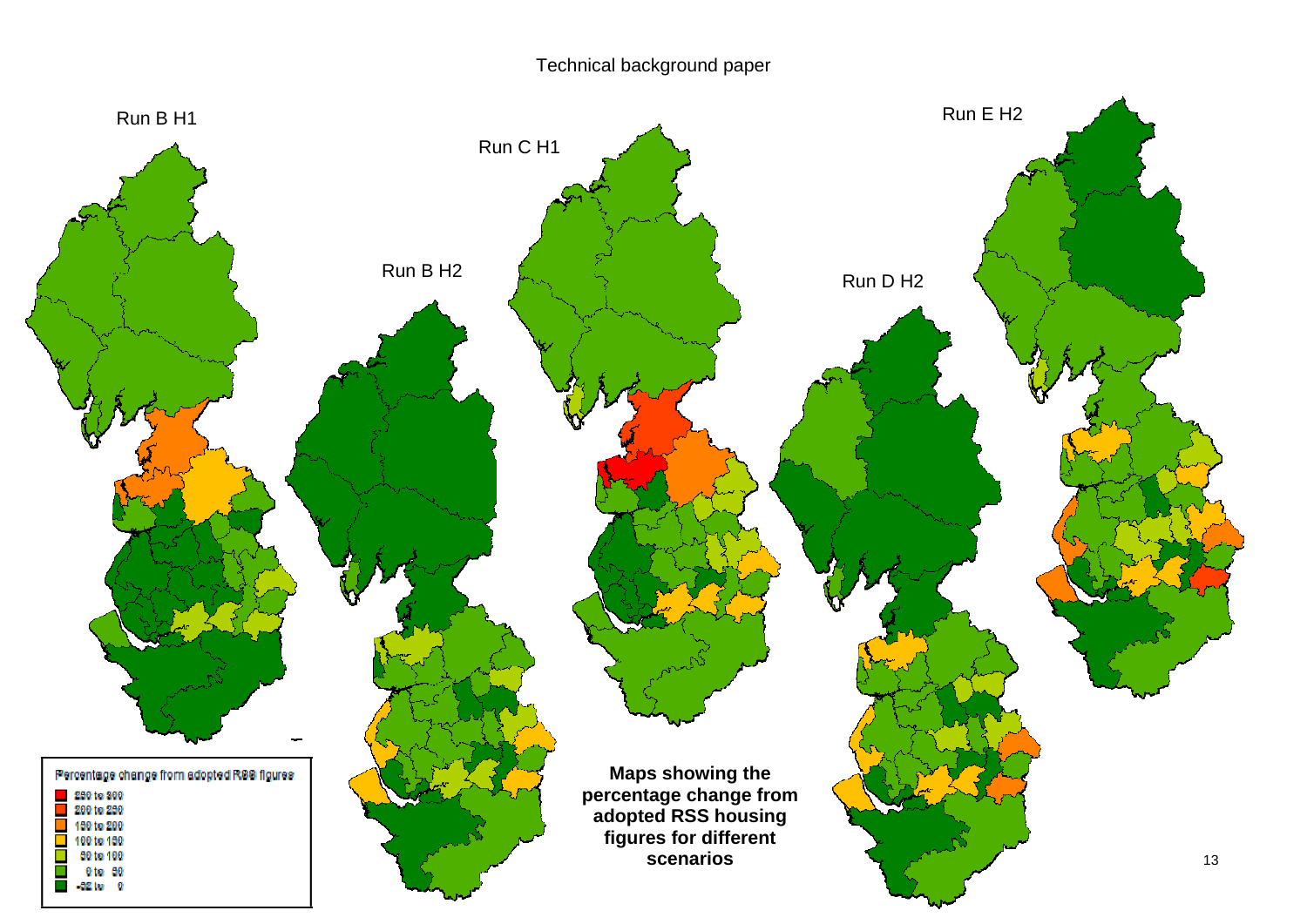## 2. Run  $A -$  current RSS<sup>21</sup>

## **Housing Figures**

2.1 The Regional Spatial Strategy for the North West was adopted in September 2008 and set out housing figures for each Local Planning Authority for the period 2003 – 2021. The policy framework suggested that the figures should be rolled forward for a limited period beyond 2021.

2.2 We are already aware that for a number of Local Authorities rolling forward the existing RSS housing provision figures beyond the current end date of the adopted RSS to the end of the Core Strategy plan period (2026 / 2027) provides a significant challenge.

2.3 However in this scenario we have a adopted a 'do nothing' option in which the RSS housing provision figures are rolled forward to the Regional Strategy end date of 2030, using the distribution set out in RSS.

2.4 In relation to 'option 1' figures<sup>22</sup> referred to in the Conservative Green Paper it is not clear whether the Government intends authorities to roll back to draft RSS figures or figures put forward by authorities during the preparation of the draft RSS. In either case the LPAs where there are differences between the figures are set out below.

|                                                                                                            | <b>Authority View</b>                                                                                                       | <b>Draft RSS</b>                                                                                                              | <b>Adopted RSS</b>                                                                               |  |  |  |
|------------------------------------------------------------------------------------------------------------|-----------------------------------------------------------------------------------------------------------------------------|-------------------------------------------------------------------------------------------------------------------------------|--------------------------------------------------------------------------------------------------|--|--|--|
| Trafford                                                                                                   | 675                                                                                                                         | 430                                                                                                                           | 578                                                                                              |  |  |  |
| <b>Bolton</b>                                                                                              | 650                                                                                                                         | 511                                                                                                                           | 578                                                                                              |  |  |  |
| Oldham                                                                                                     | 290                                                                                                                         | 400                                                                                                                           | 289                                                                                              |  |  |  |
| <b>Bury</b>                                                                                                | 500                                                                                                                         | 600                                                                                                                           | 500                                                                                              |  |  |  |
| Wigan                                                                                                      | 1,050                                                                                                                       | 900                                                                                                                           | 978                                                                                              |  |  |  |
| Congleton                                                                                                  | 500                                                                                                                         | 300                                                                                                                           | 300                                                                                              |  |  |  |
| Macclesfield                                                                                               | 300                                                                                                                         | 400                                                                                                                           | 400                                                                                              |  |  |  |
| Wirral                                                                                                     | 250                                                                                                                         | 250                                                                                                                           | 500                                                                                              |  |  |  |
| Chorley                                                                                                    | 1,346                                                                                                                       | 361                                                                                                                           | 417                                                                                              |  |  |  |
| Preston                                                                                                    |                                                                                                                             | 507                                                                                                                           | 507                                                                                              |  |  |  |
| South Ribble                                                                                               |                                                                                                                             | 478                                                                                                                           | 417                                                                                              |  |  |  |
| Pendle                                                                                                     | 305                                                                                                                         | 190                                                                                                                           | 190                                                                                              |  |  |  |
| <b>Lake District</b>                                                                                       | 60                                                                                                                          | 117                                                                                                                           | 60                                                                                               |  |  |  |
| <b>National Park</b>                                                                                       |                                                                                                                             |                                                                                                                               |                                                                                                  |  |  |  |
|                                                                                                            | Figures referenced in either the<br>EiP Panel Report, pg 129 - 140,<br>or Statements prepared by<br>authorities for the EiP | The North West Plan: Submitted<br>Draft Regional Spatial Strategy<br>for the Northwest of England,<br>January 2006, Table 9.1 | North West of England Plan<br>Regional Spatial Strategy to<br>2021, September 2008, Table<br>7.1 |  |  |  |
| Note – the figures marked 'authority view' are those put forward in 2006. In gathering further evidence to |                                                                                                                             |                                                                                                                               |                                                                                                  |  |  |  |
| inform Local Development Frameworks, and in light of changing circumstances, it may that the views of      |                                                                                                                             |                                                                                                                               |                                                                                                  |  |  |  |

individual authorities have changed. The figures are presented for illustrative purposes only.

 $\overline{a}$ <sup>21</sup> RS2010 Part 2 housing provision and job growth figures summary and background data Final version July 2010, sheet 13,

http://www.4nw.org.uk/downloads/documents/jul\_10/4nw\_1278662515\_RS2010\_Part\_2\_housing\_provisio.xl s

 $^{22}$  Defined in the Open Source Planning Policy Green Paper No. 14, February 2010 as 'original, locally generated estimates' (http://www.conservatives.com/~/media/Files/Green%20Papers/planning-greenpaper.ashx?dl=true)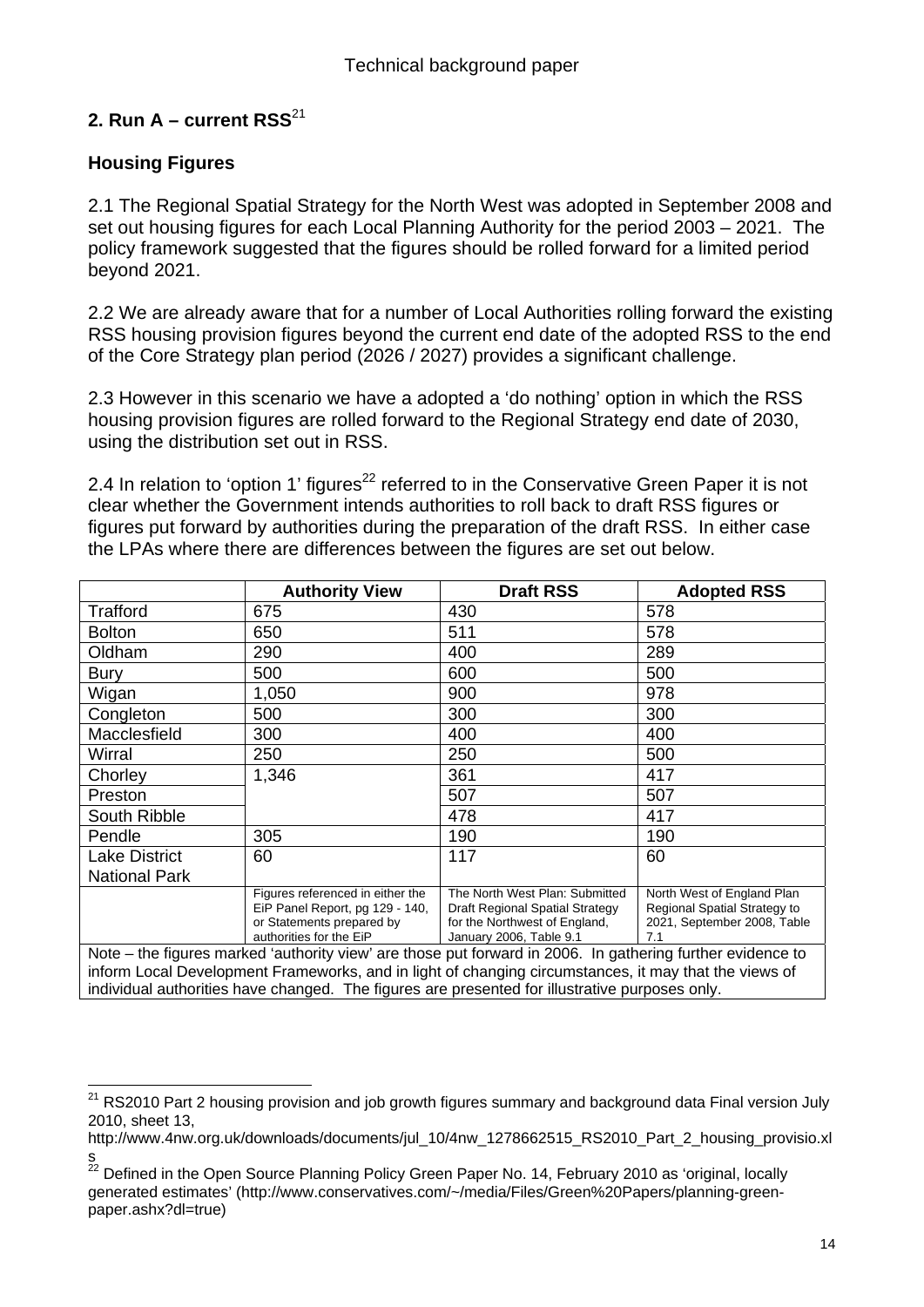2.5 The figures do not include Growth Point figures, both because the additional dwellings proposed under the Growth Point initiative, for the region as a whole, are covered by other scenarios; and because the position post 2016/17 is unclear. It is also clear that proposed levels of delivery in the early years of the Growth Point programme have not been achieved because of the wider economic and housing market conditions.

2.6 In the period 2006 – 2009 65,234 units have been delivered across the region, against the planned provision of 69,333 units.

## **Job Growth Figures**

2.7 Policy W3 of the adopted RSS (September 2008) sets out sub-regional employment land targets for the period to 2005-2021 rather than job growth figures. However the evidence base supporting the RSS included econometric modelling from Experian at a sub-regional level. This modelling included three scenarios – long term growth, recent trends and aspirational growth. The aspirational growth scenario was disregarded as being too optimistic. The long-term scenario suggested that there would be a total job growth of 120,000 jobs in the region during the period 2003-21 and the recent trends scenario suggested that there would be a total job growth of 306,000 jobs during the same  $period<sup>23</sup>$ .

2.8 Forecast levels of housing under each of the scenarios were developed in the preparation of the draft Regional Spatial Strategy. The final adopted RSS figure of 416,000 new homes in the region between 2003-21 fell between the long-term and recent trends scenario figures.

2.9 To calculate the equivalent RSS job growth figures, the ratio between the resultant RSS figure for housing for the region and the long term trends and recent growth housing forecasts was calculated and then applied to the job growth forecasts. This gave a total of 245,921 jobs for the region between 2003-21, 80% of the forecast number of jobs under the recent trends scenario.

## **Figure 2: Formula used to calculate the job growth figure equivalent to the adopted RSS housing figure.**

| (RSS housing figure -<br>Long term scenario<br>housing provision for the<br>region) |   | (Recent<br>trends<br>scenario job<br>growth for the |   | Long term<br>scenario job |      | Job growth<br>figure<br>equivalent |
|-------------------------------------------------------------------------------------|---|-----------------------------------------------------|---|---------------------------|------|------------------------------------|
| (Recent trends scenario<br>housing provision for the                                | X | region - Long<br>term scenario                      | ÷ | growth for<br>the region  | - 20 | to adopted<br><b>RSS</b>           |
| region - Long term<br>scenario housing<br>provision for the region)                 |   | job growth for<br>the region)                       |   |                           |      | housing<br>figure                  |

2.10 The regional figure has been distributed to district level using a percentage distribution equal to the distribution of the housing figures set out in the adopted RSS. The

 $\overline{a}$ <sup>23</sup> http://www.4nw.org.uk/downloads/documents/imported/rp\_6WpQ\_Appendix\_1\_-\_NW\_Household\_Grow.xls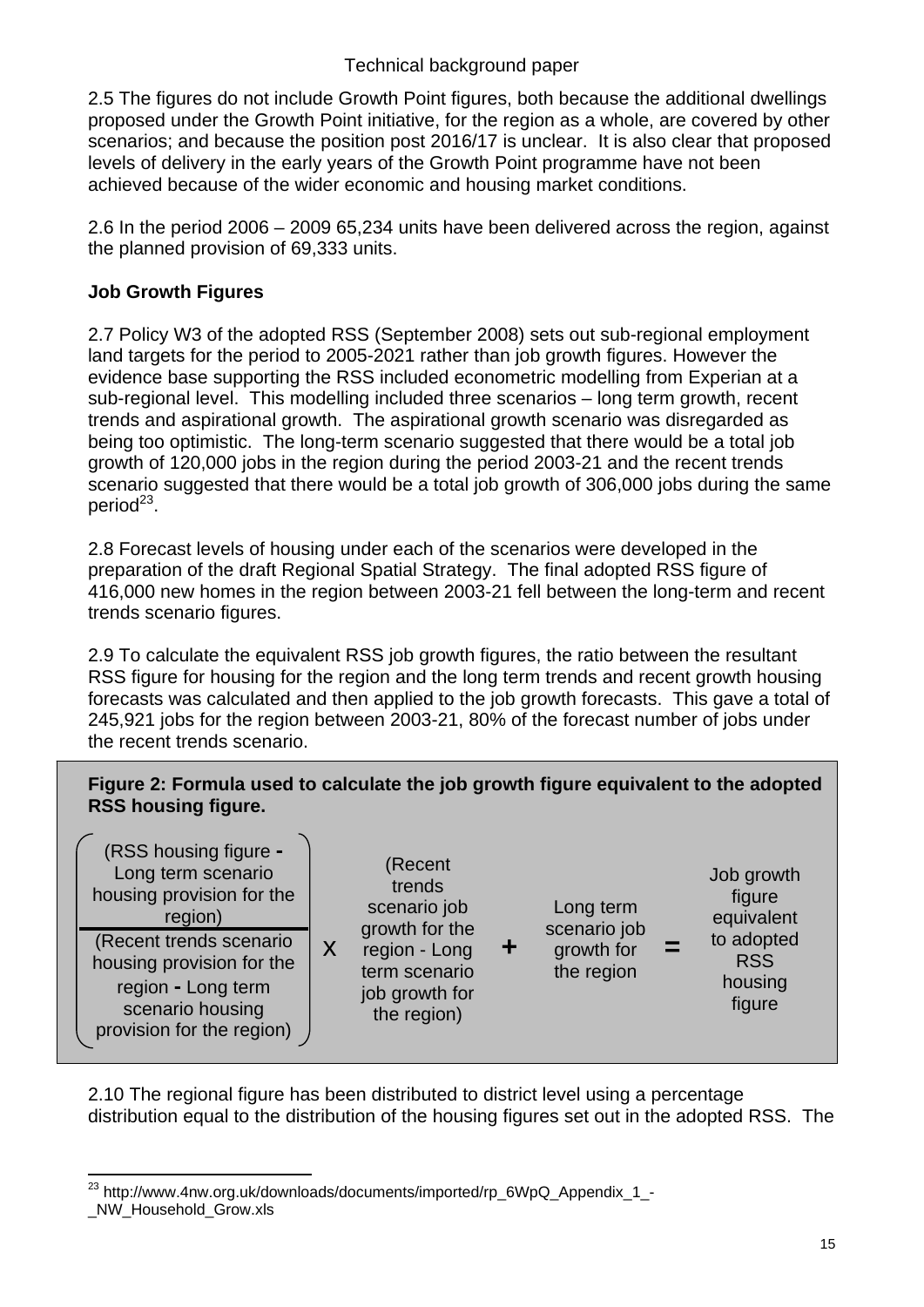annual average number of jobs was then multiplied by 24 to give a total for the period  $2006 - 2030.$ 

| Regional totals: 23,111 dwellings per annum / 13,662 jobs per annum |                       |                |  |  |  |  |
|---------------------------------------------------------------------|-----------------------|----------------|--|--|--|--|
| <b>Run A Sub-regional distribution</b>                              |                       |                |  |  |  |  |
|                                                                     | Housing provision (%) | Job growth (%) |  |  |  |  |
| <b>Greater Manchester</b>                                           | 41.6                  | 41.6           |  |  |  |  |
| Merseyside (incl. Warrington and West                               | 22.3                  | 22.3           |  |  |  |  |
| Lancashire)                                                         |                       |                |  |  |  |  |
| Mid Lancashire (excl. West Lancashire)                              | 7.5                   | 7.5            |  |  |  |  |
| <b>Fylde Coast</b>                                                  | 4.1                   | 4.1            |  |  |  |  |
| Pennine Lancashire                                                  | 6.0                   | 6.0            |  |  |  |  |
| Cheshire                                                            | 10.7                  | 10.7           |  |  |  |  |
| Cumbria                                                             | 7.8                   | 7.8            |  |  |  |  |

#### **Assumptions**

The dwelling requirements include a 2% vacancy allowance in new build. The methodology for the calculation for job growth figures assumes that districts would contribute the same proportion of new jobs as net additional dwellings. The maps on page 8 clearly illustrate this relationship.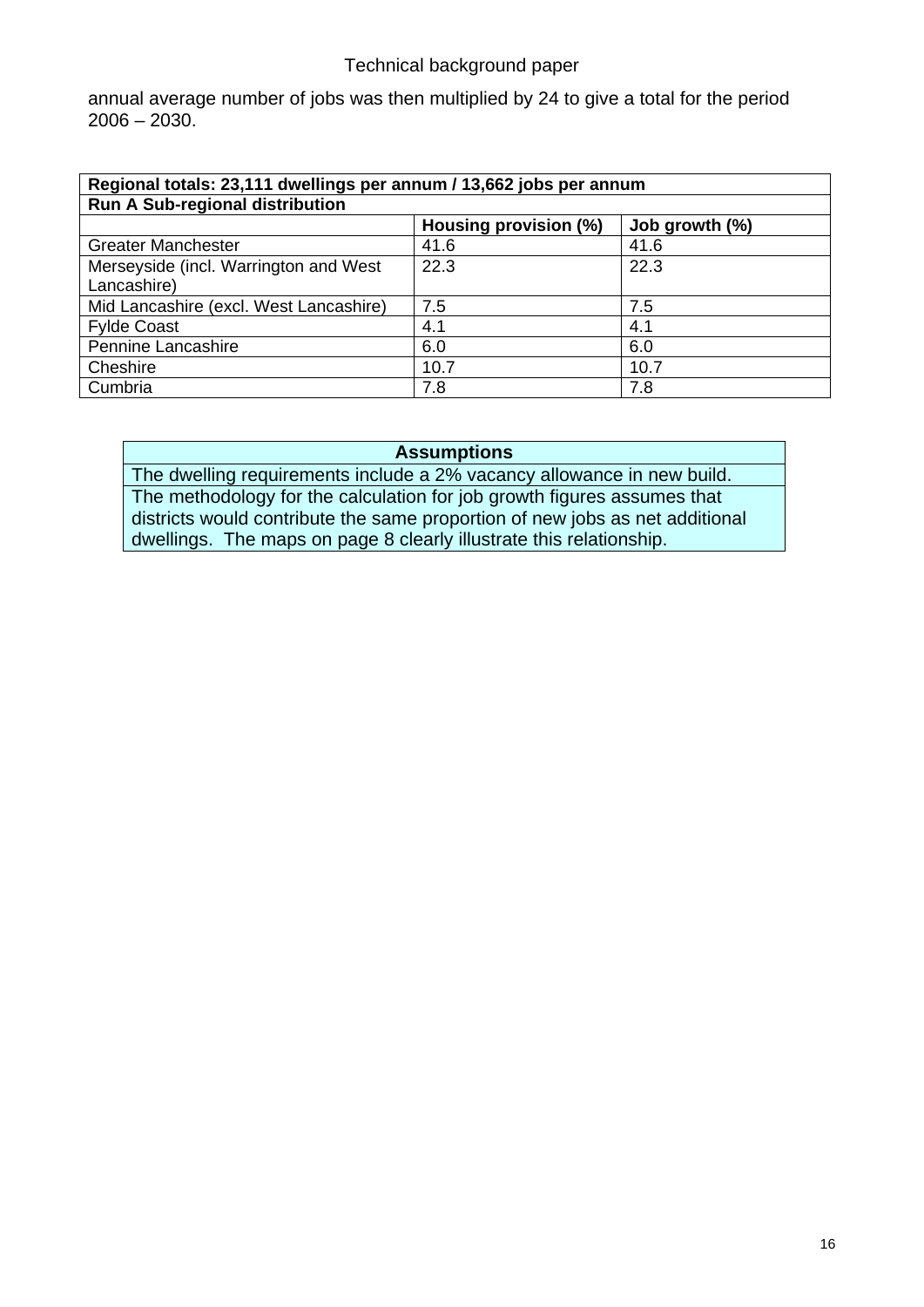



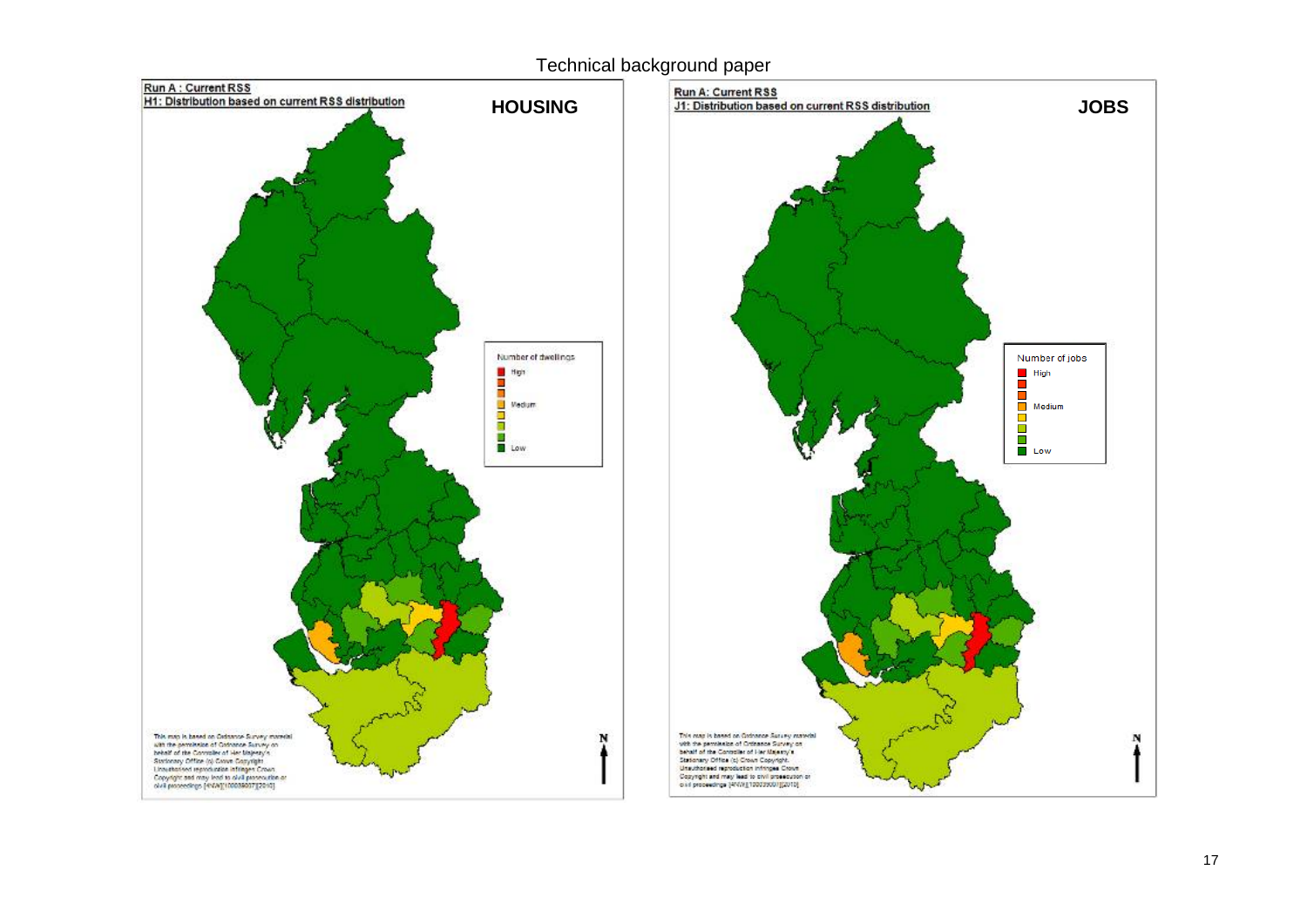## **3. Run B – Regional Economic Forecasting Panel**<sup>24</sup>

## **Housing figures**

3.1 The overall regional housing provision figure was derived using the population forecasts within the indicative Local Authority forecasts provided by Cambridge Econometrics. In calculating the figure it was assumed that the relationship between the total population and household population (therefore excluding the institutional population) is the same as that given in the ONS household projections for the region as a whole. It also assumed that the average household size calculated using the 2006 – based household population and household projections, remains the same, despite the different population forecasts.

## **Distribution**

 $\overline{a}$ 

3.2 H1 – the calculation of housing provision figures for each district was done applying the assumptions outlined above to the population for each district from the indicative Local Authority forecasts.



3.3 H2 – this distribution takes the indicative Local Authority forecasts workplace-based employment projections and translates them to residence-based employment figures using 2001 Census commuting data, updated where possible with Commute APS data<sup>25</sup>. The

http://www.4nw.org.uk/downloads/documents/jul\_10/4nw\_1278662515\_RS2010\_Part\_2\_housing\_provisio.xl s

 $^{24}$  RS2010 Part 2 housing provision and job growth figures summary and background data Final version July 2010, sheet 14 and 15,

<sup>&</sup>lt;sup>25</sup> http://neighborhood.statistics.gov.uk/HTMLDocs/images/Commute\_APS\_tcm97-90448.zip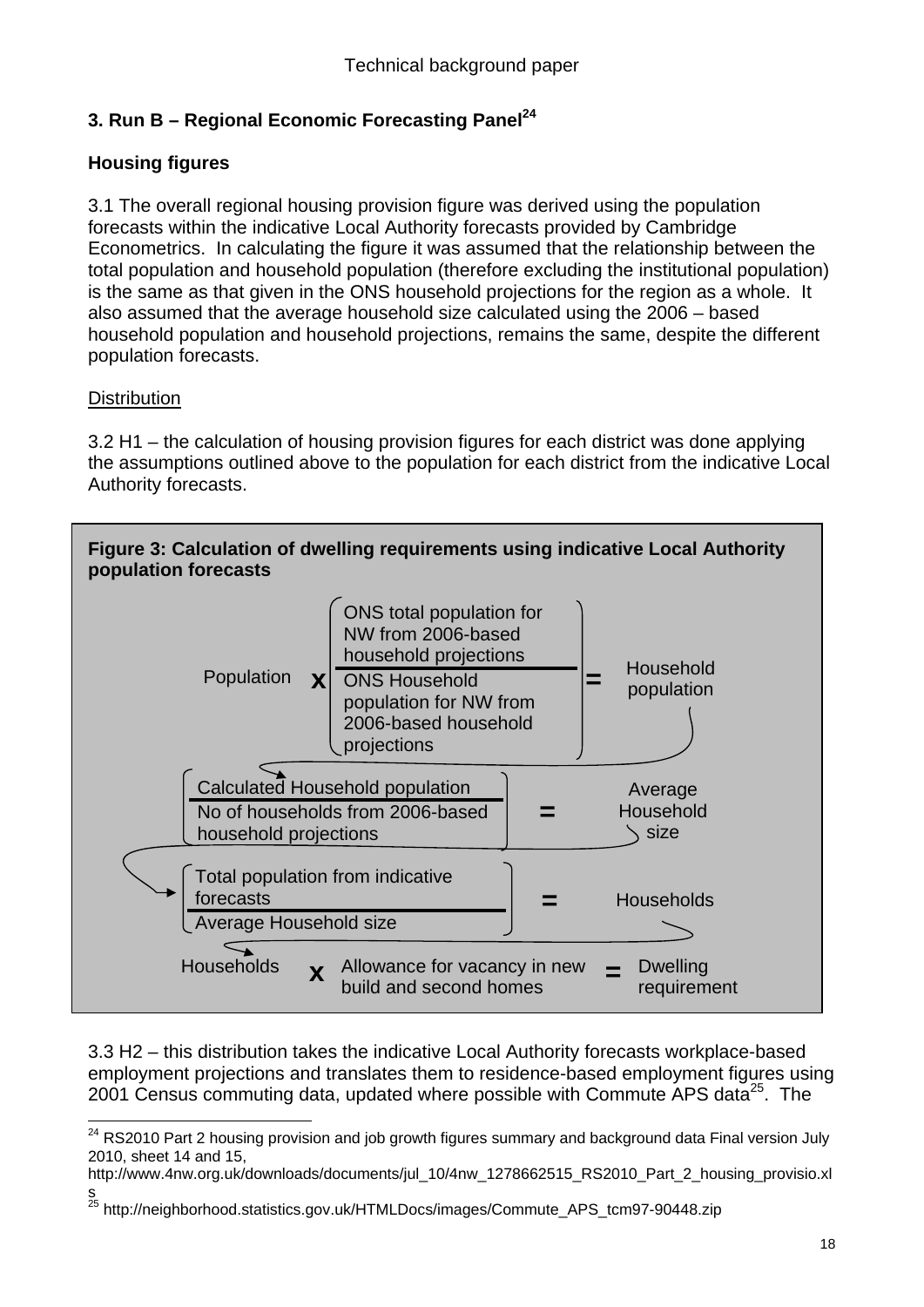figures have been calculated across occupational groupings and weighting has been applied related to the propensity of different occupation groups to commute using figures from Place Study Technical Report 3: Labour, Skills, Housing and Commuting August 2009 Table 2.1<sup>26</sup>. The percentage of residence-based employment in each Local Authority is then used to distribute the overall regional total of households required in Run B H1. The methodology for calculating residence-based employment is summarised in figure 4 below.



3.4 An additional distribution could have been calculated based on the distribution of GVA in 2030 within the indicative Local Authority forecasts. This has not been calculated as a separate distribution because the direct link between GVA and housing requirements is unclear.

## **Job Growth Figures**

3.5 Job growth figures for the period 2006 to 2030 were calculated simply by taking the number of jobs in 2006 from those forecasted by 2030 for each district<sup>27</sup>. The number of jobs per year has been calculated as an average between 2006 and 2030.

3.6 The REFP considers that the impact of the recession will last to 2015. Consequently, we have provided the change in jobs from 2006 to 2015 and from 2015 to 2030 to demonstrate that the change in jobs between 2006 and 2015 is in some cases a negative figure compared to the faster levels of growth forecast between 2015 and 2030.

## GVA

 $\overline{a}$ 

3.7 An additional distribution factor could have been applied using the proportion of regional GVA in each district in 2030 in the indicative Local Authority forecasts. However it is considered that the relationship between the GVA and workplace based employment

<sup>&</sup>lt;sup>26</sup> http://www.nwriu.co.uk/documents/Technical\_Report\_-\_Labour\_Markets-Housing\_and\_Commuting.pdf<br><sup>27</sup> RS2010 Part 2 housing provision and job growth figures summary and background data Final version July 2010, sheet 10,

http://www.4nw.org.uk/downloads/documents/jul\_10/4nw\_1278662515\_RS2010\_Part\_2\_housing\_provisio.xl s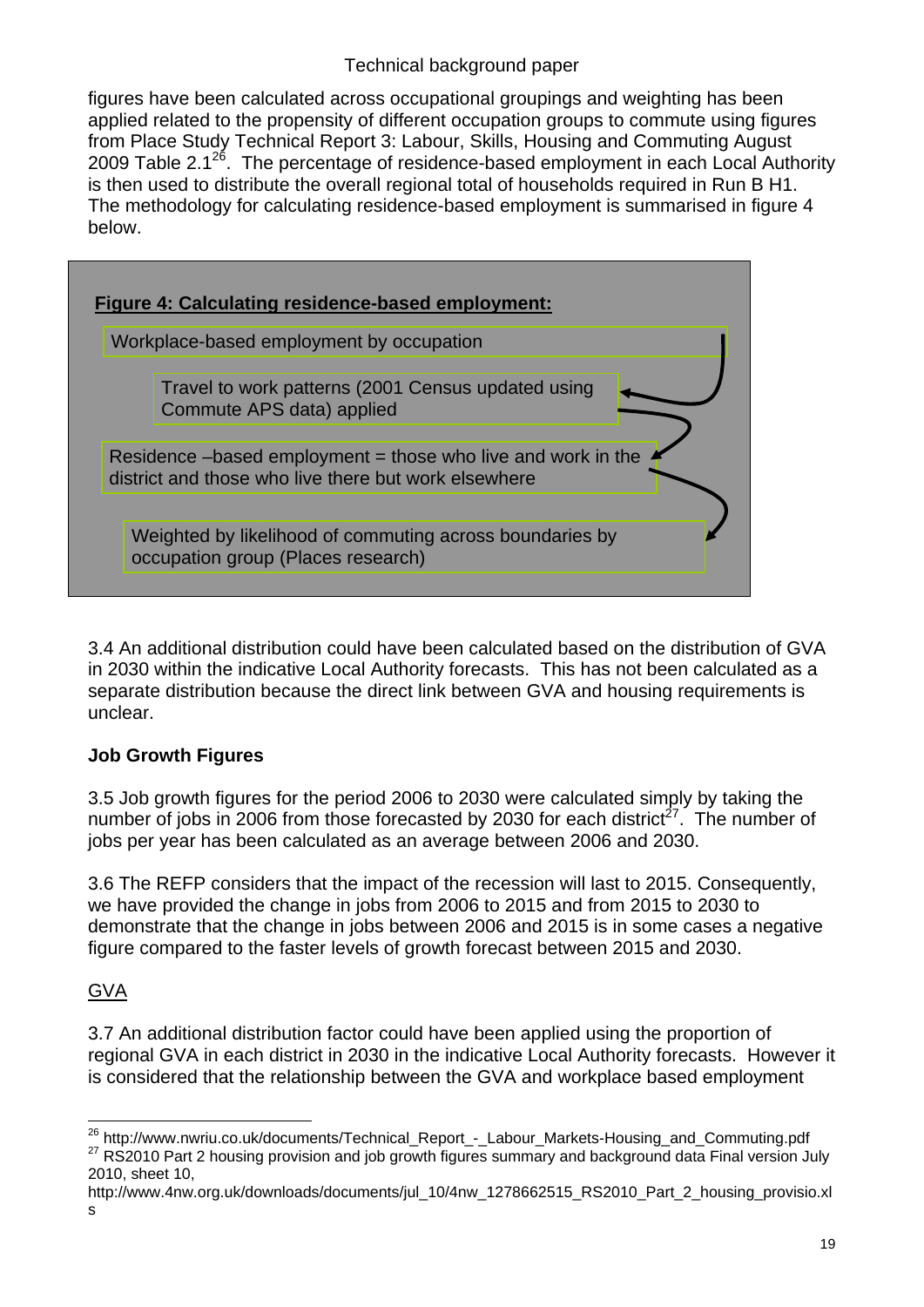figures used is inherent within the Cambridge Econometrics model and it would therefore be inappropriate to use the GVA proportions as a distribution mechanism.

| Regional total: 24,263 dwellings per annum / 7,788 jobs per annum |                       |                |                   |  |  |  |
|-------------------------------------------------------------------|-----------------------|----------------|-------------------|--|--|--|
| <b>Run B Sub-regional distribution</b>                            |                       |                |                   |  |  |  |
|                                                                   | Housing provision (%) |                | Job growth $(\%)$ |  |  |  |
|                                                                   | H1                    | H <sub>2</sub> |                   |  |  |  |
| <b>Greater Manchester</b>                                         | 43.4                  | 40.9           | 53.0              |  |  |  |
| Merseyside (incl. Warrington and                                  | 18.6                  | 25.0           | 19.8              |  |  |  |
| West Lancs)                                                       |                       |                |                   |  |  |  |
| Mid Lancashire (excl. West                                        | 9.2                   | 7.2            | 10.6              |  |  |  |
| Lancashire)                                                       |                       |                |                   |  |  |  |
| <b>Fylde Coast</b>                                                | 5.5                   | 4.7            | 3.8               |  |  |  |
| Pennine Lancashire                                                | 6.1                   | 6.2            | 0.8               |  |  |  |
| Cheshire                                                          | 8.7                   | 9.7            | 8.7               |  |  |  |
| Cumbria                                                           | 8.5                   | 6.3            | 3.3               |  |  |  |

#### **Assumptions**

The dwelling requirements include a 3% vacancy allowance<sup>28</sup>, plus an allowance for second homes based on 2001 census data<sup>29</sup>.

Uses the population figures and distribution in the indicative Local Authority forecasts

Relationship between total and household population is assumed to be the same as that in 2006-based household projections

Average household size calculated using the 2006-based household population and household projections is assumed to be the same

Uses 2001 Census Travel to work data updated using Commute APS data

Weighting applied to calculated residence – based employment figures using propensity to travel data from the 2001 Census set out in the Places research H2 – assumes that the commuting pattern and the propensity to commute across occupation groups stays the same through to 2030

 $\overline{a}$ 

 $^{28}$  The 3% vacancy allowance is in line with assumptions used in the NHPAU work for vacancy in new build and, as referenced by NHPAU, the Home Builders Federation (HBF) also stated a vacancy rate of 3% in new supply in evidence they presented to a Parliamentary

Select Committee (see http://www.publications.parliament.uk/pa/cm200203/cmselect/cmodpm/77 ii/77m18.htm)

 $^{29}$  RS2010 Part 2 housing provision and job growth figures summary and background data Final version July 2010, sheet 6,

http://www.4nw.org.uk/downloads/documents/jul\_10/4nw\_1278662515\_RS2010\_Part\_2\_housing\_provisio.xl s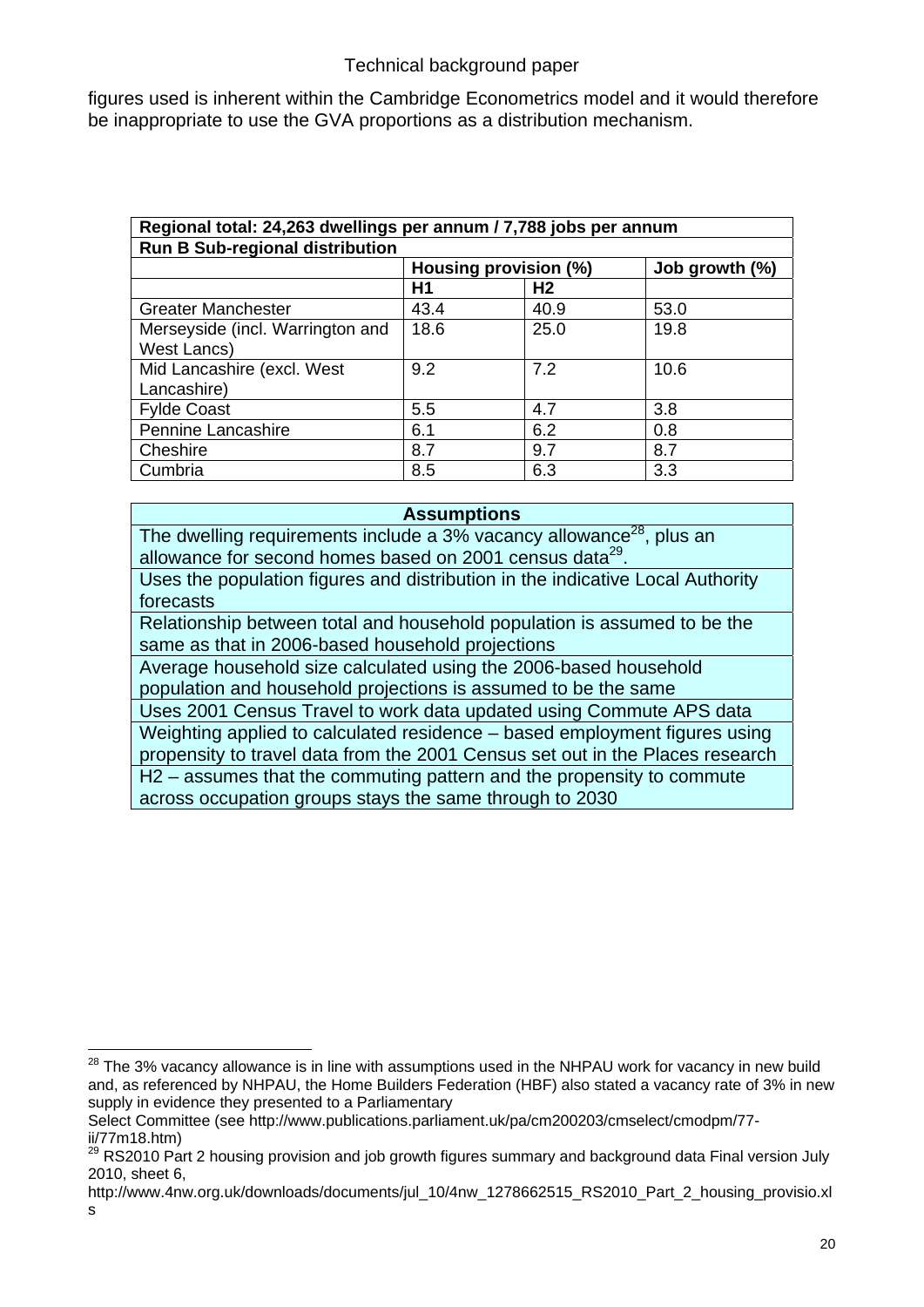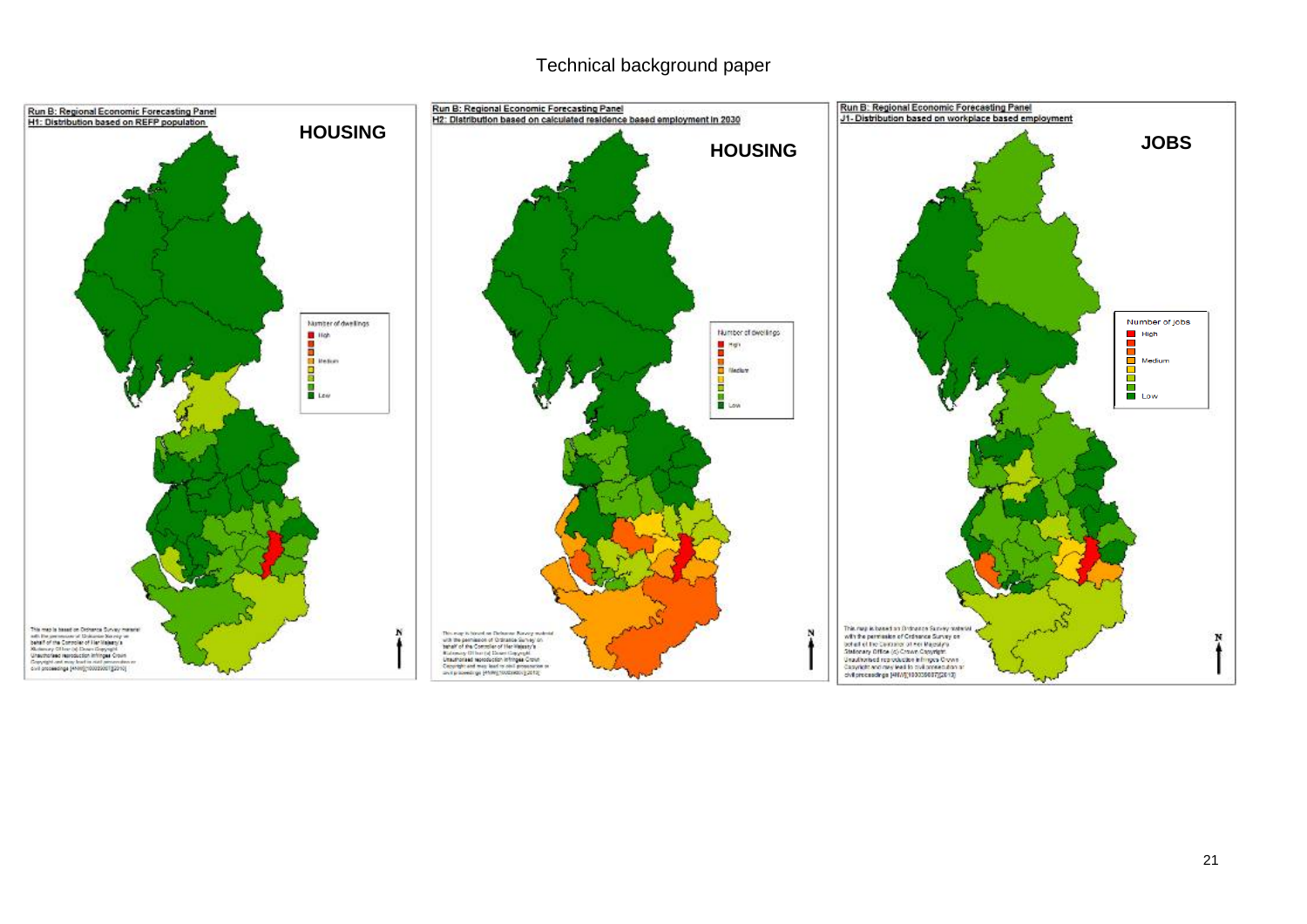## **4. Run C – National population and household projections30**

## **Background**

4.1 The 2006-based sub-national population projections were published in June 2008 and fed through into the 2006-based sub-national household projections published in March  $2009^{31}$ .

4.2 The 2008-based sub-national population projections were published on  $27<sup>th</sup>$  Mav 2010. The revised population projections are significantly lower than the 2006-based projections reflecting changes to assumptions around migration.

## **Housing figures**

4.3 The figures are based on the 2006 – based Household projections, which are calculated based on the 2006 – based population projections.

## **Distribution**

4.4 H1 - the distribution is based on that within the national projections.

## **Job Growth Figures**

4.5 Whilst the ONS has produced population forecasts, it has not produced employment forecasts. Consequently, we have calculated the relationship between jobs and population within the indicative Local Authority forecasts and applied them to the ONS population forecasts $32$ 

**Figure 5: Formula used to calculate the job growth figure equivalent to the ONS population and CLG household forecasts.** 

Indicative employment forecast for district Indicative population  $X$  forecast for  $Y =$  population for district  $Y =$ 

 $\overline{a}$ 

**ONS** population forecast for district

 Job growth equivalent to ONS

 $^{30}$  RS2010 Part 2 housing provision and job growth figures summary and background data Final version July 2010, sheets 10, 14 and 15,

http://www.4nw.org.uk/downloads/documents/jul\_10/4nw\_1278662515\_RS2010\_Part\_2\_housing\_provisio.xl

s<br><sup>31</sup> http://www.communities.gov.uk/documents/housing/xls/140987.xls

 $32$  RS2010 Part 2 housing provision and job growth figures summary and background data Final version July 2010, sheet 10,

http://www.4nw.org.uk/downloads/documents/jul\_10/4nw\_1278662515\_RS2010\_Part\_2\_housing\_provisio.xl s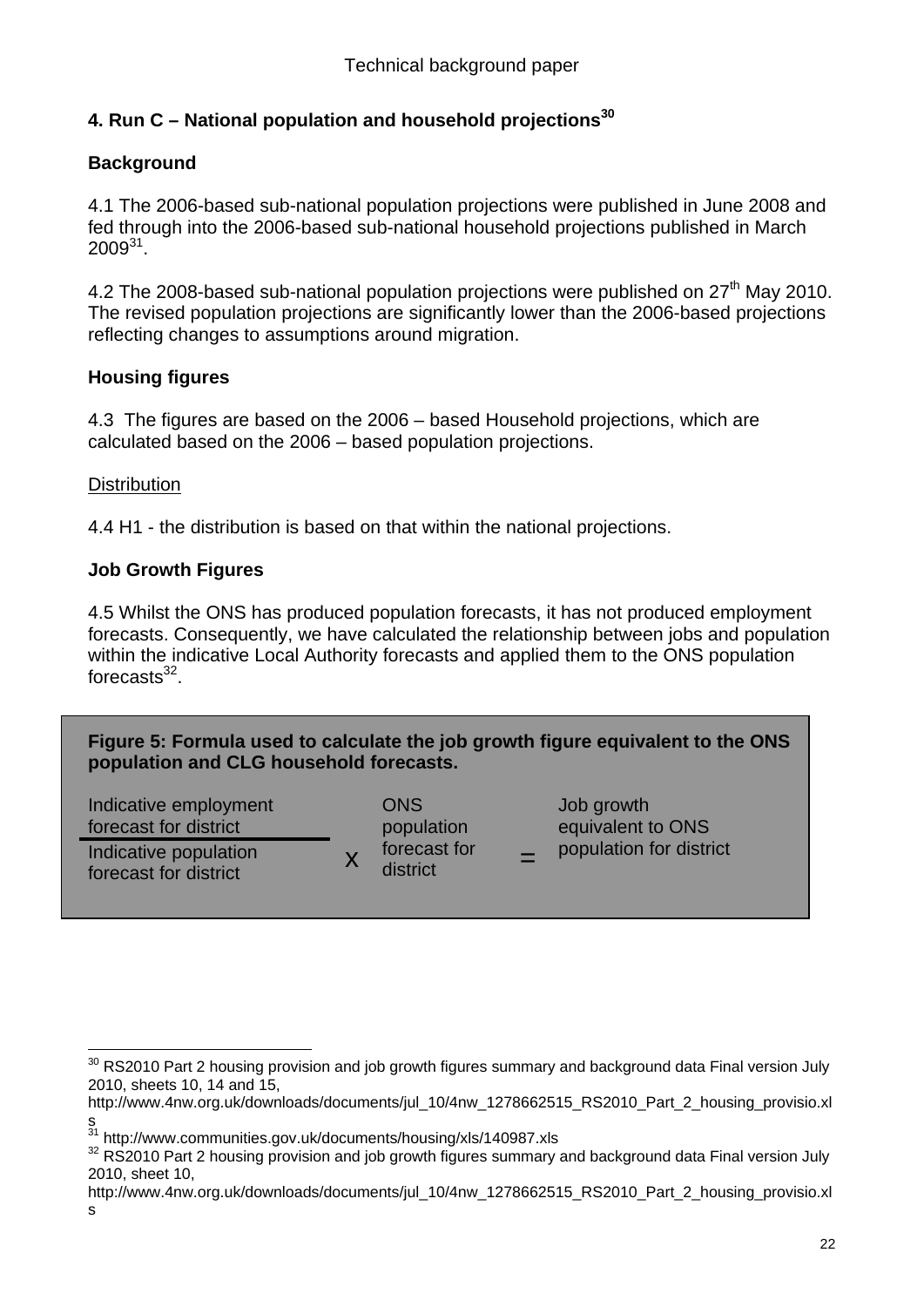| Regional total: 28,301 dwellings per annum / 15,402 jobs per annum |                       |                |  |  |  |  |
|--------------------------------------------------------------------|-----------------------|----------------|--|--|--|--|
| <b>Run C Sub-regional distribution</b>                             |                       |                |  |  |  |  |
|                                                                    | Housing provision (%) | Job growth (%) |  |  |  |  |
|                                                                    | Η1                    | J1             |  |  |  |  |
| <b>Greater Manchester</b>                                          | 42.3                  | 44.5           |  |  |  |  |
| Merseyside (incl. Warrington and                                   | 15.3                  | 15.8           |  |  |  |  |
| West Lancs)                                                        |                       |                |  |  |  |  |
| Mid Lancashire (excl. West                                         | 9.7                   | 11.5           |  |  |  |  |
| Lancashire)                                                        |                       |                |  |  |  |  |
| <b>Fylde Coast</b>                                                 | 6.3                   | 5.4            |  |  |  |  |
| Pennine Lancashire                                                 | 7.6                   | 5.5            |  |  |  |  |
| Cheshire                                                           | 10.2                  | 11.9           |  |  |  |  |
| Cumbria                                                            | 8.6                   | 5.5            |  |  |  |  |

**Assumptions**  The dwelling requirements include a 3% vacancy allowance, plus an allowance for second homes based on 2001 census data Relationship between jobs and population within the indicative Local Authority forecasts is appropriate to apply to ONS population forecast

## **Updating Run C using 2008-based population figures**

4.6 A number of concerns were raised at the sub-regional workshops about the scale of the 2006 – based population figures, and that the 2008 – based population projections should be considered.

4.7 Working the 2008-based population figures through the methodology outlined in figure 3 above, and continuing to apply the implied average household size calculated using the 2006-based population and household projections, gives an overall regional housing provision figure of 23,630 dwellings per annum.

4.8 Similarly applying the jobs to population ratio to the updated ONS population projections, would give a regional figure of 9,270 jobs per annum.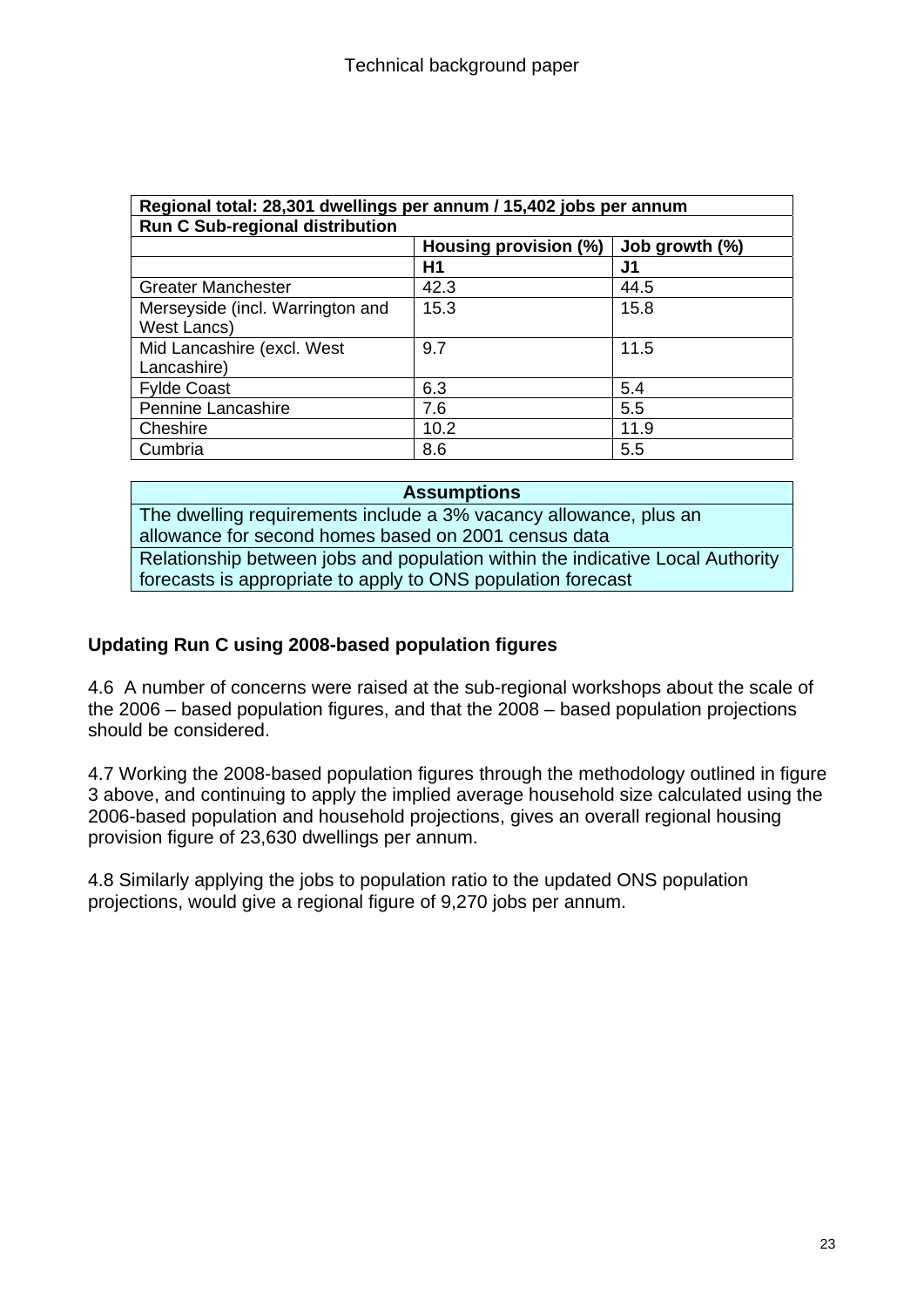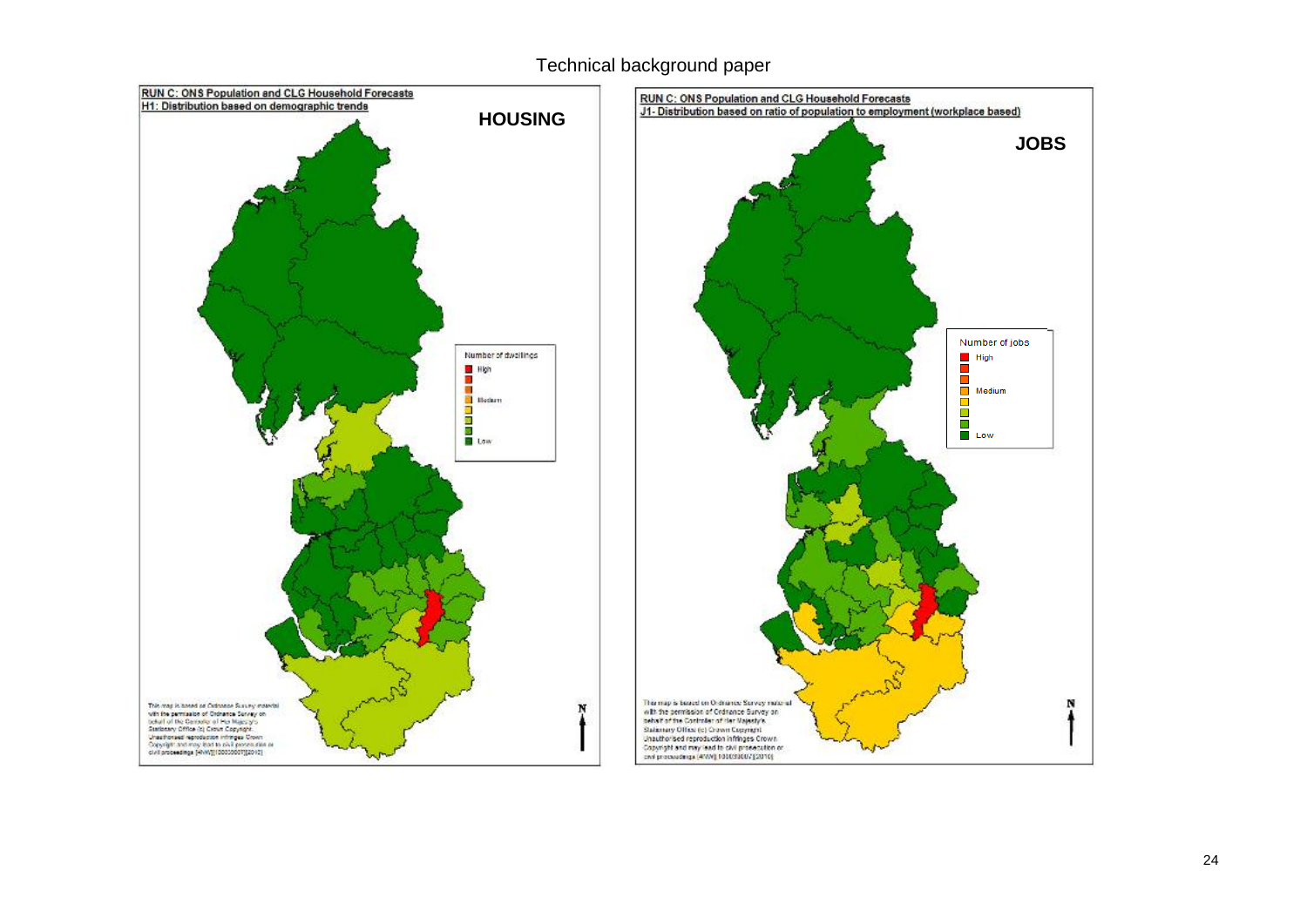## **5. Run D and E – National Housing and Planning Advice Unit (NHPAU)<sup>33</sup>**

## **Housing figure**

5.1 H1 - this distribution applies the current RSS distribution to the NHPAU total figure for the region (the lower figure (26,400) for Run D and higher figure (29,900) for Run E).

5.2 H2 – this distribution takes the indicative Local Authority forecast workplace-based employment projections and translates them to residence-based employment figures using 2001 Census commuting data, updated where possible with Commute APS data. The figures have been calculated across occupational groupings and weighting has been applied related to the propensity of different occupation groups to commute using figures from Place Study Technical Report 3: Labour, Skills, Housing and Commuting August 2009 Table 2.1 $34$ . The percentage of residence-based employment in each Local Authority is then used to distribute the overall total. This methodology assumes that commuting patterns, and the propensity of different occupation groups to commute, continues unchanged throughout the period of the strategy.

## **Job Growth**

 $\overline{a}$ 

5.3 It has not been possible to provide equivalent job growth figures for Run D and E. However given that the NHPAU figures are based primarily on demographic trends we consider the job growth figures presented under Run C are the closest proxy.

| Regional total: 26,400 dwellings per annum / 29,900 dwellings per annum |                       |                |  |  |  |  |
|-------------------------------------------------------------------------|-----------------------|----------------|--|--|--|--|
| Run D & E Sub-regional distribution                                     |                       |                |  |  |  |  |
|                                                                         | Housing provision (%) |                |  |  |  |  |
|                                                                         | H1                    | H <sub>2</sub> |  |  |  |  |
| <b>Greater Manchester</b>                                               | 41.6                  | 40.9           |  |  |  |  |
| Merseyside (incl Warrington and West Lancashire)                        | 22.3                  | 25.0           |  |  |  |  |
| Mid Lancashire (exlc. West Lancashire)                                  | 7.5                   | 7.2            |  |  |  |  |
| <b>Fylde Coast</b>                                                      | 4.1                   | 4.7            |  |  |  |  |
| <b>Pennine Lancashire</b>                                               | 6.0                   | 6.2            |  |  |  |  |
| Cheshire                                                                | 10.8                  | 9.7            |  |  |  |  |
| Cumbria                                                                 | 7.8                   | 6.3            |  |  |  |  |

| <b>Assumptions</b> |  |
|--------------------|--|
|--------------------|--|

Assumes a lower level of migration than the main 2006 – based population projection to 2014 and a gradual return to the main projection by around 2019 Run D – does not include an allowance for unmet need and demand, second home and vacancy

Run E – includes an allowance for unmet need and demand, second home and vacancy

H2 – assumes that the commuting pattern and the propensity to commute across occupation groups stays the same through to 2030

- http://www.4nw.org.uk/downloads/documents/jul\_10/4nw\_1278662515\_RS2010\_Part\_2\_housing\_provisio.xl s
- <sup>34</sup> http://www.nwriu.co.uk/documents/Technical\_Report\_-\_Labour\_Markets-Housing\_and\_Commuting.pdf

 $^{33}$  RS2010 Part 2 housing provision and job growth figures summary and background data Final version July 2010, sheet 16,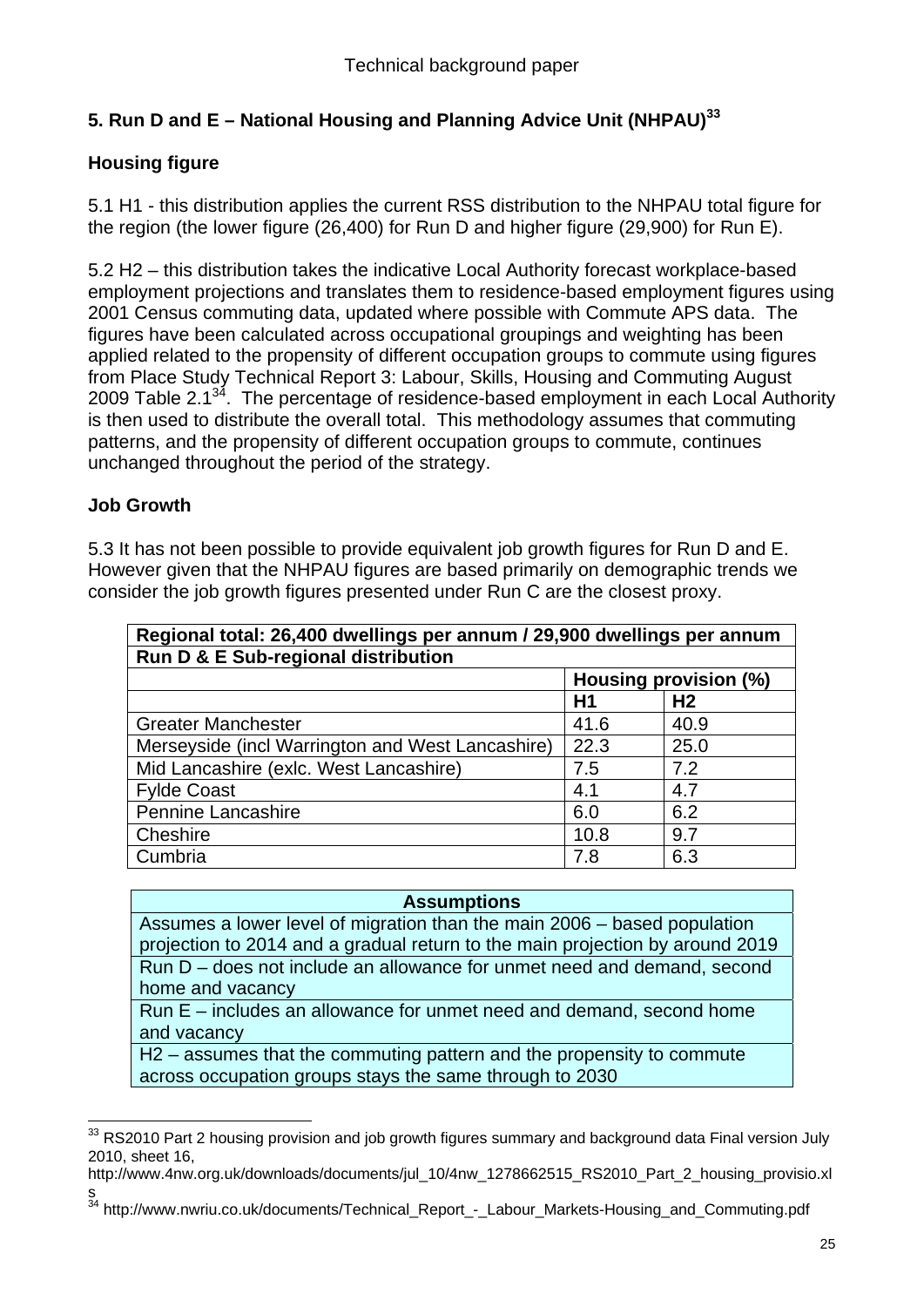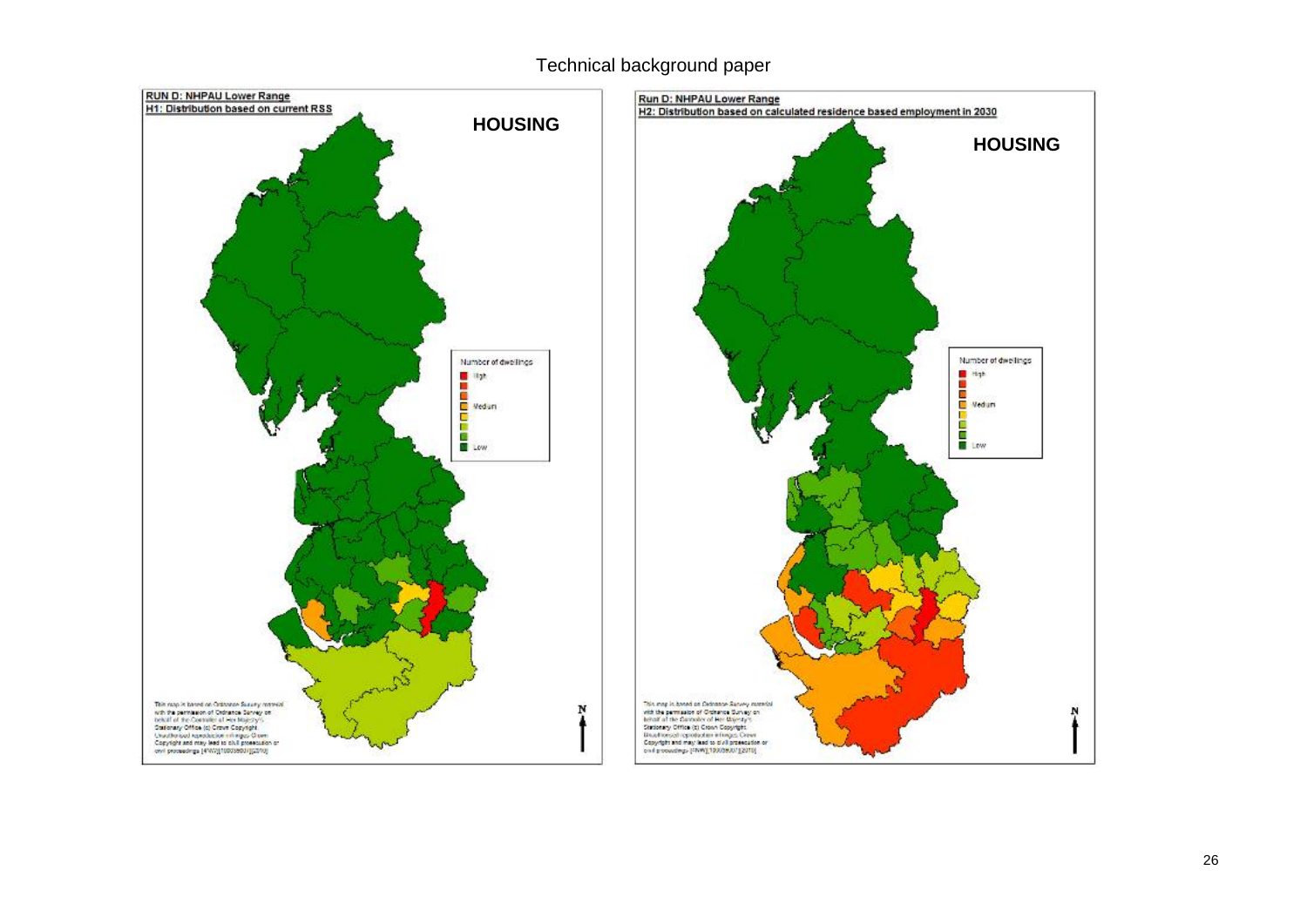## **6. Indicative land supply figures**

 $\overline{a}$ 

6.1 Data from Strategic Housing Land Availability Assessments has been provided to 4NW by Local Authorities and is replicated in sheet 17 of the accompanying spreadsheet<sup>35</sup>. However it should be noted that there are a number of methodological differences which need to be acknowledged both in comparing the data with district figures and in summing the data to provide sub-regional and regional totals. Some of the issues are as follows:

- 1. Due to methodological differences some of the data included will be constrained capacity and some will be unconstrained capacity.
- 2. Some of the SHLAA documents include an allowance for windfalls and some don't.
- 3. The timescales for the Strategic Housing Land Availability Assessments range from 2007 to 2027 and therefore do not cover the whole of the 2006 – 2030 period for which the figures in the scenarios are set out.

6.2 We currently do not have data for Barrow-in-Furness, Carlisle, Wirral or Cheshire East.

6.3 The land supply figures are provided as a reference point. The figures are regularly reviewed and updated and will therefore be subject to change.

6.4 The indicative land supply figures allow us to indicatively identify potential areas of land capacity and constraint. These would need further refinement to robustly support policy development, but are presented as a starting point. Figure 6 shows Local Authorities where there is a potential land constraint or capacity for each of these scenarios.

6.5 A report has been prepared providing an overview of sub-regional and local Strategic Housing Market Assessments and Strategic Housing Land Availability Assessments which is available at

http://www.4nw.org.uk/downloads/documents/jul\_10/4nw\_1277981495\_Overview\_report\_ on SHLAA and S.pdf.

 $35$  RS2010 Part 2 housing provision and job growth figures summary and background data Final version July 2010, sheet 17,

http://www.4nw.org.uk/downloads/documents/jul\_10/4nw\_1278662515\_RS2010\_Part\_2\_housing\_provisio.xl s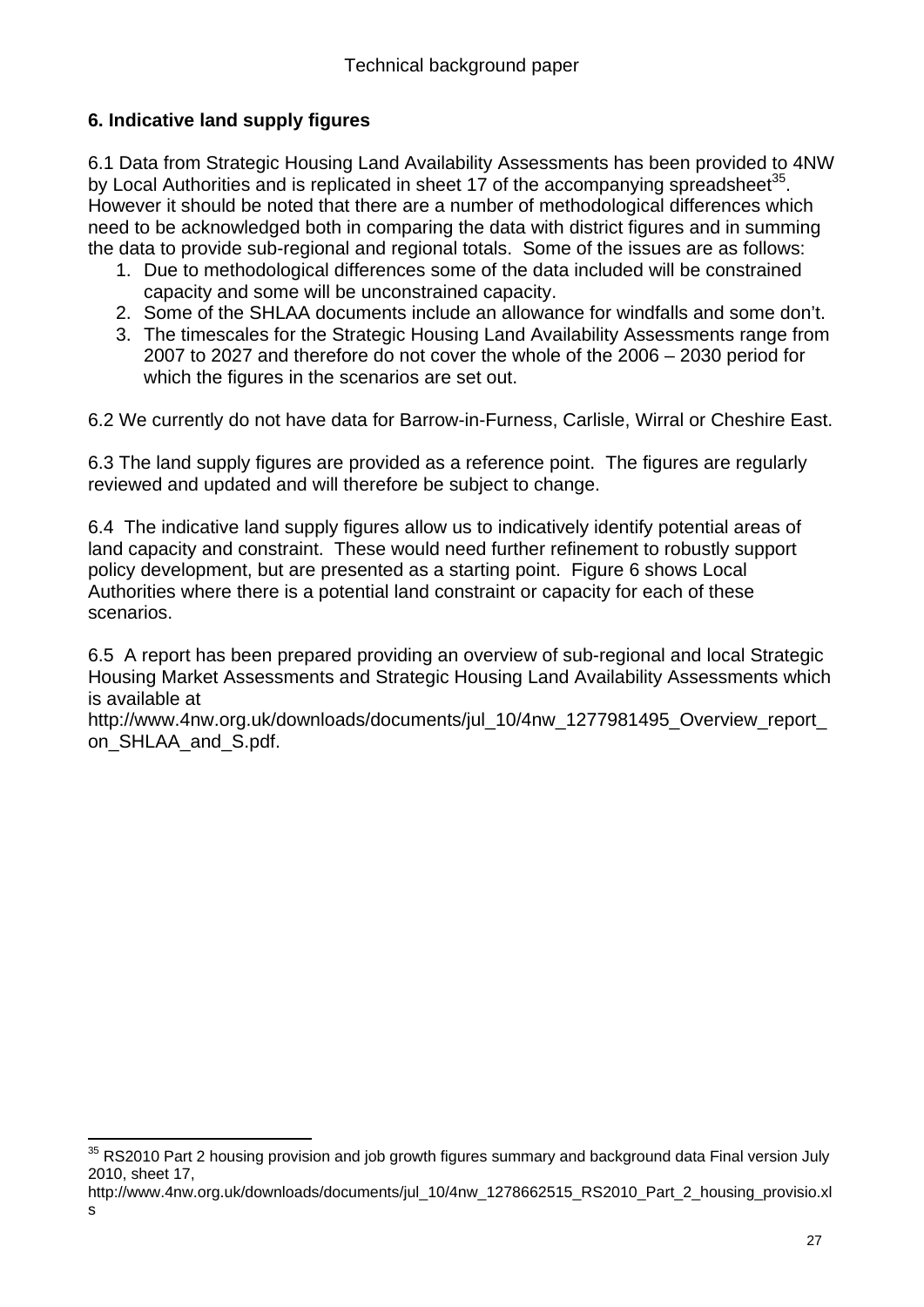|                                | Figure 6: Indicative potential housing land supply / constraint for each Local Planning<br><b>Authority (excluding LDNPA)</b>                                                                                                                                                                                        |                                                                                                                                                                                      |
|--------------------------------|----------------------------------------------------------------------------------------------------------------------------------------------------------------------------------------------------------------------------------------------------------------------------------------------------------------------|--------------------------------------------------------------------------------------------------------------------------------------------------------------------------------------|
|                                | Indicative potential housing land constraint                                                                                                                                                                                                                                                                         | Indicative potential housing land<br>capacity                                                                                                                                        |
| <b>Run A</b><br>H1             | Blackpool, Bury, Cheshire West and Chester,<br>Chorley, Eden, Halton, Knowsley, Lancaster,<br>Liverpool, Manchester, Pendle, Preston, Rochdale,<br>Sefton, St Helens, South Ribble, Tameside,<br>Trafford, Warrington, West Lancashire, Wigan,<br>Wyre                                                               | Allerdale, Blackburn with Darwen,<br>Bolton, Burnley, Copeland, Fylde,<br>Hyndburn, Oldham, Ribble Valley,<br>Rossendale, Salford, South<br>Lakeland, Stockport                      |
| <b>Run B</b><br>H <sub>1</sub> | Blackpool, Bury, Cheshire West and Chester,<br>Chorley, Eden, Fylde, Knowsley, Lancaster,<br>Manchester, Oldham, Pendle, Preston, Rochdale,<br>Sefton, St Helens, South Ribble, Stockport, South<br>Lakeland, Tameside, Trafford, Warrington, Wigan,<br>Wyre                                                         | Allerdale, Blackburn with Darwen,<br>Bolton, Burnley, Copeland, Halton,<br>Hyndburn, Liverpool, Ribble Valley,<br>Rossendale, Salford, West<br>Lancashire                            |
| <b>Run B</b><br>H <sub>2</sub> | Blackpool, Bury, Cheshire West and Chester,<br>Chorley, Knowsley, Lancaster, Oldham, Pendle,<br>Preston, Rochdale, Sefton, St Helens, South<br>Ribble, Stockport, Tameside, Trafford, West<br>Lancashire, Warrington, Wigan, Wyre                                                                                    | Allerdale, Blackburn with Darwen,<br>Bolton, Burnley, Copeland, Eden,<br>Fylde, Halton, Hyndburn, Liverpool,<br>Manchester, Ribble Valley,<br>Rossendale, Salford, South<br>Lakeland |
| Run C<br>H1                    | Allerdale, Blackpool, Bury, Cheshire West and<br>Chester, Chorley, Copeland, Eden, Fylde,<br>Knowsley, Lancaster, Manchester, Oldham,<br>Pendle, Preston, Ribble Valley, Rochdale, Sefton,<br>St Helens, South Ribble, Stockport, South<br>Lakeland, Tameside, Trafford, Warrington, West<br>Lancashire, Wigan, Wyre | Blackburn with Darwen, Bolton,<br>Burnley, Halton, Hyndburn,<br>Liverpool, Rossendale, Salford                                                                                       |
| <b>RunD</b><br>H1              | Blackpool, Bury, Cheshire West and Chester,<br>Chorley, Eden, Halton, Knowsley, Lancaster,<br>Liverpool, Manchester, Pendle, Preston, Rochdale,<br>Salford, Sefton, St Helens, South Ribble, South<br>Lakeland, Stockport, Tameside, Trafford, West<br>Lancashire, Warrington, Wigan, Wyre                           | Allerdale, Blackburn with Darwen,<br>Bolton, Burnley, Copeland, Fylde,<br>Hyndburn, Oldham, Ribble Valley,<br>Rossendale,                                                            |
| <b>RunD</b><br>H <sub>2</sub>  | Blackpool, Bury, Cheshire West and Chester,<br>Chorley, Knowsley, Lancaster, Oldham, Pendle,<br>Preston, Rochdale, Sefton, St Helens, South<br>Ribble, Stockport, Tameside, Trafford, West<br>Lancashire, Warrington, Wigan, Wyre                                                                                    | Allerdale, Blackburn with Darwen,<br>Bolton, Burnley, Copeland, Eden,<br>Fylde, Halton, Hyndburn, Liverpool,<br>Manchester, Ribble Valley,<br>Rossendale, Salford, South<br>Lakeland |
| <b>Run E</b><br>H1             | Blackpool, Bury, Cheshire West and Chester,<br>Chorley, Copeland, Eden, Halton, Knowsley,<br>Lancaster, Liverpool, Manchester, Pendle, Preston,<br>Rochdale, Salford, Sefton, St Helens, South Ribble,<br>South Lakeland, Stockport, Tameside, Trafford,<br>Warrington, West Lancashire, Wigan, Wyre                 | Allerdale, Blackburn with Darwen,<br>Bolton, Burnley, Fylde, Hyndburn,<br>Oldham, Ribble Valley,<br>Rossendale,                                                                      |
| <b>Run E</b><br>H <sub>2</sub> | Blackpool, Bury, Bolton, Cheshire West and<br>Chester, Chorley, Fylde, Halton, Knowsley,<br>Lancaster, Oldham, Pendle, Preston, Rochdale,<br>Sefton, St Helens, South Lakeland, Stockport,<br>Tameside, Trafford, Warrington, West Lancashire,<br>Wigan, Wyre                                                        | Allerdale, Blackburn with Darwen,<br>Burnley, Copeland, Eden,<br>Hyndburn, Liverpool, Manchester,<br>Ribble Valley, Rossendale, Salford                                              |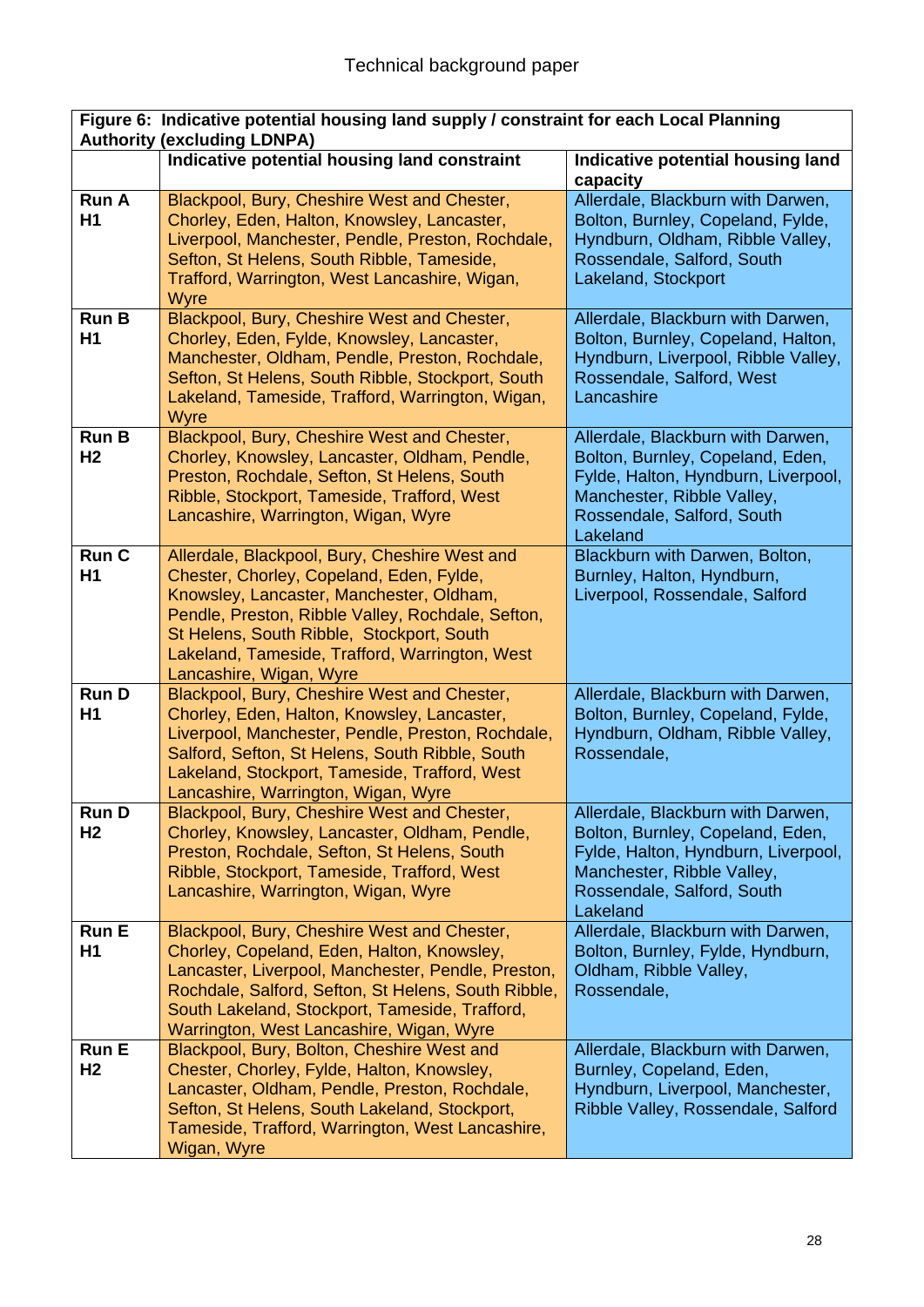## **7. Infrastructure Capacity, Environmental Limits and Flood Risk**

7.1 No assessment of these issues has yet been made on the different runs or distributions, however it is critical that these issues are considered at the sub-regional / local level. The identification of 'pinch points' and solutions to those issues should continue to be considered at a wider than Local Authority level. It is important that Environment Agency, Natural England and utility providers are involved in that further work.

## **8. Previous build rates**

8.1 Data from the latest RSS Annual Monitoring Report for the North West shows that in the period 2003/04 to 2008 / 09 the region has only achieved levels of net additional dwellings above the current RSS requirement in one year (2007/08) with the addition of 26,138 dwellings.

8.2 From published figures of permanent dwellings completed in the region it is clear that since 1990/91 the region has never achieved the levels of delivery set out in the scenarios outlined in this report.

## **9. Phasing**

9.1 Phasing will be critical in ensuring that the region recovers appropriately from the recent economic difficulties and resultant reduction in house building. It is envisaged that there will continue to be levels of construction lower than those set out in these different scenarios until at least 2015.

## **10. Needs data**

10.1 Data collected for the Regional Strategic Housing Market Assessment work on housing needs is included in sheet 18 in the accompanying spreadsheet<sup>36</sup> for information. This is modelled data and we recognise that this will be different to the data included in sub-regional and local Strategic Housing Market Assessment reports.

10.2 Data recently published by Shelter<sup>37</sup> for every Local Authority in the Country is replicated in sheet  $19^{38}$ . It is stated by Shelter that this information is drawn from Strategic Housing Market Assessments and Housing Needs Surveys.

 $\overline{a}$  $^{36}$  RS2010 Part 2 housing provision and job growth figures summary and background data Final version July 2010, sheet 18,

http://www.4nw.org.uk/downloads/documents/jul\_10/4nw\_1278662515\_RS2010\_Part\_2\_housing\_provisio.xl

s<br><sup>37</sup> http://housingleaguetable.org.uk/about.php

<sup>38</sup> RS2010 Part 2 housing provision and job growth figures summary and background data Final version July 2010, sheet 19,

http://www.4nw.org.uk/downloads/documents/jul\_10/4nw\_1278662515\_RS2010\_Part\_2\_housing\_provisio.xl s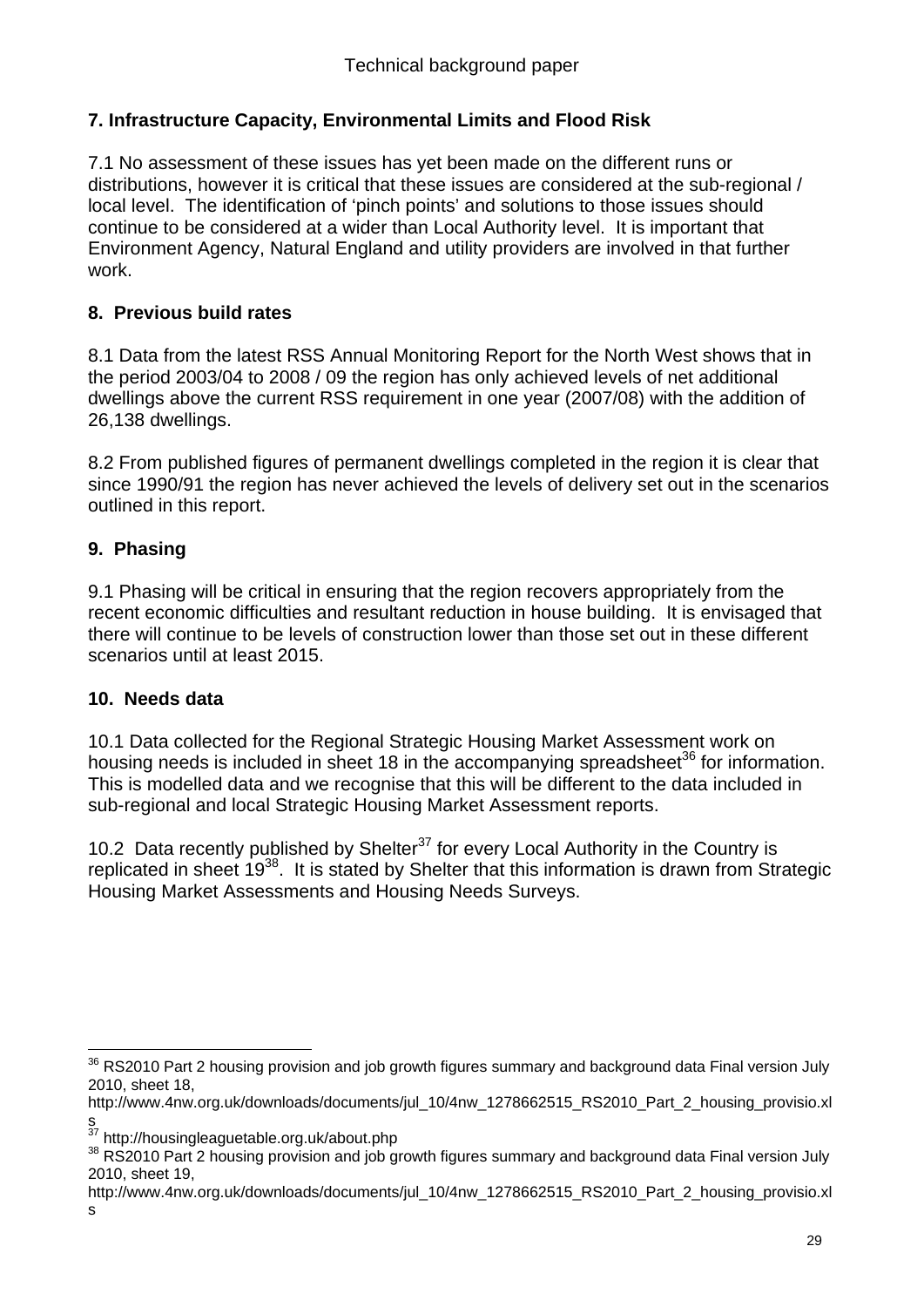|                                  | <b>HOUSING</b><br>H1 - distribution based on<br>current RSS distribution |              | <b>JOB GROWTH</b><br>J1 - distribution based on<br>current RSS distribution |                 | Distribution %                      |                                        |
|----------------------------------|--------------------------------------------------------------------------|--------------|-----------------------------------------------------------------------------|-----------------|-------------------------------------|----------------------------------------|
|                                  | Change in<br>housing<br>$(2006 - 2030)$                                  | Average p.a. | Change in Jobs<br>$(2006 - 2030)$                                           | Average<br>p.a. | $H1 -$<br><b>Housing %</b><br>total | $J1 - Job$<br><b>Growth %</b><br>total |
| <b>Greater Manchester</b>        | 230,952                                                                  | 9,623        | 136,512                                                                     | 5,688           | 41.63                               | 41.63                                  |
| Manchester                       | 84,000                                                                   | 3,500        | 49,651                                                                      | 2,069           | 15.14                               | 15.14                                  |
| Salford                          | 38,400                                                                   | 1,600        | 22,698                                                                      | 946             | 6.92                                | 6.92                                   |
| Oldham                           | 6,936                                                                    | 289          | 4,100                                                                       | 171             | 1.25                                | 1.25                                   |
| Rochdale                         | 9,600                                                                    | 400          | 5,674                                                                       | 236             | 1.73                                | 1.73                                   |
| Tameside                         | 18,000                                                                   | 750          | 10,639                                                                      | 443             | 3.24                                | 3.24                                   |
| Stockport                        | 10,800                                                                   | 450          | 6,384                                                                       | 266             | 1.95                                | 1.95                                   |
| Trafford                         | 13,872                                                                   | 578          | 8,200                                                                       | 342             | 2.50                                | 2.50                                   |
| <b>Bolton</b>                    | 13,872                                                                   | 578          | 8,200                                                                       | 342             | 2.50                                | 2.50                                   |
| <b>Bury</b>                      | 12,000                                                                   | 500          | 7,093                                                                       | 296             | 2.16                                | 2.16                                   |
| Wigan                            | 23,472                                                                   | 978          | 13,874                                                                      | 578             | 4.23                                | 4.23                                   |
| <b>Merseyside</b>                | 123,600                                                                  | 5,150        | 73,058                                                                      | 3,044           | 22.28                               | 22.28                                  |
| Liverpool                        | 46,800                                                                   | 1,950        | 27,663                                                                      | 1,153           | 8.44                                | 8.44                                   |
| Sefton                           | 12,000                                                                   | 500          | 7,093                                                                       | 296             | 2.16                                | 2.16                                   |
| Knowsley                         | 10,800                                                                   | 450          | 6,384                                                                       | 266             | 1.95                                | 1.95                                   |
| Wirral                           | 12,000                                                                   | 500          | 7,093                                                                       | 296             | 2.16                                | 2.16                                   |
| <b>West Lancashire</b>           | 7,200                                                                    | 300          | 4,256                                                                       | 177             | 1.30                                | 1.30                                   |
| Halton                           | 12,000                                                                   | 500          | 7,093                                                                       | 296             | 2.16                                | 2.16                                   |
| <b>St Helens</b>                 | 13,680                                                                   | 570          | 8,086                                                                       | 337             | 2.47                                | 2.47                                   |
| Warrington                       | 9,120                                                                    | 380          | 5,391                                                                       | 225             | 1.64                                | 1.64                                   |
| <b>Mid Lancashire</b>            | 41,784                                                                   | 1,741        | 24,698                                                                      | 1,029           | 7.53                                | 7.53                                   |
| Preston                          | 12,168                                                                   | 507          | 7,192                                                                       | 300             | 2.19                                | 2.19                                   |
| Chorley                          | 10,008                                                                   | 417          | 5,916                                                                       | 246             | 1.80                                | 1.80                                   |
| South Ribble                     | 10,008                                                                   | 417          | 5,916                                                                       | 246             | 1.80                                | 1.80                                   |
| Lancaster                        | 9,600                                                                    | 400          | 5,674                                                                       | 236             | 1.73                                | 1.73                                   |
| <b>Fylde Coast</b>               | 22,944                                                                   | 956          | 13,562                                                                      | 565             | 4.14                                | 4.14                                   |
| Blackpool                        | 10,656                                                                   | 444          | 6,299                                                                       | 262             | 1.92                                | 1.92                                   |
| Fylde                            | 7,344                                                                    | 306          | 4,341                                                                       | 181             | 1.32                                | 1.32                                   |
| Wyre                             | 4,944                                                                    | 206          | 2,922                                                                       | 122             | 0.89                                | 0.89                                   |
| <b>Pennine Lancashire</b>        | 33,144                                                                   | 1,381        | 19,591                                                                      | 816             | 5.97                                | 5.97                                   |
| <b>Blackburn with Darwen</b>     | 11,736                                                                   | 489          | 6,937                                                                       | 289             | 2.12                                | 2.12                                   |
| Hyndburn                         | 4,536                                                                    | 189          | 2,681                                                                       | 112             | 0.82                                | 0.82                                   |
| Rossendale                       | 5,328                                                                    | 222          | 3,149                                                                       | 131             | 0.96                                | 0.96                                   |
| <b>Burnley</b><br>Pendle         | 3,120                                                                    | 130          | 1,844                                                                       | 77              | 0.56                                | 0.56                                   |
| <b>Ribble Valley</b>             | 4,560<br>3,864                                                           | 190<br>161   | 2,695<br>2,284                                                              | 112             | 0.82                                | 0.82<br>0.70                           |
| <b>Cheshire</b>                  | 59,208                                                                   | 2,467        | 34,997                                                                      | 95<br>1,458     | 0.70                                | 10.67                                  |
| <b>Cheshire West and Chester</b> | 31,608                                                                   | 1,317        | 18,683                                                                      | 778             | 10.67<br>5.70                       | 5.70                                   |
| <b>Cheshire East</b>             | 27,600                                                                   | 1,150        | 16,314                                                                      |                 |                                     | 4.98                                   |
| <b>Cumbria</b>                   | 43,104                                                                   | 1,796        | 25,478                                                                      | 680<br>1,062    | 4.98                                | 7.77                                   |
| Allerdale                        | 6,408                                                                    | 267          | 3,788                                                                       |                 | 7.77                                | 1.16                                   |
| Copeland                         | 5,520                                                                    | 230          | 3,263                                                                       | 158             | 1.16                                | 1.00                                   |
| Eden                             | 5,736                                                                    | 239          | 3,390                                                                       | 136<br>141      | 1.00<br>1.03                        | 1.03                                   |
| South Lakeland                   | 9,600                                                                    | 400          | 5,674                                                                       | 236             | 1.73                                | 1.73                                   |
| Barrow-in-Furness                | 3,600                                                                    | 150          | 2,128                                                                       | 89              | 0.65                                | 0.65                                   |
| Carlisle                         | 10,800                                                                   | 450          | 6,384                                                                       | 266             | 1.95                                | 1.95                                   |
| Lake District National Park      | 1,440                                                                    | 60           | 851                                                                         | 35              | 0.26                                | 0.26                                   |
| <b>NORTH WEST</b>                | 554,736                                                                  | 23,114       | 327,895                                                                     | 13,662          | 100.00                              | 100.00                                 |

## **Appendix 1 – Run A: Current RSS**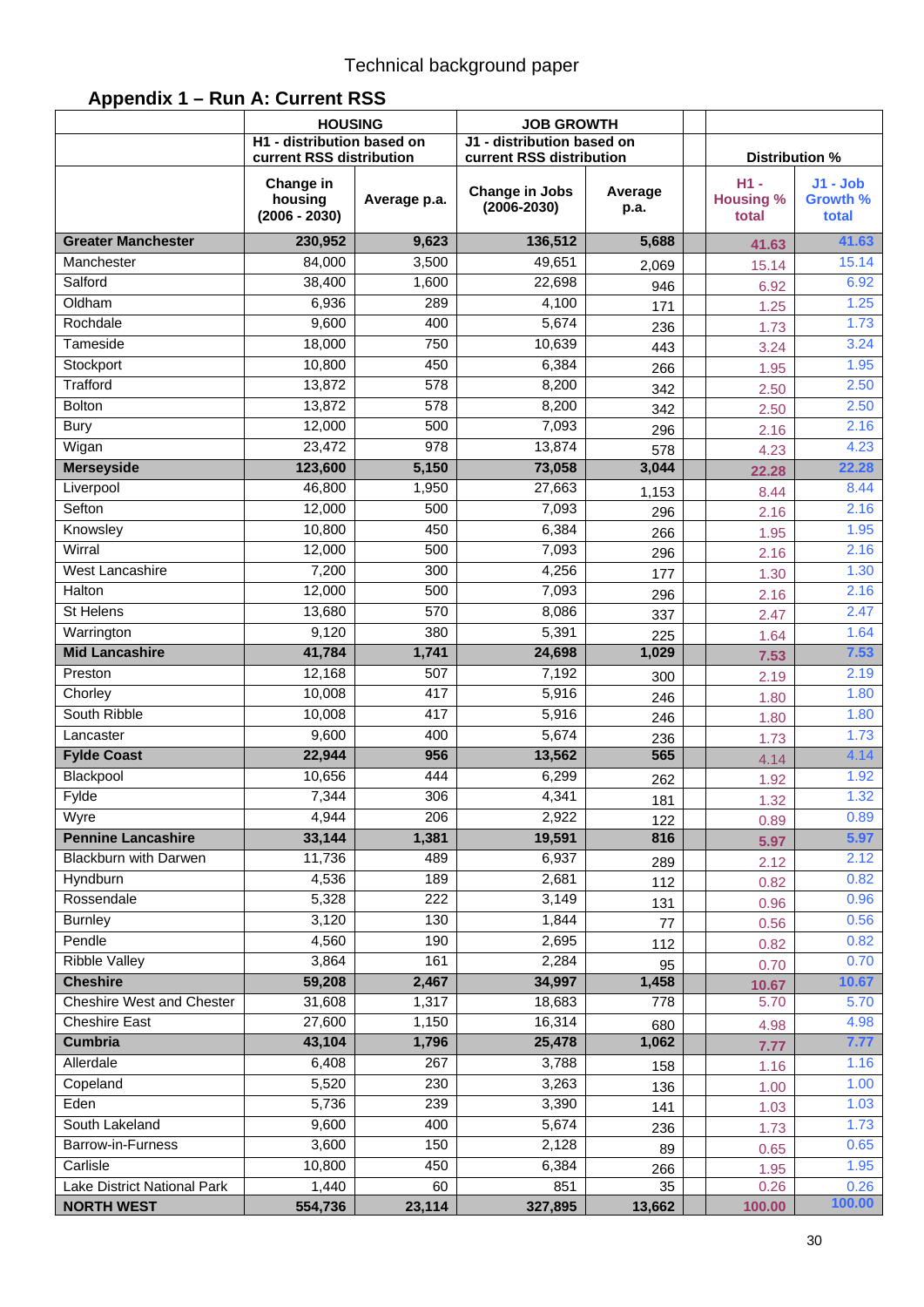# **Appendix 2 – Run B: Regional Economic Forecasting Panel**

|                                      | <b>HOUSING</b>                                                              |                  |                                                                                             | <b>JOB GROWTH</b> |                                        |                                            |                                 |                  |                                 |                 |                |              |                             |                       |
|--------------------------------------|-----------------------------------------------------------------------------|------------------|---------------------------------------------------------------------------------------------|-------------------|----------------------------------------|--------------------------------------------|---------------------------------|------------------|---------------------------------|-----------------|----------------|--------------|-----------------------------|-----------------------|
|                                      | H <sub>1</sub> - distribution<br>based on REFP<br>population<br>(workplace- |                  | H <sub>2</sub> - distribution<br>based on<br>calculated<br>residence based<br>employment in |                   |                                        | J1 - distribution based on workplace based |                                 |                  |                                 |                 |                |              |                             |                       |
|                                      | based)                                                                      |                  | 2030                                                                                        |                   |                                        |                                            |                                 | employment       |                                 |                 |                |              | Distribution %              |                       |
|                                      | housing<br>2006 - 2030)<br>Change in<br>(2006                               | Average p.a.     | housing<br>2006 - 2030)<br>Change in<br>(2006.                                              | Average p.a.      | <b>Jobs 2006-</b><br>2015<br>Change in | a.<br>Q<br>Average                         | Change in<br>Jobs 2015-<br>2030 | Average p.a.     | Change in<br>Jobs 2006-<br>2030 | p.a.<br>Average | - Housing<br>Ξ | $%$ total    | - Housing<br>$%$ total<br>엎 | Job Growth<br>% total |
| Greater<br><b>Manchester</b>         | 251,917                                                                     | 10,497           | 237,863                                                                                     | 9,911             | 1,100                                  | 122                                        | 98,000                          | 6,533            | 99,100                          | 4,129           |                | 43.44        | 40.85                       | 53.02                 |
| Manchester                           | 88,407                                                                      | 3,684            | 41,602                                                                                      | 1,733             | $-2,500$                               | $-278$                                     | 37,900                          | 2,527            | 35,400                          | 1,475           |                | 15.24        | 7.14                        | 18.94                 |
| Salford                              | 22,486                                                                      | 937              | 20,221                                                                                      | 843               | 4,400                                  | 489                                        | 9,600                           | 640              | 14,000                          | 583             |                | 3.88         | 3.47                        | 7.49                  |
| Oldham                               | 12,501                                                                      | 521              | 16,050                                                                                      | 669               | $-800$                                 | $-89$                                      | 4,600                           | $\overline{307}$ | 3,800                           | 158             |                | 2.16         | 2.76                        | 2.03                  |
| Rochdale                             | 13,920                                                                      | 580              | 17,568                                                                                      | 732               | $-2,300$                               | $-256$                                     | 3,200                           | 213              | 900                             | 38              |                | 2.40         | 3.02                        | 0.48                  |
| Tameside<br>Stockport                | 20,264<br>18,734                                                            | 844<br>781       | 19,034<br>26,900                                                                            | 793<br>1,121      | $-3,900$<br>7,900                      | $-433$<br>878                              | 1,000<br>10,800                 | 67<br>720        | $-2,900$<br>18,700              | $-121$<br>779   |                | 3.49<br>3.23 | 3.27<br>4.62                | $-1.55$<br>10.01      |
| Trafford                             | 23,123                                                                      | 963              | 27,725                                                                                      | 1,155             | $-1,200$                               | $-133$                                     | 14,400                          | 960              | 13,200                          | 550             |                | 3.99         | 4.76                        | 7.06                  |
| <b>Bolton</b>                        | 13,678                                                                      | 570              | 20,688                                                                                      | 862               | 2,700                                  | 300                                        | 6,500                           | 433              | 9,200                           | 383             |                | 2.36         | 3.55                        | 4.92                  |
| Bury                                 | 16,185                                                                      | 674              | 15,895                                                                                      | 662               | $-600$                                 | $-67$                                      | 3,100                           | 207              | 2,500                           | 104             |                | 2.79         | 2.73                        | 1.34                  |
| Wigan                                | 22,619                                                                      | 942              | 32,180                                                                                      | 1,341             | $-2,600$                               | $-289$                                     | 6,900                           | 460              | 4,300                           | 179             |                | 3.90         | 5.53                        | 2.30                  |
| <b>Merseyside</b>                    | 108,115                                                                     | 4,505            | 145,512                                                                                     | 6,063             | $-3,800$                               | $-422$                                     | 40,800                          | 2,720            | 37,000                          | 1,542           |                | 18.64        | 24.99                       | 19.80                 |
| Liverpool<br>Sefton                  | 29,425                                                                      | 1,226            | 32,163                                                                                      | 1,340             | 1,800                                  | 200                                        | 20,400                          | 1,360            | 22,200                          | 925             |                | 5.07         | 5.52                        | 11.88                 |
|                                      | 11,704                                                                      | 488<br>424       | 27,160                                                                                      | 1,132             | $-6,800$                               | $-756$                                     | 5,700                           | 380              | $-1,100$                        | $-46$           |                | 2.02         | 4.66                        | $-0.59$               |
| Knowsley<br>Wirral                   | 10,173<br>15,081                                                            | 628              | 11,192<br>24,352                                                                            | 466<br>1,015      | 400<br>$\mathbf 0$                     | 44<br>0                                    | 3,400<br>2,700                  | 227<br>180       | 3,800<br>2,700                  | 158<br>113      |                | 1.75<br>2.60 | 1.92<br>4.18                | 2.03<br>1.44          |
| West                                 |                                                                             |                  |                                                                                             |                   |                                        |                                            |                                 |                  |                                 |                 |                | 0.82         | 1.47                        | 1.50                  |
| Lancashire                           | 4,762                                                                       | 198              | 8,554                                                                                       | 356               | 1,700                                  | 189                                        | 1,100                           | 73               | 2,800                           | 117             |                |              |                             |                       |
| Halton                               | 9,003                                                                       | $\overline{375}$ | 9,435                                                                                       | 393               | $-2,400$                               | $-267$                                     | 1,000                           | 67               | $-1,400$                        | $-58$           |                | 1.55         | 1.62                        | $-0.75$               |
| St Helens                            | 12,697                                                                      | 529              | 15,114                                                                                      | 630               | 1,500                                  | 167                                        | 3,700                           | 247              | 5,200                           | 217             |                | 2.19         | 2.60                        | 2.78                  |
| Warrington<br><b>Mid</b>             | 15,270<br>53,256                                                            | 636<br>2,219     | 17,541<br>42,107                                                                            | 731<br>1,754      | 0<br>5,200                             | 0<br>578                                   | 2,800<br>14,600                 | 187<br>973       | 2,800<br>19,800                 | 117<br>825      |                | 2.63<br>9.18 | 3.01<br>7.23                | 1.50<br>10.59         |
| Lancashire<br>Preston                | 8,575                                                                       | 357              | 12,623                                                                                      | 526               | 2,100                                  | 233                                        | 4,500                           | 300              | 6,600                           | 275             |                | 1.48         | 2.17                        | 3.53                  |
| Chorley                              | 9,923                                                                       | 413              | 10,080                                                                                      | 420               | $-2,400$                               | $-267$                                     | 3,600                           | 240              | 1,200                           | 50              |                | 1.71         | 1.73                        | 0.64                  |
| South Ribble                         | 8,722                                                                       | 363              | 11,077                                                                                      | 462               | 5,500                                  | 611                                        | 4,500                           | 300              | 10.000                          | 417             |                | 1.50         | 1.90                        | 5.35                  |
| Lancaster                            | 26,037                                                                      | 1,085            | 8,328                                                                                       | 347               | $\mathbf 0$                            | 0                                          | 2,000                           | 133              | 2,000                           | 83              |                | 4.49         | 1.43                        | 1.07                  |
| <b>Fylde Coast</b>                   | 31,705                                                                      | 1,419            | 27,595                                                                                      | 1,150             | $-3,600$                               | $-400$                                     | 10,700                          | 713              | 7,100                           | 296             |                | 5.47         | 4.74                        | 3.80                  |
| Blackpool                            | 10,386                                                                      | 433              | 10,218                                                                                      | 426               | $-3,700$                               | $-411$                                     | 5,500                           | 367              | 1,800                           | 75              |                | 1.79         | 1.75                        | 0.96                  |
| Fylde                                | 9,535                                                                       | 397              | 8,173                                                                                       | 341<br>384        | 800<br>$-700$                          | 89<br>$-78$                                | 3,400                           | 227              | 4,200                           | 175             |                | 1.64<br>2.03 | 1.40<br>1.58                | 2.25<br>0.59          |
| Wyre<br><b>Pennine</b>               | 11,784<br>35,218                                                            | 589<br>1,467     | 9,205<br>36,245                                                                             | 1,510             | $-4,000$                               | $-444$                                     | 1,800<br>5,500                  | 120<br>367       | 1,100<br>1,500                  | 46<br>63        |                | 6.07         | 6.22                        | 0.80                  |
| Lancashire                           |                                                                             |                  |                                                                                             |                   |                                        |                                            |                                 |                  |                                 |                 |                |              |                             |                       |
| Blackburn with                       |                                                                             |                  |                                                                                             |                   |                                        |                                            |                                 |                  |                                 |                 |                | 1.43         | 1.59                        | 1.07                  |
| Darwen                               | 8,314                                                                       | 346              | 9,245                                                                                       | 385               | 400                                    | 44                                         | 1,600                           | 107              | 2,000                           | 83              |                |              |                             |                       |
| Hyndburn<br>Rossendale               | 4,669                                                                       | 195              | 6,382<br>4,772                                                                              | 266               | 400<br>$-1,400$                        | 44<br>$-156$                               | 1,300                           | 87               | 1,700<br>$-1,100$               | $\overline{71}$ |                | 0.80<br>0.97 | 1.10<br>0.82                | 0.91<br>$-0.59$       |
| <b>Burnley</b>                       | 5,654<br>2,215                                                              | 236<br>92        | 5,582                                                                                       | 199<br>233        | $-2,200$                               | $-244$                                     | 300<br>200                      | 20<br>13         | $-2,000$                        | $-46$<br>-83    |                | 0.38         | 0.96                        | $-1.07$               |
| Pendle                               | 6,339                                                                       | 264              | 5,797                                                                                       | 242               | $-1,800$                               | $-200$                                     | 900                             | 60               | $-900$                          | $-37$           |                | 1.09         | 1.00                        | $-0.48$               |
| <b>Ribble Valley</b>                 | 8,027                                                                       | 334              | 4,466                                                                                       | 186               | 600                                    | 67                                         | 1,200                           | 80               | 1,800                           | 75              |                | 1.38         | 0.77                        | 0.96                  |
| <b>Cheshire</b>                      | 50,452                                                                      | 2,102            | 56,335                                                                                      | 2,347             | 4,400                                  | 489                                        | 11,900                          | 793              | 16,300                          | 679             |                | 8.70         | 9.67                        | 8.72                  |
| <b>Cheshire West</b>                 |                                                                             |                  |                                                                                             |                   |                                        |                                            |                                 |                  |                                 |                 |                | 4.01         | 4.15                        | 4.23                  |
| and Chester                          |                                                                             |                  |                                                                                             |                   |                                        |                                            |                                 |                  |                                 |                 |                |              |                             |                       |
| <b>Cheshire East</b>                 | 23,240<br>27,212                                                            | 968<br>1,134     | 24,187<br>32,148                                                                            | 1,008<br>1,339    | 1,700<br>2,700                         | 189<br>300                                 | 6,200<br>5,700                  | 413<br>380       | 7,900<br>8,400                  | 329<br>350      |                | 4.69         | 5.52                        | 4.49                  |
| Cumbria                              | 49,291                                                                      | 2,054            | 36,654                                                                                      | 1,527             | $-1,300$                               | $-144$                                     | 7,400                           | 493              | 6,100                           | 254             |                | 8.50         | 6.29                        | 3.26                  |
| Allerdale                            | 7,512                                                                       | 313              | 6,071                                                                                       | 253               | $-200$                                 | $-22$                                      | 200                             | 13               | 0                               | 0               |                | 1.30         | 1.04                        | 0.00                  |
| Copeland                             | 6,610                                                                       | 275              | 4,851                                                                                       | 202               | $-600$                                 | -67                                        | 600                             | 40               | $\mathbf 0$                     | 0               |                | 1.14         | 0.83                        | 0.00                  |
| Eden                                 | 5,832                                                                       | 243              | 4,218                                                                                       | 176               | $-200$                                 | $-22$                                      | 2,600                           | 173              | 2,400                           | 100             |                | 1.01         | 0.72                        | 1.28                  |
| South<br>Lakeland                    | 12,847                                                                      | 535              | 8,284                                                                                       | 345               | $-600$                                 | -67                                        | 2,200                           | 147              | 1,600                           | 67              |                | 2.22         | 1.42                        | 0.86                  |
| Barrow-in-                           |                                                                             |                  |                                                                                             |                   |                                        |                                            |                                 |                  |                                 |                 |                | 0.79         | 0.83                        | 0.16                  |
| <b>Furness</b>                       | 4,576                                                                       | 191              | 4,828                                                                                       | 201               | $-300$                                 | $-33$                                      | 600                             | 40               | 300                             | 13              |                |              |                             |                       |
| Carlisle<br>Lake District            | 11,913                                                                      | 496              | 8,401                                                                                       | 350               | 600                                    | 67                                         | 1,200                           | 80               | 1,800                           | 75              |                | 2.05<br>0.00 | 1.44<br>0.00                | 0.96<br>0.00          |
| <b>National Park</b><br><b>NORTH</b> |                                                                             |                  |                                                                                             |                   |                                        |                                            | 188,90                          |                  |                                 |                 |                | 100.0        | 100.0                       | 100.0                 |
| <b>WEST</b>                          | 579,954                                                                     | 24,263           | 582,310                                                                                     | 24,263            | $-2,000$                               | $-222$                                     | $\mathbf{0}$                    | 12,593           | 186,900                         | 7,788           |                | $\mathbf{0}$ | $\mathbf{0}$                | $\mathbf{0}$          |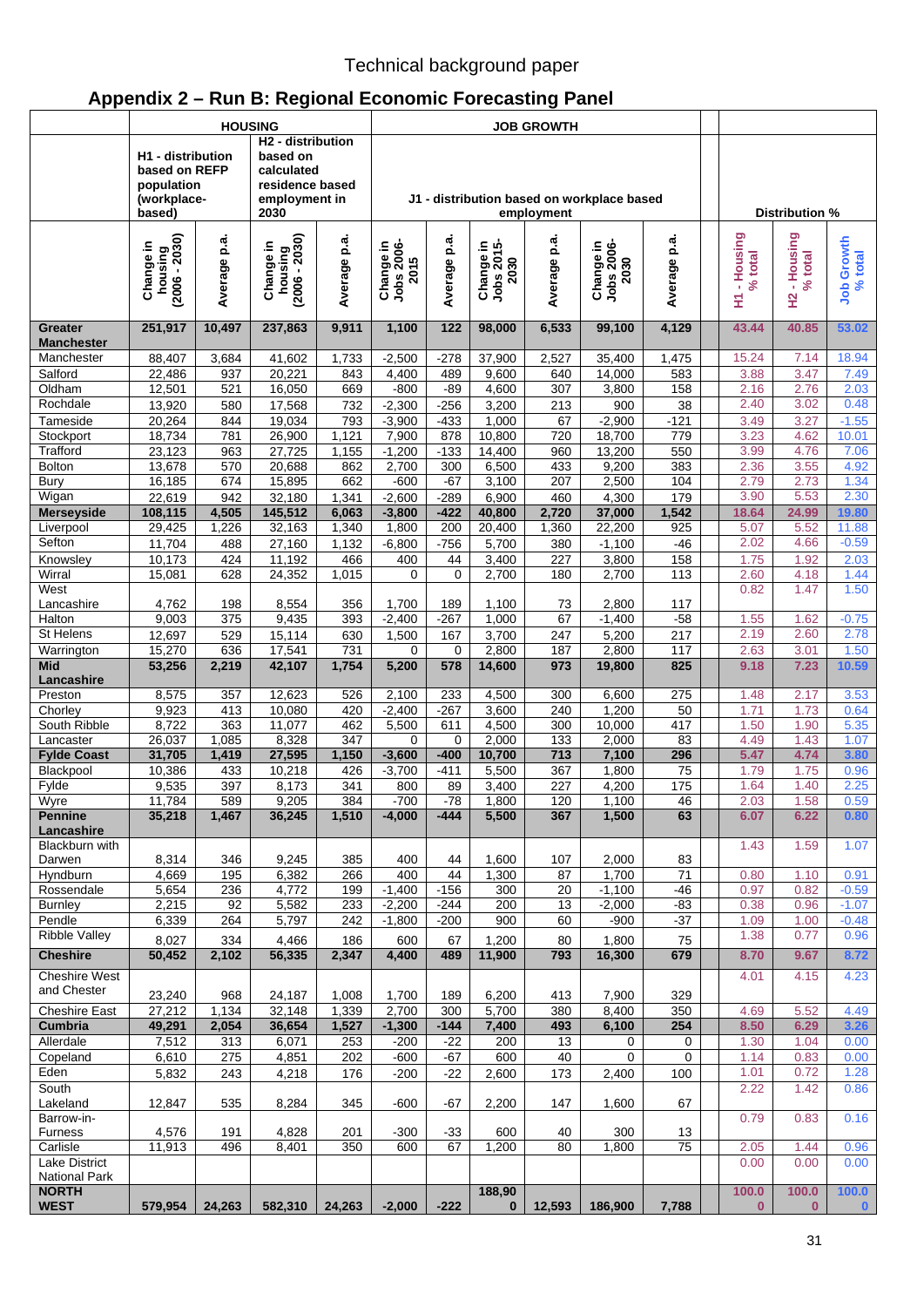|  |  |  |  | Appendix 3 - Run C: National Population and Household Projections |  |
|--|--|--|--|-------------------------------------------------------------------|--|
|--|--|--|--|-------------------------------------------------------------------|--|

|                                     | <b>HOUSING</b>       |              | <b>JOB GROWTH</b>              |                  |                              |                  |                                                   |                  |  |                |                        |
|-------------------------------------|----------------------|--------------|--------------------------------|------------------|------------------------------|------------------|---------------------------------------------------|------------------|--|----------------|------------------------|
|                                     | H1 - distribution    |              |                                |                  |                              |                  |                                                   |                  |  |                |                        |
|                                     | based on             |              |                                |                  |                              |                  |                                                   |                  |  |                |                        |
|                                     | demographic          |              |                                |                  |                              |                  | J1 - distribution based on ratio of population to |                  |  |                |                        |
|                                     | trends               |              |                                |                  | employment (workplace based) |                  |                                                   |                  |  | Distribution % |                        |
|                                     |                      |              |                                |                  |                              |                  |                                                   |                  |  | $\aleph$       |                        |
|                                     | Change in<br>housing | Average      | <b>Jobs 2006-</b><br>Change in | Average          |                              | Average          |                                                   | Average          |  | Housing        | Growth %<br>$J1 - Job$ |
|                                     | 2030)<br>(2006)      | p.a.         | 2015                           | p.a.             | 2030                         | p.a.             |                                                   | p.a.             |  | total<br>Ξ     | total                  |
|                                     |                      |              |                                |                  | Change in<br>Jobs 2015-      |                  | Change in<br>Jobs 2006-<br>2030                   |                  |  |                |                        |
| <b>Greater</b>                      | 287,505              | 11,979       | 30,794                         | 3,422            | 133,519                      | 8,901            | 164,313                                           | 6,846            |  | 42.33          | 44.45                  |
| <b>Manchester</b>                   |                      |              |                                |                  |                              |                  |                                                   |                  |  |                |                        |
| Manchester                          | 93,344               | 3,889        | 6,897                          | 766              | 47,953                       | 3,197            | 54,850                                            | 2,285            |  | 13.74          | 14.84                  |
| Salford                             | 23,774               | 991          | 5,973                          | 664              | 12,972                       | 865              | 18,946                                            | 789              |  | 3.50           | 5.13                   |
| Oldham                              | 15,848               | 660          | 1,241                          | 138              | 6,880                        | 459              | 8,121                                             | 338              |  | 2.33           | 2.20                   |
| Rochdale                            | 16,844               | 702          | $-222$                         | $-25$            | 5,329                        | 355              | 5,107                                             | $\overline{213}$ |  | 2.48           | 1.38                   |
| Tameside                            | 23,773               | 991          | $-2,307$                       | $-256$           | 2,846                        | 190              | 538                                               | $\overline{22}$  |  | 3.50           | 0.15                   |
| Stockport                           | 22,785               | 949          | 10,537                         | 1,171            | 14,639                       | $\overline{976}$ | 25,176                                            | 1,049            |  | 3.35           | 6.81                   |
| Trafford                            | 27,747               | 1,156        | 2,352                          | 261              | 18,500                       | 1,233            | 20,852                                            | 869              |  | 4.09           | 5.64                   |
| <b>Bolton</b>                       | 17,835               | 743          | 5,209                          | 579              | 9,567                        | 638<br>328       | 14,775                                            | 616<br>260       |  | 2.63           | 4.00                   |
| Bury<br>Wigan                       | 18,817<br>26,737     | 784<br>1,114 | 1,306<br>$-192$                | 145<br>$-21$     | 4,927<br>9,906               | 660              | 6,233<br>9,714                                    | 405              |  | 2.77<br>3.94   | 1.69<br>2.63           |
| <b>Merseyside</b>                   | 104,083              | 4,337        | 12,453                         | 1,384            | 45,759                       | 3,051            | 58,213                                            | 2,426            |  | 15.32          | 15.75                  |
| Liverpool                           | 22,786               | 949          | 5,249                          | 583              | 19,115                       | 1,274            | 24,364                                            | 1,015            |  | 3.35           | 6.59                   |
| Sefton                              | 9,913                | 413          | $-4,905$                       | $-545$           | 5,245                        | 350              | 340                                               | 14               |  | 1.46           | 0.09                   |
| Knowsley                            | 9,902                | 413          | 1,858                          | 206              | 3,090                        | 206              | 4,947                                             | 206              |  | 1.46           | 1.34                   |
| Wirral                              | 13,876               | 578          | 2,110                          | 234              | 2,151                        | 143              | 4,261                                             | 178              |  | 2.04           | 1.15                   |
| West Lancashire                     | 6,985                | 291          | 3,663                          | 407              | 3,395                        | 226              | 7,058                                             | 294              |  | 1.03           | 1.91                   |
| Halton                              | 8,920                | 372          | $-1,284$                       | $-143$           | 682                          | 45               | $-602$                                            | $-25$            |  | 1.31           | $-0.16$                |
| St Helens                           | 12,877               | 537          | 2,850                          | $\overline{317}$ | 3,396                        | 226              | 6,246                                             | 260              |  | 1.90           | 1.69                   |
| Warrington                          | 18,824               | 784          | 2,913                          | 324              | 8,685                        | 579              | 11,599                                            | 483              |  | 2.77           | 3.14                   |
| <b>Mid Lancashire</b>               | 65,531               | 2,730        | 15,269                         | 1,697            | 27,189                       | 1,813            | 42,458                                            | 1,769            |  | 9.65           | 11.49                  |
| Preston                             | 11,891               | 495          | 5,884                          | 654              | 9,267                        | 618              | 15,151                                            | 631              |  | 1.75           | 4.10                   |
| Chorley                             | 11,892               | 496          | $-1,034$                       | $-115$           | 5,852                        | 390              | 4,817                                             | 201              |  | 1.75           | 1.30                   |
| South Ribble                        | 11,883               | 495          | 7,224                          | 803              | 7,229                        | 482              | 14,453                                            | 602              |  | 1.75           | 3.91                   |
| Lancaster                           | 29,865               | 1,244        | 3,195                          | 355              | 4,842                        | 323              | 8,037                                             | 335              |  | 4.40           | 2.17                   |
| <b>Fylde Coast</b>                  | 42,801               | 1,783        | 1,862                          | 207              | 18,181                       | 1,212            | 20,044                                            | 835              |  | 6.30           | 5.42                   |
| Blackpool                           | 13,923               | 580          | $-1,145$                       | $-127$           | 8,772                        | 585              | 7,627                                             | 318              |  | 2.05           | 2.06                   |
| Fylde                               | 10,979               | 457          | 2,060                          | 229              | 5,696                        | 380              | 7,755                                             | 323              |  | 1.62           | 2.10                   |
| Wyre                                | 17,898               | 746          | 947                            | 105              | 3,714<br>15,715              | 248              | 4,661                                             | 194              |  | 2.64           | 1.26                   |
| <b>Pennine</b><br>Lancashire        | 51,589               | 2,150        | 4,721                          | 525              |                              | 1,048            | 20,436                                            | 852              |  | 7.60           | 5.53                   |
| Blackburn with                      |                      | 537          | 3,385                          | 376              |                              |                  | 8,142                                             | 339              |  | 1.90           | 2.20                   |
| Darwen                              | 12,880               |              |                                |                  | 4,757                        | 317              |                                                   |                  |  |                |                        |
| Hyndburn                            | 7,925                | 330          | 1,836                          | 204              | 2,790                        | 186              | 4,626                                             | 193              |  | 1.17           | 1.25                   |
| Rossendale                          | 6,940                | 289          | $-737$                         | $-82$            | 1,368                        | 91               | 631                                               | 26               |  | 1.02           | 0.17                   |
| <b>Burnley</b>                      | 4,954                | 206          | $-1,016$                       | $-113$           | 1,812                        | 121              | 796                                               | 33               |  | 0.73           | 0.22                   |
| Pendle                              | 8,928                | 372          | $-494$                         | $-55$            | 2,495                        | 166              | 2,001                                             | 83               |  | 1.31           | 0.54                   |
| <b>Ribble Valley</b>                | 9,963                | 415          | 1,748                          | 194              | 2,492                        | 166              | 4,240                                             | 177              |  | 1.47           | 1.15                   |
| <b>Cheshire</b>                     | 69,478               | 2,895        | 15,590                         | 1,732            | 28,376                       | 1,892            | 43,966                                            | 1,832            |  | 10.23          | 11.89                  |
| <b>Cheshire West</b><br>and Chester | 32,755               | 1,365        | 7,191                          | 799              | 14,029                       | 935              | 21,220                                            | 884              |  | 4.82           | 5.74                   |
| <b>Cheshire East</b>                | 36,723               | 1,530        | 8,399                          | 933              | 14,347                       | 956              | 22,746                                            | 948              |  | 5.41           | 6.15                   |
| <b>Cumbria</b>                      | 58,247               | 2,427        | 5,937                          | 660              | 14,285                       | 952              | 20,222                                            | 843              |  | 8.58           | 5.47                   |
| Allerdale                           | 9,167                | 382          | 710                            | 79               | 1,266                        | 84               | 1,976                                             | 82               |  | 1.35           | 0.53                   |
| Copeland                            | 8,028                | 335          | 332                            | 37               | 1,498                        | 100              | 1,830                                             | 76               |  | 1.18           | 0.50                   |
| Eden                                | 7,345                | 306          | 682                            | 76               | 3,476                        | 232              | 4,158                                             | 173              |  | 1.08           | 1.12                   |
| South Lakeland                      | 13,828               | 576          | 1,314                          | 146              | 3,724                        | 248              | 5,038                                             | 210              |  | 2.04           | 1.36                   |
| Barrow-in-Furness                   | 5,966                | 249          | 364                            | 40               | 1,483                        | 99               | 1,846                                             | 77               |  | 0.88           | 0.50                   |
| Carlisle                            | 13,912               | 580          | 2,536                          | 282              | 2,838                        | 189              | 5,374                                             | 224              |  | 2.05           | 1.45                   |
| Lake District                       |                      |              |                                |                  |                              |                  |                                                   |                  |  | 0.00           | 0.00                   |
| National Park                       |                      |              |                                |                  |                              |                  |                                                   |                  |  |                |                        |
| <b>NORTH WEST</b>                   | 679,235              | 28,301       | 86,628                         | 9,625            | 283,025                      | 18,868           | 369,652                                           | 15,402           |  | 100.00         | 100.00                 |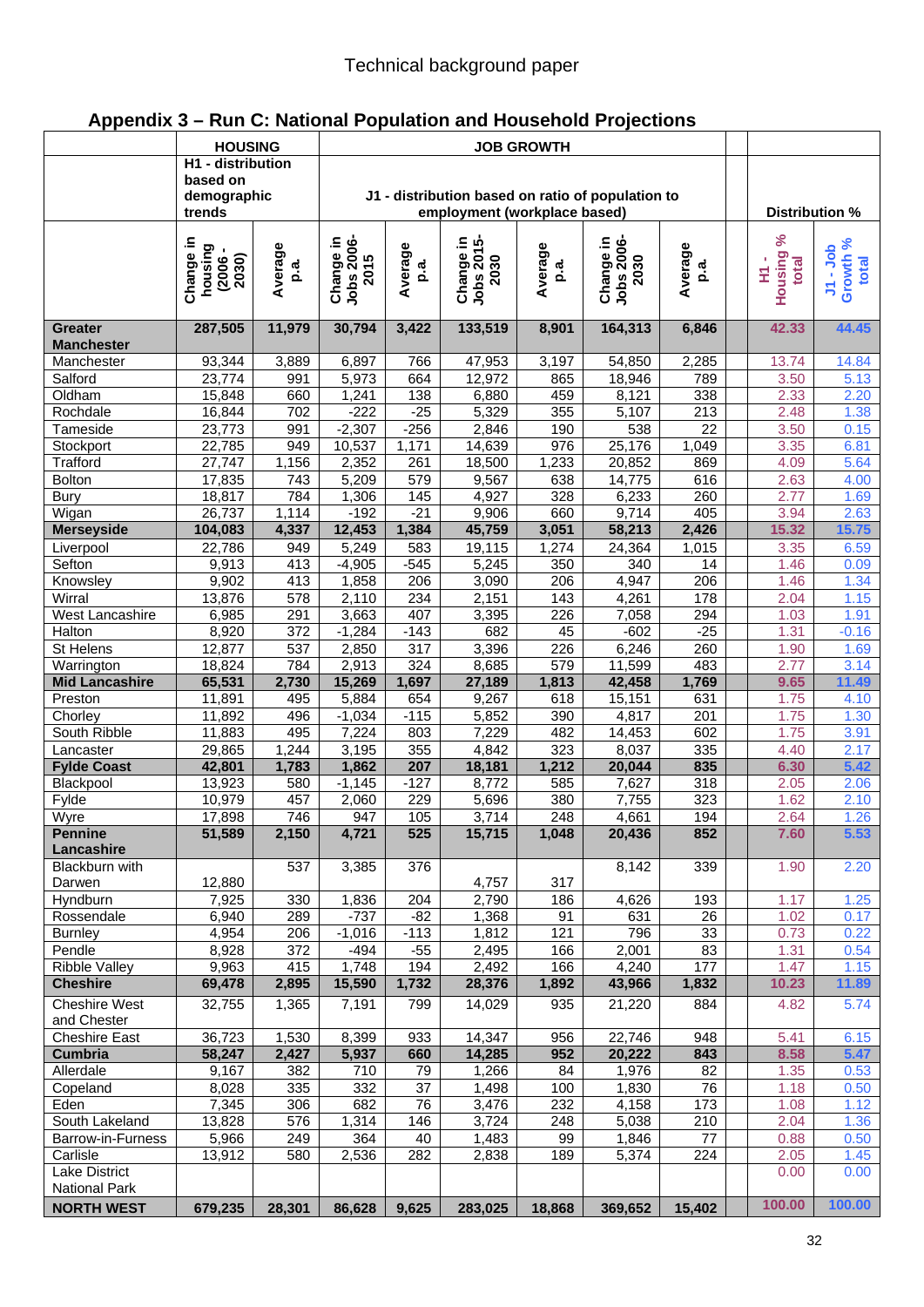# **Appendix 4 – Run D: National Housing and Planning Advice Unit Lower range figure**

| H <sub>2</sub> - distribution<br>based on<br>calculated<br>residence based<br><b>H1- distribution based</b><br>employment in<br>2030<br>Distribution %<br>on current RSS<br>ಸಿ<br><b>Jobs 2006-</b><br>Change in<br>Change in<br>Change in<br>Average<br>Average<br>Average<br>housing<br>housing<br>Housing<br>$(2006 -$<br>$2030)$<br>Housing<br>$(2006 -$<br>$2030)$<br>2030<br>total<br>total<br>×<br>p.a.<br>p.a.<br>p.a.<br>오<br>도<br>Ξ<br><b>Greater Manchester</b><br>41.63<br>40.85<br>10,991<br>258,814<br>10,784<br>N/A<br>N/A<br>263,785<br>95,942<br>N/A<br>N/A<br>3,998<br>45,267<br>1886<br>15.14<br>7.14<br>Manchester<br>N/A<br>N/A<br>3.47<br>43,859<br>1,827<br>22,002<br>917<br>6.92<br>Salford<br>7,922<br>330<br>17,464<br>728<br>N/A<br>N/A<br>1.25<br>2.76<br>Oldham<br>N/A<br>N/A<br>Rochdale<br>457<br>796<br>3.02<br>10,965<br>19,116<br>1.73<br>N/A<br>N/A<br>857<br>20,710<br>863<br>3.24<br>3.27<br>Tameside<br>20,559<br>N/A<br>12,335<br>$51\overline{4}$<br>29,269<br>1220<br>N/A<br>1.95<br>Stockport<br>4.62<br>15,844<br>1257<br>N/A<br>N/A<br>Trafford<br>660<br>30,167<br>2.50<br>4.76<br><b>Bolton</b><br>22,510<br>938<br>N/A<br>N/A<br>2.50<br>15,844<br>660<br>3.55<br>$\overline{571}$<br>$\overline{721}$<br>N/A<br>N/A<br>13,706<br>17,295<br>2.73<br><b>Bury</b><br>2.16<br>N/A<br>N/A<br>Wigan<br>1,117<br>35,015<br>1459<br>4.23<br>5.53<br>26,809<br>N/A<br>N/A<br><b>Merseyside</b><br>141,172<br>5,882<br>158,328<br>6,597<br>22.28<br>24.99<br>2,227<br>N/A<br>N/A<br>53,453<br>34,996<br>1458<br>8.44<br>5.52<br>Liverpool<br>N/A<br>N/A<br>Sefton<br>13,706<br>571<br>29,552<br>1231<br>2.16<br>4.66<br>Knowsley<br>514<br>507<br>N/A<br>N/A<br>1.95<br>12,335<br>12,178<br>1.92<br>N/A<br>N/A<br>Wirral<br>13,706<br>571<br>26,497<br>1104<br>2.16<br>4.18<br>8,224<br>9,307<br>N/A<br>N/A<br><b>West Lancashire</b><br>343<br>388<br>1.30<br>1.47<br>N/A<br>13,706<br>$\overline{571}$<br>N/A<br>2.16<br>Halton<br>10,266<br>428<br>1.62<br>N/A<br>N/A<br>2.47<br>2.60<br>St Helens<br>15,625<br>651<br>16,446<br>685<br>Warrington<br>795<br>N/A<br>N/A<br>3.01<br>10,417<br>434<br>19,086<br>1.64<br><b>N/A</b><br>N/A<br>7.53<br>7.23<br><b>Mid Lancashire</b><br>47,724<br>1,989<br>45,816<br>1,909<br>N/A<br>N/A<br>13,898<br>13,735<br>572<br>2.19<br>2.17<br>Preston<br>579<br>N/A<br>N/A<br>476<br>1.73<br>11,431<br>10,968<br>457<br>1.80<br>Chorley<br>N/A<br>N/A<br>11,431<br>476<br>502<br>South Ribble<br>12,052<br>1.80<br>1.90<br>378<br>457<br>N/A<br>N/A<br>Lancaster<br>10,965<br>9,061<br>1.73<br>1.43<br>1,251<br>N/A<br>N/A<br>4.74<br><b>Fylde Coast</b><br>26,206<br>1,092<br>30,026<br>4.14<br>N/A<br>507<br>463<br>N/A<br>12,171<br>11,118<br>1.92<br>1.75<br>Blackpool<br>350<br>8,893<br>N/A<br>N/A<br>1.32<br>Fylde<br>8,388<br>371<br>1.40<br>N/A<br>5,647<br>235<br>417<br>N/A<br>0.89<br>1.58<br>Wyre<br>10,015<br><b>Pennine Lancashire</b><br>1,577<br>N/A<br>N/A<br>37,856<br>39,437<br>1,643<br>5.97<br>6.22<br><b>Blackburn with Darwen</b><br>2.12<br>1.59<br>13,404<br>10,060<br>419<br>N/A<br>N/A<br>559<br>5,181<br>216<br>6,944<br>289<br>N/A<br>N/A<br>0.82<br>Hyndburn<br>1.10<br>Rossendale<br>254<br>5,193<br>N/A<br>N/A<br>0.96<br>6,085<br>216<br>0.82<br>N/A<br>3,564<br>148<br>6,074<br>N/A<br>253<br>0.56<br><b>Burnley</b><br>0.96<br>5,208<br>217<br>6,308<br>N/A<br>N/A<br>0.82<br>Pendle<br>263<br>1.00<br><b>Ribble Valley</b><br>0.70<br>0.77<br>4,859<br>N/A<br>N/A<br>4,413<br>184<br>202<br>67,625<br>2,818<br>61,296<br>2,554<br>N/A<br>N/A<br><b>Cheshire</b><br>10.67<br>9.67<br>Cheshire West and<br>36,102<br>1,504<br>26,317<br>N/A<br>N/A<br>5.70<br>Chester<br>1097<br>4.15<br>N/A<br>N/A<br><b>Cheshire East</b><br>31,524<br>1,313<br>34,979<br>1457<br>4.98<br>5.52<br>N/A<br>49,232<br>2,051<br>39,882<br>1,662<br><b>N/A</b><br>7.77<br>6.29<br><b>Cumbria</b><br>7,319<br>Allerdale<br>275<br>N/A<br>N/A<br>1.16<br>305<br>6,605<br>1.04<br>N/A<br>N/A<br>6,305<br>263<br>5,279<br>220<br>1.00<br>0.83<br>Copeland<br>6,551<br>4,589<br>N/A<br>N/A<br>Eden<br>273<br>191<br>1.03<br>0.72<br>457<br>N/A<br>1.73<br>South Lakeland<br>10,965<br>9,014<br>376<br>N/A<br>1.42<br>N/A<br>N/A<br>4,112<br>171<br>5,253<br>219<br>0.65<br>0.83<br>Barrow-in-Furness<br>12,335<br>381<br>N/A<br>N/A<br>514<br>9,141<br>1.95<br>Carlisle<br>1.44<br>Lake District National<br>0.26<br>0.00<br>1,645<br>69<br>N/A<br>N/A<br>Park<br>100.00<br>100.00<br><b>NORTH WEST</b><br>633,600<br>26,400<br>633,600<br>26,400<br>N/A<br>N/A | <b>HOUSING</b> |  |  |  | <b>JOB GROWTH</b> |  |  |  |
|----------------------------------------------------------------------------------------------------------------------------------------------------------------------------------------------------------------------------------------------------------------------------------------------------------------------------------------------------------------------------------------------------------------------------------------------------------------------------------------------------------------------------------------------------------------------------------------------------------------------------------------------------------------------------------------------------------------------------------------------------------------------------------------------------------------------------------------------------------------------------------------------------------------------------------------------------------------------------------------------------------------------------------------------------------------------------------------------------------------------------------------------------------------------------------------------------------------------------------------------------------------------------------------------------------------------------------------------------------------------------------------------------------------------------------------------------------------------------------------------------------------------------------------------------------------------------------------------------------------------------------------------------------------------------------------------------------------------------------------------------------------------------------------------------------------------------------------------------------------------------------------------------------------------------------------------------------------------------------------------------------------------------------------------------------------------------------------------------------------------------------------------------------------------------------------------------------------------------------------------------------------------------------------------------------------------------------------------------------------------------------------------------------------------------------------------------------------------------------------------------------------------------------------------------------------------------------------------------------------------------------------------------------------------------------------------------------------------------------------------------------------------------------------------------------------------------------------------------------------------------------------------------------------------------------------------------------------------------------------------------------------------------------------------------------------------------------------------------------------------------------------------------------------------------------------------------------------------------------------------------------------------------------------------------------------------------------------------------------------------------------------------------------------------------------------------------------------------------------------------------------------------------------------------------------------------------------------------------------------------------------------------------------------------------------------------------------------------------------------------------------------------------------------------------------------------------------------------------------------------------------------------------------------------------------------------------------------------------------------------------------------------------------------------------------------------------------------------------------------------------------------------------------------------------------------------------------------------------------------------------------------------------------------------------------------------------------------------------------------------------------------------------------------------------------------------------------------------------------------------------------------------------------------------------------|----------------|--|--|--|-------------------|--|--|--|
|                                                                                                                                                                                                                                                                                                                                                                                                                                                                                                                                                                                                                                                                                                                                                                                                                                                                                                                                                                                                                                                                                                                                                                                                                                                                                                                                                                                                                                                                                                                                                                                                                                                                                                                                                                                                                                                                                                                                                                                                                                                                                                                                                                                                                                                                                                                                                                                                                                                                                                                                                                                                                                                                                                                                                                                                                                                                                                                                                                                                                                                                                                                                                                                                                                                                                                                                                                                                                                                                                                                                                                                                                                                                                                                                                                                                                                                                                                                                                                                                                                                                                                                                                                                                                                                                                                                                                                                                                                                                                                                                                          |                |  |  |  |                   |  |  |  |
|                                                                                                                                                                                                                                                                                                                                                                                                                                                                                                                                                                                                                                                                                                                                                                                                                                                                                                                                                                                                                                                                                                                                                                                                                                                                                                                                                                                                                                                                                                                                                                                                                                                                                                                                                                                                                                                                                                                                                                                                                                                                                                                                                                                                                                                                                                                                                                                                                                                                                                                                                                                                                                                                                                                                                                                                                                                                                                                                                                                                                                                                                                                                                                                                                                                                                                                                                                                                                                                                                                                                                                                                                                                                                                                                                                                                                                                                                                                                                                                                                                                                                                                                                                                                                                                                                                                                                                                                                                                                                                                                                          |                |  |  |  |                   |  |  |  |
|                                                                                                                                                                                                                                                                                                                                                                                                                                                                                                                                                                                                                                                                                                                                                                                                                                                                                                                                                                                                                                                                                                                                                                                                                                                                                                                                                                                                                                                                                                                                                                                                                                                                                                                                                                                                                                                                                                                                                                                                                                                                                                                                                                                                                                                                                                                                                                                                                                                                                                                                                                                                                                                                                                                                                                                                                                                                                                                                                                                                                                                                                                                                                                                                                                                                                                                                                                                                                                                                                                                                                                                                                                                                                                                                                                                                                                                                                                                                                                                                                                                                                                                                                                                                                                                                                                                                                                                                                                                                                                                                                          |                |  |  |  |                   |  |  |  |
|                                                                                                                                                                                                                                                                                                                                                                                                                                                                                                                                                                                                                                                                                                                                                                                                                                                                                                                                                                                                                                                                                                                                                                                                                                                                                                                                                                                                                                                                                                                                                                                                                                                                                                                                                                                                                                                                                                                                                                                                                                                                                                                                                                                                                                                                                                                                                                                                                                                                                                                                                                                                                                                                                                                                                                                                                                                                                                                                                                                                                                                                                                                                                                                                                                                                                                                                                                                                                                                                                                                                                                                                                                                                                                                                                                                                                                                                                                                                                                                                                                                                                                                                                                                                                                                                                                                                                                                                                                                                                                                                                          |                |  |  |  |                   |  |  |  |
|                                                                                                                                                                                                                                                                                                                                                                                                                                                                                                                                                                                                                                                                                                                                                                                                                                                                                                                                                                                                                                                                                                                                                                                                                                                                                                                                                                                                                                                                                                                                                                                                                                                                                                                                                                                                                                                                                                                                                                                                                                                                                                                                                                                                                                                                                                                                                                                                                                                                                                                                                                                                                                                                                                                                                                                                                                                                                                                                                                                                                                                                                                                                                                                                                                                                                                                                                                                                                                                                                                                                                                                                                                                                                                                                                                                                                                                                                                                                                                                                                                                                                                                                                                                                                                                                                                                                                                                                                                                                                                                                                          |                |  |  |  |                   |  |  |  |
|                                                                                                                                                                                                                                                                                                                                                                                                                                                                                                                                                                                                                                                                                                                                                                                                                                                                                                                                                                                                                                                                                                                                                                                                                                                                                                                                                                                                                                                                                                                                                                                                                                                                                                                                                                                                                                                                                                                                                                                                                                                                                                                                                                                                                                                                                                                                                                                                                                                                                                                                                                                                                                                                                                                                                                                                                                                                                                                                                                                                                                                                                                                                                                                                                                                                                                                                                                                                                                                                                                                                                                                                                                                                                                                                                                                                                                                                                                                                                                                                                                                                                                                                                                                                                                                                                                                                                                                                                                                                                                                                                          |                |  |  |  |                   |  |  |  |
|                                                                                                                                                                                                                                                                                                                                                                                                                                                                                                                                                                                                                                                                                                                                                                                                                                                                                                                                                                                                                                                                                                                                                                                                                                                                                                                                                                                                                                                                                                                                                                                                                                                                                                                                                                                                                                                                                                                                                                                                                                                                                                                                                                                                                                                                                                                                                                                                                                                                                                                                                                                                                                                                                                                                                                                                                                                                                                                                                                                                                                                                                                                                                                                                                                                                                                                                                                                                                                                                                                                                                                                                                                                                                                                                                                                                                                                                                                                                                                                                                                                                                                                                                                                                                                                                                                                                                                                                                                                                                                                                                          |                |  |  |  |                   |  |  |  |
|                                                                                                                                                                                                                                                                                                                                                                                                                                                                                                                                                                                                                                                                                                                                                                                                                                                                                                                                                                                                                                                                                                                                                                                                                                                                                                                                                                                                                                                                                                                                                                                                                                                                                                                                                                                                                                                                                                                                                                                                                                                                                                                                                                                                                                                                                                                                                                                                                                                                                                                                                                                                                                                                                                                                                                                                                                                                                                                                                                                                                                                                                                                                                                                                                                                                                                                                                                                                                                                                                                                                                                                                                                                                                                                                                                                                                                                                                                                                                                                                                                                                                                                                                                                                                                                                                                                                                                                                                                                                                                                                                          |                |  |  |  |                   |  |  |  |
|                                                                                                                                                                                                                                                                                                                                                                                                                                                                                                                                                                                                                                                                                                                                                                                                                                                                                                                                                                                                                                                                                                                                                                                                                                                                                                                                                                                                                                                                                                                                                                                                                                                                                                                                                                                                                                                                                                                                                                                                                                                                                                                                                                                                                                                                                                                                                                                                                                                                                                                                                                                                                                                                                                                                                                                                                                                                                                                                                                                                                                                                                                                                                                                                                                                                                                                                                                                                                                                                                                                                                                                                                                                                                                                                                                                                                                                                                                                                                                                                                                                                                                                                                                                                                                                                                                                                                                                                                                                                                                                                                          |                |  |  |  |                   |  |  |  |
|                                                                                                                                                                                                                                                                                                                                                                                                                                                                                                                                                                                                                                                                                                                                                                                                                                                                                                                                                                                                                                                                                                                                                                                                                                                                                                                                                                                                                                                                                                                                                                                                                                                                                                                                                                                                                                                                                                                                                                                                                                                                                                                                                                                                                                                                                                                                                                                                                                                                                                                                                                                                                                                                                                                                                                                                                                                                                                                                                                                                                                                                                                                                                                                                                                                                                                                                                                                                                                                                                                                                                                                                                                                                                                                                                                                                                                                                                                                                                                                                                                                                                                                                                                                                                                                                                                                                                                                                                                                                                                                                                          |                |  |  |  |                   |  |  |  |
|                                                                                                                                                                                                                                                                                                                                                                                                                                                                                                                                                                                                                                                                                                                                                                                                                                                                                                                                                                                                                                                                                                                                                                                                                                                                                                                                                                                                                                                                                                                                                                                                                                                                                                                                                                                                                                                                                                                                                                                                                                                                                                                                                                                                                                                                                                                                                                                                                                                                                                                                                                                                                                                                                                                                                                                                                                                                                                                                                                                                                                                                                                                                                                                                                                                                                                                                                                                                                                                                                                                                                                                                                                                                                                                                                                                                                                                                                                                                                                                                                                                                                                                                                                                                                                                                                                                                                                                                                                                                                                                                                          |                |  |  |  |                   |  |  |  |
|                                                                                                                                                                                                                                                                                                                                                                                                                                                                                                                                                                                                                                                                                                                                                                                                                                                                                                                                                                                                                                                                                                                                                                                                                                                                                                                                                                                                                                                                                                                                                                                                                                                                                                                                                                                                                                                                                                                                                                                                                                                                                                                                                                                                                                                                                                                                                                                                                                                                                                                                                                                                                                                                                                                                                                                                                                                                                                                                                                                                                                                                                                                                                                                                                                                                                                                                                                                                                                                                                                                                                                                                                                                                                                                                                                                                                                                                                                                                                                                                                                                                                                                                                                                                                                                                                                                                                                                                                                                                                                                                                          |                |  |  |  |                   |  |  |  |
|                                                                                                                                                                                                                                                                                                                                                                                                                                                                                                                                                                                                                                                                                                                                                                                                                                                                                                                                                                                                                                                                                                                                                                                                                                                                                                                                                                                                                                                                                                                                                                                                                                                                                                                                                                                                                                                                                                                                                                                                                                                                                                                                                                                                                                                                                                                                                                                                                                                                                                                                                                                                                                                                                                                                                                                                                                                                                                                                                                                                                                                                                                                                                                                                                                                                                                                                                                                                                                                                                                                                                                                                                                                                                                                                                                                                                                                                                                                                                                                                                                                                                                                                                                                                                                                                                                                                                                                                                                                                                                                                                          |                |  |  |  |                   |  |  |  |
|                                                                                                                                                                                                                                                                                                                                                                                                                                                                                                                                                                                                                                                                                                                                                                                                                                                                                                                                                                                                                                                                                                                                                                                                                                                                                                                                                                                                                                                                                                                                                                                                                                                                                                                                                                                                                                                                                                                                                                                                                                                                                                                                                                                                                                                                                                                                                                                                                                                                                                                                                                                                                                                                                                                                                                                                                                                                                                                                                                                                                                                                                                                                                                                                                                                                                                                                                                                                                                                                                                                                                                                                                                                                                                                                                                                                                                                                                                                                                                                                                                                                                                                                                                                                                                                                                                                                                                                                                                                                                                                                                          |                |  |  |  |                   |  |  |  |
|                                                                                                                                                                                                                                                                                                                                                                                                                                                                                                                                                                                                                                                                                                                                                                                                                                                                                                                                                                                                                                                                                                                                                                                                                                                                                                                                                                                                                                                                                                                                                                                                                                                                                                                                                                                                                                                                                                                                                                                                                                                                                                                                                                                                                                                                                                                                                                                                                                                                                                                                                                                                                                                                                                                                                                                                                                                                                                                                                                                                                                                                                                                                                                                                                                                                                                                                                                                                                                                                                                                                                                                                                                                                                                                                                                                                                                                                                                                                                                                                                                                                                                                                                                                                                                                                                                                                                                                                                                                                                                                                                          |                |  |  |  |                   |  |  |  |
|                                                                                                                                                                                                                                                                                                                                                                                                                                                                                                                                                                                                                                                                                                                                                                                                                                                                                                                                                                                                                                                                                                                                                                                                                                                                                                                                                                                                                                                                                                                                                                                                                                                                                                                                                                                                                                                                                                                                                                                                                                                                                                                                                                                                                                                                                                                                                                                                                                                                                                                                                                                                                                                                                                                                                                                                                                                                                                                                                                                                                                                                                                                                                                                                                                                                                                                                                                                                                                                                                                                                                                                                                                                                                                                                                                                                                                                                                                                                                                                                                                                                                                                                                                                                                                                                                                                                                                                                                                                                                                                                                          |                |  |  |  |                   |  |  |  |
|                                                                                                                                                                                                                                                                                                                                                                                                                                                                                                                                                                                                                                                                                                                                                                                                                                                                                                                                                                                                                                                                                                                                                                                                                                                                                                                                                                                                                                                                                                                                                                                                                                                                                                                                                                                                                                                                                                                                                                                                                                                                                                                                                                                                                                                                                                                                                                                                                                                                                                                                                                                                                                                                                                                                                                                                                                                                                                                                                                                                                                                                                                                                                                                                                                                                                                                                                                                                                                                                                                                                                                                                                                                                                                                                                                                                                                                                                                                                                                                                                                                                                                                                                                                                                                                                                                                                                                                                                                                                                                                                                          |                |  |  |  |                   |  |  |  |
|                                                                                                                                                                                                                                                                                                                                                                                                                                                                                                                                                                                                                                                                                                                                                                                                                                                                                                                                                                                                                                                                                                                                                                                                                                                                                                                                                                                                                                                                                                                                                                                                                                                                                                                                                                                                                                                                                                                                                                                                                                                                                                                                                                                                                                                                                                                                                                                                                                                                                                                                                                                                                                                                                                                                                                                                                                                                                                                                                                                                                                                                                                                                                                                                                                                                                                                                                                                                                                                                                                                                                                                                                                                                                                                                                                                                                                                                                                                                                                                                                                                                                                                                                                                                                                                                                                                                                                                                                                                                                                                                                          |                |  |  |  |                   |  |  |  |
|                                                                                                                                                                                                                                                                                                                                                                                                                                                                                                                                                                                                                                                                                                                                                                                                                                                                                                                                                                                                                                                                                                                                                                                                                                                                                                                                                                                                                                                                                                                                                                                                                                                                                                                                                                                                                                                                                                                                                                                                                                                                                                                                                                                                                                                                                                                                                                                                                                                                                                                                                                                                                                                                                                                                                                                                                                                                                                                                                                                                                                                                                                                                                                                                                                                                                                                                                                                                                                                                                                                                                                                                                                                                                                                                                                                                                                                                                                                                                                                                                                                                                                                                                                                                                                                                                                                                                                                                                                                                                                                                                          |                |  |  |  |                   |  |  |  |
|                                                                                                                                                                                                                                                                                                                                                                                                                                                                                                                                                                                                                                                                                                                                                                                                                                                                                                                                                                                                                                                                                                                                                                                                                                                                                                                                                                                                                                                                                                                                                                                                                                                                                                                                                                                                                                                                                                                                                                                                                                                                                                                                                                                                                                                                                                                                                                                                                                                                                                                                                                                                                                                                                                                                                                                                                                                                                                                                                                                                                                                                                                                                                                                                                                                                                                                                                                                                                                                                                                                                                                                                                                                                                                                                                                                                                                                                                                                                                                                                                                                                                                                                                                                                                                                                                                                                                                                                                                                                                                                                                          |                |  |  |  |                   |  |  |  |
|                                                                                                                                                                                                                                                                                                                                                                                                                                                                                                                                                                                                                                                                                                                                                                                                                                                                                                                                                                                                                                                                                                                                                                                                                                                                                                                                                                                                                                                                                                                                                                                                                                                                                                                                                                                                                                                                                                                                                                                                                                                                                                                                                                                                                                                                                                                                                                                                                                                                                                                                                                                                                                                                                                                                                                                                                                                                                                                                                                                                                                                                                                                                                                                                                                                                                                                                                                                                                                                                                                                                                                                                                                                                                                                                                                                                                                                                                                                                                                                                                                                                                                                                                                                                                                                                                                                                                                                                                                                                                                                                                          |                |  |  |  |                   |  |  |  |
|                                                                                                                                                                                                                                                                                                                                                                                                                                                                                                                                                                                                                                                                                                                                                                                                                                                                                                                                                                                                                                                                                                                                                                                                                                                                                                                                                                                                                                                                                                                                                                                                                                                                                                                                                                                                                                                                                                                                                                                                                                                                                                                                                                                                                                                                                                                                                                                                                                                                                                                                                                                                                                                                                                                                                                                                                                                                                                                                                                                                                                                                                                                                                                                                                                                                                                                                                                                                                                                                                                                                                                                                                                                                                                                                                                                                                                                                                                                                                                                                                                                                                                                                                                                                                                                                                                                                                                                                                                                                                                                                                          |                |  |  |  |                   |  |  |  |
|                                                                                                                                                                                                                                                                                                                                                                                                                                                                                                                                                                                                                                                                                                                                                                                                                                                                                                                                                                                                                                                                                                                                                                                                                                                                                                                                                                                                                                                                                                                                                                                                                                                                                                                                                                                                                                                                                                                                                                                                                                                                                                                                                                                                                                                                                                                                                                                                                                                                                                                                                                                                                                                                                                                                                                                                                                                                                                                                                                                                                                                                                                                                                                                                                                                                                                                                                                                                                                                                                                                                                                                                                                                                                                                                                                                                                                                                                                                                                                                                                                                                                                                                                                                                                                                                                                                                                                                                                                                                                                                                                          |                |  |  |  |                   |  |  |  |
|                                                                                                                                                                                                                                                                                                                                                                                                                                                                                                                                                                                                                                                                                                                                                                                                                                                                                                                                                                                                                                                                                                                                                                                                                                                                                                                                                                                                                                                                                                                                                                                                                                                                                                                                                                                                                                                                                                                                                                                                                                                                                                                                                                                                                                                                                                                                                                                                                                                                                                                                                                                                                                                                                                                                                                                                                                                                                                                                                                                                                                                                                                                                                                                                                                                                                                                                                                                                                                                                                                                                                                                                                                                                                                                                                                                                                                                                                                                                                                                                                                                                                                                                                                                                                                                                                                                                                                                                                                                                                                                                                          |                |  |  |  |                   |  |  |  |
|                                                                                                                                                                                                                                                                                                                                                                                                                                                                                                                                                                                                                                                                                                                                                                                                                                                                                                                                                                                                                                                                                                                                                                                                                                                                                                                                                                                                                                                                                                                                                                                                                                                                                                                                                                                                                                                                                                                                                                                                                                                                                                                                                                                                                                                                                                                                                                                                                                                                                                                                                                                                                                                                                                                                                                                                                                                                                                                                                                                                                                                                                                                                                                                                                                                                                                                                                                                                                                                                                                                                                                                                                                                                                                                                                                                                                                                                                                                                                                                                                                                                                                                                                                                                                                                                                                                                                                                                                                                                                                                                                          |                |  |  |  |                   |  |  |  |
|                                                                                                                                                                                                                                                                                                                                                                                                                                                                                                                                                                                                                                                                                                                                                                                                                                                                                                                                                                                                                                                                                                                                                                                                                                                                                                                                                                                                                                                                                                                                                                                                                                                                                                                                                                                                                                                                                                                                                                                                                                                                                                                                                                                                                                                                                                                                                                                                                                                                                                                                                                                                                                                                                                                                                                                                                                                                                                                                                                                                                                                                                                                                                                                                                                                                                                                                                                                                                                                                                                                                                                                                                                                                                                                                                                                                                                                                                                                                                                                                                                                                                                                                                                                                                                                                                                                                                                                                                                                                                                                                                          |                |  |  |  |                   |  |  |  |
|                                                                                                                                                                                                                                                                                                                                                                                                                                                                                                                                                                                                                                                                                                                                                                                                                                                                                                                                                                                                                                                                                                                                                                                                                                                                                                                                                                                                                                                                                                                                                                                                                                                                                                                                                                                                                                                                                                                                                                                                                                                                                                                                                                                                                                                                                                                                                                                                                                                                                                                                                                                                                                                                                                                                                                                                                                                                                                                                                                                                                                                                                                                                                                                                                                                                                                                                                                                                                                                                                                                                                                                                                                                                                                                                                                                                                                                                                                                                                                                                                                                                                                                                                                                                                                                                                                                                                                                                                                                                                                                                                          |                |  |  |  |                   |  |  |  |
|                                                                                                                                                                                                                                                                                                                                                                                                                                                                                                                                                                                                                                                                                                                                                                                                                                                                                                                                                                                                                                                                                                                                                                                                                                                                                                                                                                                                                                                                                                                                                                                                                                                                                                                                                                                                                                                                                                                                                                                                                                                                                                                                                                                                                                                                                                                                                                                                                                                                                                                                                                                                                                                                                                                                                                                                                                                                                                                                                                                                                                                                                                                                                                                                                                                                                                                                                                                                                                                                                                                                                                                                                                                                                                                                                                                                                                                                                                                                                                                                                                                                                                                                                                                                                                                                                                                                                                                                                                                                                                                                                          |                |  |  |  |                   |  |  |  |
|                                                                                                                                                                                                                                                                                                                                                                                                                                                                                                                                                                                                                                                                                                                                                                                                                                                                                                                                                                                                                                                                                                                                                                                                                                                                                                                                                                                                                                                                                                                                                                                                                                                                                                                                                                                                                                                                                                                                                                                                                                                                                                                                                                                                                                                                                                                                                                                                                                                                                                                                                                                                                                                                                                                                                                                                                                                                                                                                                                                                                                                                                                                                                                                                                                                                                                                                                                                                                                                                                                                                                                                                                                                                                                                                                                                                                                                                                                                                                                                                                                                                                                                                                                                                                                                                                                                                                                                                                                                                                                                                                          |                |  |  |  |                   |  |  |  |
|                                                                                                                                                                                                                                                                                                                                                                                                                                                                                                                                                                                                                                                                                                                                                                                                                                                                                                                                                                                                                                                                                                                                                                                                                                                                                                                                                                                                                                                                                                                                                                                                                                                                                                                                                                                                                                                                                                                                                                                                                                                                                                                                                                                                                                                                                                                                                                                                                                                                                                                                                                                                                                                                                                                                                                                                                                                                                                                                                                                                                                                                                                                                                                                                                                                                                                                                                                                                                                                                                                                                                                                                                                                                                                                                                                                                                                                                                                                                                                                                                                                                                                                                                                                                                                                                                                                                                                                                                                                                                                                                                          |                |  |  |  |                   |  |  |  |
|                                                                                                                                                                                                                                                                                                                                                                                                                                                                                                                                                                                                                                                                                                                                                                                                                                                                                                                                                                                                                                                                                                                                                                                                                                                                                                                                                                                                                                                                                                                                                                                                                                                                                                                                                                                                                                                                                                                                                                                                                                                                                                                                                                                                                                                                                                                                                                                                                                                                                                                                                                                                                                                                                                                                                                                                                                                                                                                                                                                                                                                                                                                                                                                                                                                                                                                                                                                                                                                                                                                                                                                                                                                                                                                                                                                                                                                                                                                                                                                                                                                                                                                                                                                                                                                                                                                                                                                                                                                                                                                                                          |                |  |  |  |                   |  |  |  |
|                                                                                                                                                                                                                                                                                                                                                                                                                                                                                                                                                                                                                                                                                                                                                                                                                                                                                                                                                                                                                                                                                                                                                                                                                                                                                                                                                                                                                                                                                                                                                                                                                                                                                                                                                                                                                                                                                                                                                                                                                                                                                                                                                                                                                                                                                                                                                                                                                                                                                                                                                                                                                                                                                                                                                                                                                                                                                                                                                                                                                                                                                                                                                                                                                                                                                                                                                                                                                                                                                                                                                                                                                                                                                                                                                                                                                                                                                                                                                                                                                                                                                                                                                                                                                                                                                                                                                                                                                                                                                                                                                          |                |  |  |  |                   |  |  |  |
|                                                                                                                                                                                                                                                                                                                                                                                                                                                                                                                                                                                                                                                                                                                                                                                                                                                                                                                                                                                                                                                                                                                                                                                                                                                                                                                                                                                                                                                                                                                                                                                                                                                                                                                                                                                                                                                                                                                                                                                                                                                                                                                                                                                                                                                                                                                                                                                                                                                                                                                                                                                                                                                                                                                                                                                                                                                                                                                                                                                                                                                                                                                                                                                                                                                                                                                                                                                                                                                                                                                                                                                                                                                                                                                                                                                                                                                                                                                                                                                                                                                                                                                                                                                                                                                                                                                                                                                                                                                                                                                                                          |                |  |  |  |                   |  |  |  |
|                                                                                                                                                                                                                                                                                                                                                                                                                                                                                                                                                                                                                                                                                                                                                                                                                                                                                                                                                                                                                                                                                                                                                                                                                                                                                                                                                                                                                                                                                                                                                                                                                                                                                                                                                                                                                                                                                                                                                                                                                                                                                                                                                                                                                                                                                                                                                                                                                                                                                                                                                                                                                                                                                                                                                                                                                                                                                                                                                                                                                                                                                                                                                                                                                                                                                                                                                                                                                                                                                                                                                                                                                                                                                                                                                                                                                                                                                                                                                                                                                                                                                                                                                                                                                                                                                                                                                                                                                                                                                                                                                          |                |  |  |  |                   |  |  |  |
|                                                                                                                                                                                                                                                                                                                                                                                                                                                                                                                                                                                                                                                                                                                                                                                                                                                                                                                                                                                                                                                                                                                                                                                                                                                                                                                                                                                                                                                                                                                                                                                                                                                                                                                                                                                                                                                                                                                                                                                                                                                                                                                                                                                                                                                                                                                                                                                                                                                                                                                                                                                                                                                                                                                                                                                                                                                                                                                                                                                                                                                                                                                                                                                                                                                                                                                                                                                                                                                                                                                                                                                                                                                                                                                                                                                                                                                                                                                                                                                                                                                                                                                                                                                                                                                                                                                                                                                                                                                                                                                                                          |                |  |  |  |                   |  |  |  |
|                                                                                                                                                                                                                                                                                                                                                                                                                                                                                                                                                                                                                                                                                                                                                                                                                                                                                                                                                                                                                                                                                                                                                                                                                                                                                                                                                                                                                                                                                                                                                                                                                                                                                                                                                                                                                                                                                                                                                                                                                                                                                                                                                                                                                                                                                                                                                                                                                                                                                                                                                                                                                                                                                                                                                                                                                                                                                                                                                                                                                                                                                                                                                                                                                                                                                                                                                                                                                                                                                                                                                                                                                                                                                                                                                                                                                                                                                                                                                                                                                                                                                                                                                                                                                                                                                                                                                                                                                                                                                                                                                          |                |  |  |  |                   |  |  |  |
|                                                                                                                                                                                                                                                                                                                                                                                                                                                                                                                                                                                                                                                                                                                                                                                                                                                                                                                                                                                                                                                                                                                                                                                                                                                                                                                                                                                                                                                                                                                                                                                                                                                                                                                                                                                                                                                                                                                                                                                                                                                                                                                                                                                                                                                                                                                                                                                                                                                                                                                                                                                                                                                                                                                                                                                                                                                                                                                                                                                                                                                                                                                                                                                                                                                                                                                                                                                                                                                                                                                                                                                                                                                                                                                                                                                                                                                                                                                                                                                                                                                                                                                                                                                                                                                                                                                                                                                                                                                                                                                                                          |                |  |  |  |                   |  |  |  |
|                                                                                                                                                                                                                                                                                                                                                                                                                                                                                                                                                                                                                                                                                                                                                                                                                                                                                                                                                                                                                                                                                                                                                                                                                                                                                                                                                                                                                                                                                                                                                                                                                                                                                                                                                                                                                                                                                                                                                                                                                                                                                                                                                                                                                                                                                                                                                                                                                                                                                                                                                                                                                                                                                                                                                                                                                                                                                                                                                                                                                                                                                                                                                                                                                                                                                                                                                                                                                                                                                                                                                                                                                                                                                                                                                                                                                                                                                                                                                                                                                                                                                                                                                                                                                                                                                                                                                                                                                                                                                                                                                          |                |  |  |  |                   |  |  |  |
|                                                                                                                                                                                                                                                                                                                                                                                                                                                                                                                                                                                                                                                                                                                                                                                                                                                                                                                                                                                                                                                                                                                                                                                                                                                                                                                                                                                                                                                                                                                                                                                                                                                                                                                                                                                                                                                                                                                                                                                                                                                                                                                                                                                                                                                                                                                                                                                                                                                                                                                                                                                                                                                                                                                                                                                                                                                                                                                                                                                                                                                                                                                                                                                                                                                                                                                                                                                                                                                                                                                                                                                                                                                                                                                                                                                                                                                                                                                                                                                                                                                                                                                                                                                                                                                                                                                                                                                                                                                                                                                                                          |                |  |  |  |                   |  |  |  |
|                                                                                                                                                                                                                                                                                                                                                                                                                                                                                                                                                                                                                                                                                                                                                                                                                                                                                                                                                                                                                                                                                                                                                                                                                                                                                                                                                                                                                                                                                                                                                                                                                                                                                                                                                                                                                                                                                                                                                                                                                                                                                                                                                                                                                                                                                                                                                                                                                                                                                                                                                                                                                                                                                                                                                                                                                                                                                                                                                                                                                                                                                                                                                                                                                                                                                                                                                                                                                                                                                                                                                                                                                                                                                                                                                                                                                                                                                                                                                                                                                                                                                                                                                                                                                                                                                                                                                                                                                                                                                                                                                          |                |  |  |  |                   |  |  |  |
|                                                                                                                                                                                                                                                                                                                                                                                                                                                                                                                                                                                                                                                                                                                                                                                                                                                                                                                                                                                                                                                                                                                                                                                                                                                                                                                                                                                                                                                                                                                                                                                                                                                                                                                                                                                                                                                                                                                                                                                                                                                                                                                                                                                                                                                                                                                                                                                                                                                                                                                                                                                                                                                                                                                                                                                                                                                                                                                                                                                                                                                                                                                                                                                                                                                                                                                                                                                                                                                                                                                                                                                                                                                                                                                                                                                                                                                                                                                                                                                                                                                                                                                                                                                                                                                                                                                                                                                                                                                                                                                                                          |                |  |  |  |                   |  |  |  |
|                                                                                                                                                                                                                                                                                                                                                                                                                                                                                                                                                                                                                                                                                                                                                                                                                                                                                                                                                                                                                                                                                                                                                                                                                                                                                                                                                                                                                                                                                                                                                                                                                                                                                                                                                                                                                                                                                                                                                                                                                                                                                                                                                                                                                                                                                                                                                                                                                                                                                                                                                                                                                                                                                                                                                                                                                                                                                                                                                                                                                                                                                                                                                                                                                                                                                                                                                                                                                                                                                                                                                                                                                                                                                                                                                                                                                                                                                                                                                                                                                                                                                                                                                                                                                                                                                                                                                                                                                                                                                                                                                          |                |  |  |  |                   |  |  |  |
|                                                                                                                                                                                                                                                                                                                                                                                                                                                                                                                                                                                                                                                                                                                                                                                                                                                                                                                                                                                                                                                                                                                                                                                                                                                                                                                                                                                                                                                                                                                                                                                                                                                                                                                                                                                                                                                                                                                                                                                                                                                                                                                                                                                                                                                                                                                                                                                                                                                                                                                                                                                                                                                                                                                                                                                                                                                                                                                                                                                                                                                                                                                                                                                                                                                                                                                                                                                                                                                                                                                                                                                                                                                                                                                                                                                                                                                                                                                                                                                                                                                                                                                                                                                                                                                                                                                                                                                                                                                                                                                                                          |                |  |  |  |                   |  |  |  |
|                                                                                                                                                                                                                                                                                                                                                                                                                                                                                                                                                                                                                                                                                                                                                                                                                                                                                                                                                                                                                                                                                                                                                                                                                                                                                                                                                                                                                                                                                                                                                                                                                                                                                                                                                                                                                                                                                                                                                                                                                                                                                                                                                                                                                                                                                                                                                                                                                                                                                                                                                                                                                                                                                                                                                                                                                                                                                                                                                                                                                                                                                                                                                                                                                                                                                                                                                                                                                                                                                                                                                                                                                                                                                                                                                                                                                                                                                                                                                                                                                                                                                                                                                                                                                                                                                                                                                                                                                                                                                                                                                          |                |  |  |  |                   |  |  |  |
|                                                                                                                                                                                                                                                                                                                                                                                                                                                                                                                                                                                                                                                                                                                                                                                                                                                                                                                                                                                                                                                                                                                                                                                                                                                                                                                                                                                                                                                                                                                                                                                                                                                                                                                                                                                                                                                                                                                                                                                                                                                                                                                                                                                                                                                                                                                                                                                                                                                                                                                                                                                                                                                                                                                                                                                                                                                                                                                                                                                                                                                                                                                                                                                                                                                                                                                                                                                                                                                                                                                                                                                                                                                                                                                                                                                                                                                                                                                                                                                                                                                                                                                                                                                                                                                                                                                                                                                                                                                                                                                                                          |                |  |  |  |                   |  |  |  |
|                                                                                                                                                                                                                                                                                                                                                                                                                                                                                                                                                                                                                                                                                                                                                                                                                                                                                                                                                                                                                                                                                                                                                                                                                                                                                                                                                                                                                                                                                                                                                                                                                                                                                                                                                                                                                                                                                                                                                                                                                                                                                                                                                                                                                                                                                                                                                                                                                                                                                                                                                                                                                                                                                                                                                                                                                                                                                                                                                                                                                                                                                                                                                                                                                                                                                                                                                                                                                                                                                                                                                                                                                                                                                                                                                                                                                                                                                                                                                                                                                                                                                                                                                                                                                                                                                                                                                                                                                                                                                                                                                          |                |  |  |  |                   |  |  |  |
|                                                                                                                                                                                                                                                                                                                                                                                                                                                                                                                                                                                                                                                                                                                                                                                                                                                                                                                                                                                                                                                                                                                                                                                                                                                                                                                                                                                                                                                                                                                                                                                                                                                                                                                                                                                                                                                                                                                                                                                                                                                                                                                                                                                                                                                                                                                                                                                                                                                                                                                                                                                                                                                                                                                                                                                                                                                                                                                                                                                                                                                                                                                                                                                                                                                                                                                                                                                                                                                                                                                                                                                                                                                                                                                                                                                                                                                                                                                                                                                                                                                                                                                                                                                                                                                                                                                                                                                                                                                                                                                                                          |                |  |  |  |                   |  |  |  |
|                                                                                                                                                                                                                                                                                                                                                                                                                                                                                                                                                                                                                                                                                                                                                                                                                                                                                                                                                                                                                                                                                                                                                                                                                                                                                                                                                                                                                                                                                                                                                                                                                                                                                                                                                                                                                                                                                                                                                                                                                                                                                                                                                                                                                                                                                                                                                                                                                                                                                                                                                                                                                                                                                                                                                                                                                                                                                                                                                                                                                                                                                                                                                                                                                                                                                                                                                                                                                                                                                                                                                                                                                                                                                                                                                                                                                                                                                                                                                                                                                                                                                                                                                                                                                                                                                                                                                                                                                                                                                                                                                          |                |  |  |  |                   |  |  |  |
|                                                                                                                                                                                                                                                                                                                                                                                                                                                                                                                                                                                                                                                                                                                                                                                                                                                                                                                                                                                                                                                                                                                                                                                                                                                                                                                                                                                                                                                                                                                                                                                                                                                                                                                                                                                                                                                                                                                                                                                                                                                                                                                                                                                                                                                                                                                                                                                                                                                                                                                                                                                                                                                                                                                                                                                                                                                                                                                                                                                                                                                                                                                                                                                                                                                                                                                                                                                                                                                                                                                                                                                                                                                                                                                                                                                                                                                                                                                                                                                                                                                                                                                                                                                                                                                                                                                                                                                                                                                                                                                                                          |                |  |  |  |                   |  |  |  |
|                                                                                                                                                                                                                                                                                                                                                                                                                                                                                                                                                                                                                                                                                                                                                                                                                                                                                                                                                                                                                                                                                                                                                                                                                                                                                                                                                                                                                                                                                                                                                                                                                                                                                                                                                                                                                                                                                                                                                                                                                                                                                                                                                                                                                                                                                                                                                                                                                                                                                                                                                                                                                                                                                                                                                                                                                                                                                                                                                                                                                                                                                                                                                                                                                                                                                                                                                                                                                                                                                                                                                                                                                                                                                                                                                                                                                                                                                                                                                                                                                                                                                                                                                                                                                                                                                                                                                                                                                                                                                                                                                          |                |  |  |  |                   |  |  |  |
|                                                                                                                                                                                                                                                                                                                                                                                                                                                                                                                                                                                                                                                                                                                                                                                                                                                                                                                                                                                                                                                                                                                                                                                                                                                                                                                                                                                                                                                                                                                                                                                                                                                                                                                                                                                                                                                                                                                                                                                                                                                                                                                                                                                                                                                                                                                                                                                                                                                                                                                                                                                                                                                                                                                                                                                                                                                                                                                                                                                                                                                                                                                                                                                                                                                                                                                                                                                                                                                                                                                                                                                                                                                                                                                                                                                                                                                                                                                                                                                                                                                                                                                                                                                                                                                                                                                                                                                                                                                                                                                                                          |                |  |  |  |                   |  |  |  |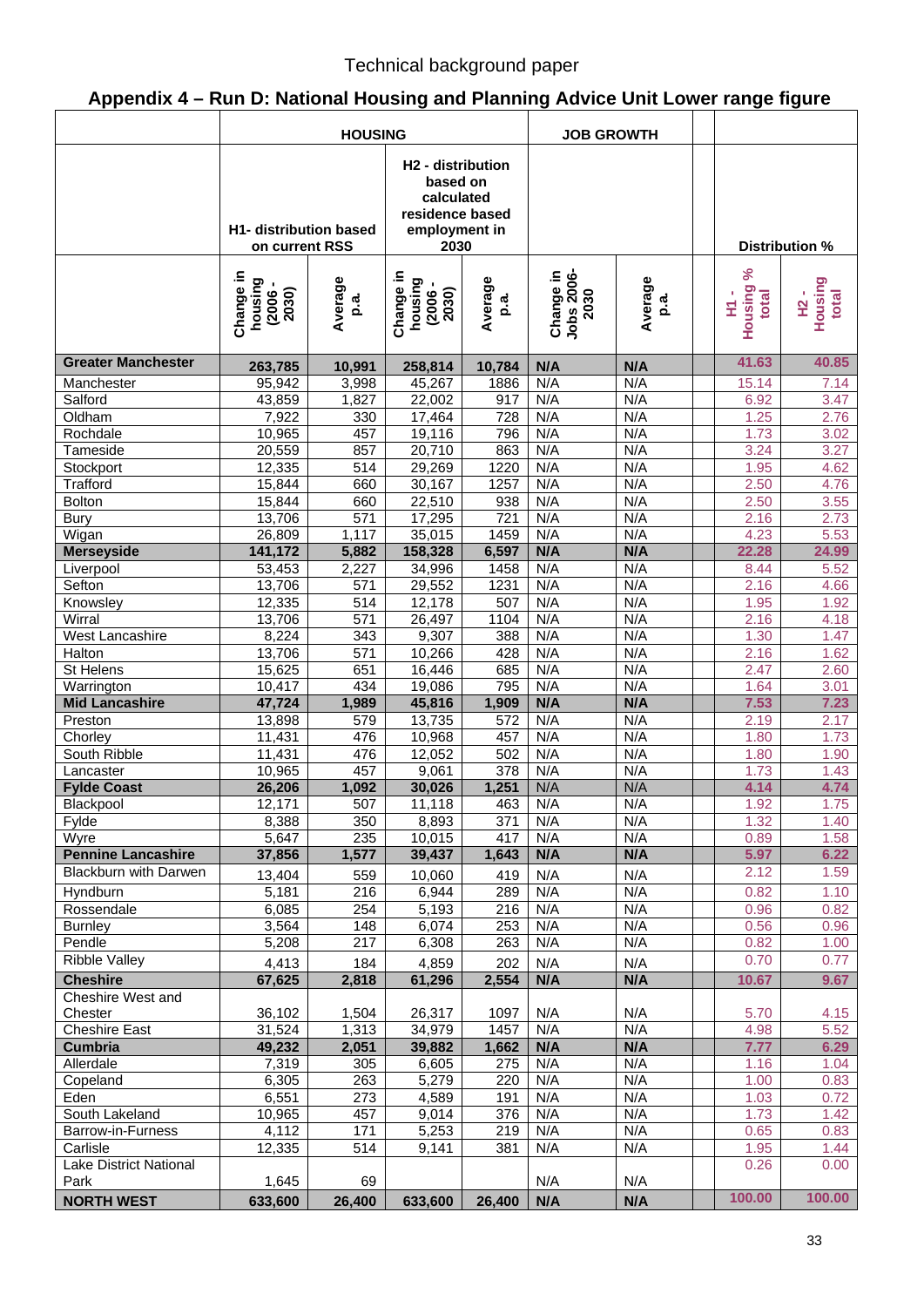# **Appendix 5 – Run E: National Housing and Planning Advice Unit Upper range figure**

|                                  | <b>HOUSING</b>                                            |                  |                                                     | <b>JOB GROWTH</b>                      |                                 |                 |                                  |                            |
|----------------------------------|-----------------------------------------------------------|------------------|-----------------------------------------------------|----------------------------------------|---------------------------------|-----------------|----------------------------------|----------------------------|
|                                  | <b>H1-</b> distribution<br>based on current<br><b>RSS</b> |                  | H <sub>2</sub> - distribution<br>employment in 2030 | based on calculated<br>residence based |                                 |                 | Distribution %                   |                            |
|                                  | Change in<br>housing<br>(0502)<br>(2006)                  | Average<br>p.a   | Change in<br>housing<br>$(2006 -$<br>$2030)$        | Average<br>p.a.                        | Change in<br>Jobs 2006-<br>2030 | Average<br>p.a. | ಸಿ<br>Housing<br>total<br>p<br>E | Housing<br>total<br>오<br>도 |
| <b>Greater Manchester</b>        | 298,757                                                   | 12,448           | 293,127                                             | 12,214                                 | N/A                             | N/A             | 41.63                            | 40.85                      |
| Manchester                       | 108,661                                                   | 4528             | 51,268                                              | 2136                                   | N/A                             | N/A             | 15.14                            | 7.14                       |
| Salford                          | 49,674                                                    | 2070             | 24,919                                              | 1038                                   | N/A                             | N/A             | 6.92                             | 3.47                       |
| Oldham                           | 8,972                                                     | 374              | 19,779                                              | 824                                    | N/A                             | N/A             | 1.25                             | 2.76                       |
| Rochdale                         | 12,418                                                    | 517              | 21,650                                              | 902                                    | N/A                             | N/A             | 1.73                             | 3.02                       |
| Tameside                         | 23,285                                                    | 970              | 23,456                                              | 977                                    | N/A                             | N/A             | 3.24                             | 3.27                       |
| Stockport                        | 13,971                                                    | 582              | 33,150                                              | 1381                                   | N/A                             | N/A             | 1.95                             | 4.62                       |
| Trafford                         | 17,945                                                    | 748              | 34,166                                              | 1424                                   | N/A                             | N/A             | 2.50                             | 4.76                       |
| <b>Bolton</b>                    | 17,945                                                    | 748              | 25,494                                              | 1062                                   | N/A                             | N/A             | 2.50                             | 3.55                       |
| <b>Bury</b>                      | 15,523                                                    | 647              | 19,588                                              | 816                                    | N/A                             | N/A             | 2.16                             | 2.73                       |
| Wigan                            | 30,363                                                    | 1265             | 39,657                                              | 1652                                   | N/A                             | N/A             | 4.23                             | 5.53                       |
| <b>Merseyside</b>                | 159,888                                                   | 6,662            | 179,319                                             | 7,472                                  | N/A                             | N/A             | 22.28                            | 24.99                      |
| Liverpool                        | 60,540                                                    | 2522             | 39,635                                              | 1651                                   | N/A                             | N/A             | 8.44                             | 5.52                       |
| Sefton                           | 15,523                                                    | 647              | 33,470                                              | 1395                                   | N/A                             | N/A             | 2.16                             | 4.66                       |
| Knowsley                         | 13,971                                                    | 582              | 13,793                                              | $\overline{575}$                       | N/A                             | N/A             | 1.95                             | 1.92                       |
| Wirral                           | 15,523                                                    | 647              | 30,010                                              | 1250                                   | N/A                             | N/A             | 2.16                             | 4.18                       |
| <b>West Lancashire</b>           | 9,314                                                     | 388              | 10,541                                              | 439                                    | N/A                             | N/A             | 1.30                             | 1.47                       |
| Halton                           | 15,523                                                    | 647              | 11,627                                              | 484                                    | N/A                             | N/A<br>N/A      | 2.16                             | 1.62                       |
| St Helens                        | 17,696                                                    | 737              | 18,626                                              | 776                                    | N/A                             |                 | 2.47                             | 2.60                       |
| Warrington                       | 11,798                                                    | 492              | 21,617                                              | 901<br>2,162                           | N/A<br>N/A                      | N/A<br>N/A      | 1.64                             | 3.01                       |
| <b>Mid Lancashire</b><br>Preston | 54,051<br>15,740                                          | 2,252<br>656     | 51,890<br>15,556                                    | 648                                    | N/A                             | N/A             | 7.53<br>2.19                     | 7.23<br>2.17               |
| Chorley                          | 12,946                                                    | 539              | 12,422                                              | 518                                    | N/A                             | N/A             | 1.80                             | 1.73                       |
| South Ribble                     | 12,946                                                    | 539              | 13,650                                              | 569                                    | N/A                             | N/A             | 1.80                             | 1.90                       |
| Lancaster                        | 12,418                                                    | $\overline{517}$ | 10,263                                              | 428                                    | N/A                             | N/A             | 1.73                             | 1.43                       |
| <b>Fylde Coast</b>               | 29,680                                                    | 1,237            | 34,007                                              | 1,417                                  | N/A                             | N/A             | 4.14                             | 4.74                       |
| Blackpool                        | 13,784                                                    | $\overline{574}$ | 12,592                                              | 525                                    | N/A                             | N/A             | 1.92                             | 1.75                       |
| Fylde                            | 9,500                                                     | 396              | 10,072                                              | 420                                    | N/A                             | N/A             | 1.32                             | 1.40                       |
| Wyre                             | 6,396                                                     | 266              | 11,343                                              | 473                                    | N/A                             | N/A             | 0.89                             | 1.58                       |
| <b>Pennine Lancashire</b>        | 42,875                                                    | 1,786            | 44,666                                              | 1,861                                  | N/A                             | N/A             | 5.97                             | 6.22                       |
| <b>Blackburn with Darwen</b>     |                                                           |                  |                                                     |                                        |                                 |                 | 2.12                             | 1.59                       |
|                                  | 15,182                                                    | 633              | 11,393                                              | 475                                    | N/A                             | N/A             |                                  |                            |
| Hyndburn                         | 5,868                                                     | 244              | 7,864                                               | 328                                    | N/A                             | N/A             | 0.82                             | 1.10                       |
| Rossendale                       | 6,892                                                     | 287              | 5,881                                               | 245                                    | N/A                             | N/A             | 0.96                             | 0.82                       |
| <b>Burnley</b><br>Pendle         | 4,036<br>5,899                                            | 168<br>246       | 6,879<br>7,144                                      | 287<br>298                             | N/A<br>N/A                      | N/A<br>N/A      | 0.56<br>0.82                     | 0.96                       |
| <b>Ribble Valley</b>             | 4,998                                                     | 208              | 5,503                                               | 229                                    | N/A                             | N/A             | 0.70                             | 1.00<br>0.77               |
| <b>Cheshire</b>                  | 76,591                                                    | 3,191            | 69,423                                              | 2,893                                  | N/A                             | N/A             | 10.67                            | 9.67                       |
| Cheshire West and                |                                                           |                  |                                                     |                                        |                                 |                 | 5.70                             | 4.15                       |
| Chester                          | 40,888                                                    | 1704             | 29,806                                              | 1242                                   | N/A                             | N/A             |                                  |                            |
| <b>Cheshire East</b>             | 35,703                                                    | 1488             | 39,617                                              | 1651                                   | N/A                             | N/A             | 4.98                             | 5.52                       |
| Cumbria                          | 55,759                                                    | 2,323            | 45,169                                              | 1,882                                  | N/A                             | N/A             | 7.77                             | 6.29                       |
| Allerdale                        | 8,289                                                     | 345              | 7,481                                               | 312                                    | N/A                             | N/A             | 1.16                             | 1.04                       |
| Copeland                         | 7,141                                                     | 298              | 5,979                                               | 249                                    | N/A                             | N/A             | 1.00                             | 0.83                       |
| Eden                             | 7,420                                                     | 309              | 5,198                                               | 217                                    | N/A                             | N/A             | 1.03                             | 0.72                       |
| South Lakeland                   | 12,418                                                    | 517              | 10,209                                              | 425                                    | N/A                             | N/A             | 1.73                             | 1.42                       |
| Barrow-in-Furness                | 4,657                                                     | 194              | 5,950                                               | 248                                    | N/A                             | N/A             | 0.65                             | 0.83                       |
| Carlisle                         | 13,971                                                    | 582              | 10,353                                              | 431                                    | N/A                             | N/A             | 1.95                             | 1.44                       |
| Lake District National           |                                                           |                  |                                                     |                                        |                                 |                 | 0.26                             | 0.00                       |
| Park                             | 1,863                                                     | 78               | $\mathbf 0$                                         | 0                                      | N/A                             | N/A             |                                  |                            |
| <b>NORTH WEST</b>                | 717,600                                                   | 29,900           | 717,600                                             | 29,900                                 | N/A                             | N/A             | 100.00                           | 100.00                     |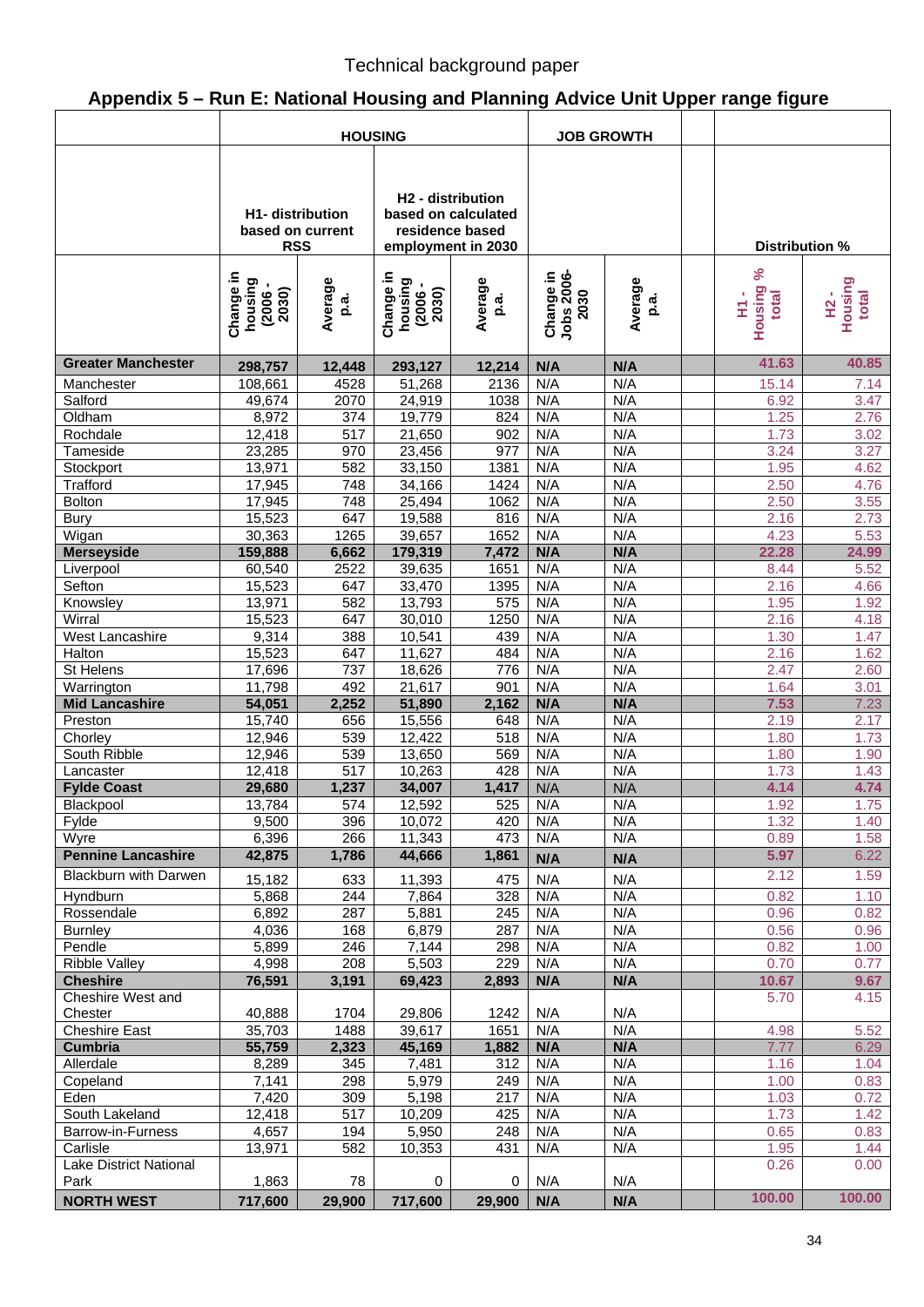#### **Appendix 6 – Notes from RS2010 Housing Provision Figures and Job Growth Targets - Sub Regional Meeting with Local Authority Partners**

At the beginning of each meeting the 4NW's director of Planning, Transport and Housing gave a short overview explaining how the current uncertainties will affect 4NW and change the format of RS2010. The Director explained the legacy that the organisation hopes to leave for sub-regions and future LDF work. 4NW are aware that due to the potential abolition of the Regional Spatial Strategy, many local authorities may need to go back and review their Core Strategies.

4NW officers gave a presentation running through the methodology for each of the scenarios.

*Authorities were asked to update their Strategic Housing Land Availability Assessment figures if those set out in the information circulated for the workshops were wrong or there was more recent data available.* 

#### Cheshire and Warrington – Tuesday 25<sup>th</sup> May

Present:

Cheshire West and Chester Council, Cheshire East Council, Warrington BC and Cheshire and Warrington Economic Alliance

#### Outline of comments:

Cheshire and Warrington can play a part in stimulating regional growth. Concerned that the figures presented don't necessarily reflect the aspirations of the sub-region to achieve that, and also the big spread between the different scenarios set out. That makes it hard to form a view.

The economic structure of Cheshire means that it is in a better position to be involved in economic recovery in the region.

The Panel at the EiP for adopted RSS didn't feel able to roll the housing figure forward beyond 2021 because of uncertainties around the assumptions underpinning the figures. Would be worthwhile revisiting those assumptions.

Delivering any of the figures will almost certainly require authorities to start looking at greenfield sites. May also need to review Green Belt.

Relationship between housing and jobs in Cheshire is weak, so some of the assumptions made within the scenarios were questioned. Need to remember the cross boundary linkages with North Wales and other sub-regions. Also might be helpful to highlight the supporting role that Local Authorities can play in helping to deliver housing and job figures.

It is important to recognise the Atlantic Gateway concept.

Need to be realistic about delivery, particularly about the amount of public and private sector finance available.

4NW were provided with a copy of an independent report which suggests that housing figures around RSS levels would be appropriate for Cheshire and Warrington to support the aspirations of RS2010.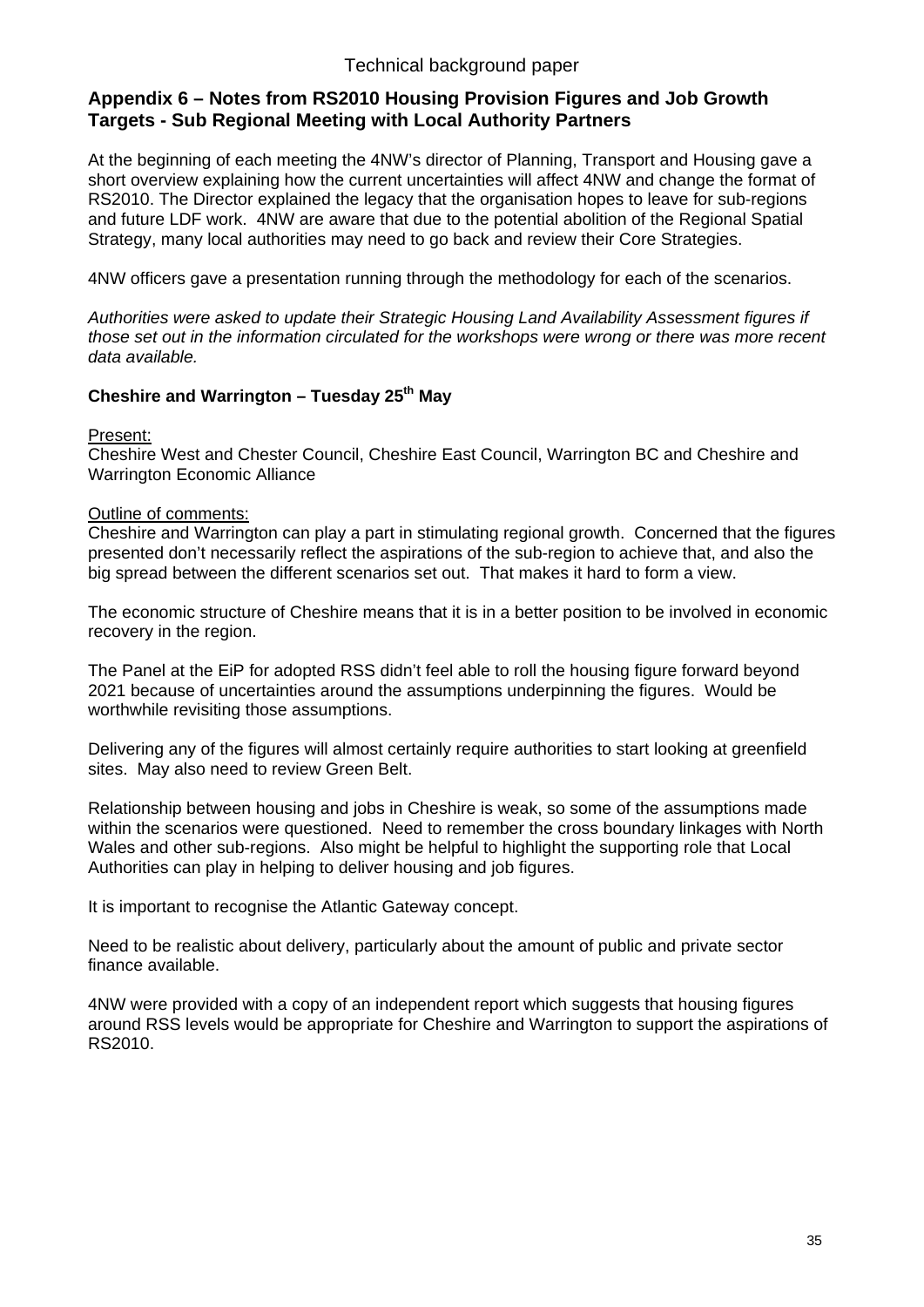#### Lancashire – Thursday 27<sup>th</sup> May (Morning)

Present:

Blackburn with Darwen BC, Blackpool BC , Chorley BC, Fylde BC, Hyndburn BC, Lancaster CC, Pendle BC, Preston CC, Ribble Valley BC, Rossendale BC, West Lancashire BC, Wyre BC, Lancashire County Council, Lancashire Economic Partnership, Regenerate Pennine Lancashire

A couple of detailed questions were raised about the figures which were clarified at the meeting or were agreed to be clarified subsequently.

Concern was raised that all the options seem top down. There needs to be an opportunity for bottom up input to be made.

Economic forecasts show current performance therefore not good enough. Aspirations need to be built into the scenarios, otherwise it will continue to perpetuate the current situation which is reflected in some of the figures.

Job figures would be better considered at a sub-regional level.

Clearance replacement is an issue. The adopted RSS housing figures being net of clearance replacement encourages cleared vacant properties to be replaced, which may not help to reduce overall levels of vacancy. Need to consider clearance not just net additions e.g.) 2005 Lancashire Structure Plan shows good practice on tackling this issue.

Need to be aware that small changes to the methodology would make major differences to the figures.

Higher housing numbers would mean a Green Belt review would be needed. Even the use of green field land for housing is not favourable amongst members. If there is no policy on Green Belt PDL targets will be affected because developers will not be encouraged to develop PDL.

Need to build constraints into figures. More in depth analysis into how existing and future infrastructure will impact housing figures e.g.) train expansion in Rossendale. Considerations of environmental issues, such as flooding also important.

Run C overestimates migration assumptions – should look at the 2008 figures.

Important to link spatial strategy and the plan to see the bigger picture.

The importance of phasing and household type was highlighted.

Consideration needs to be made of the recession and current housing and employment performance.

RUN A seen as most favourable, however RUN B was seen to have a good basis and RUN C may be better for some individual areas.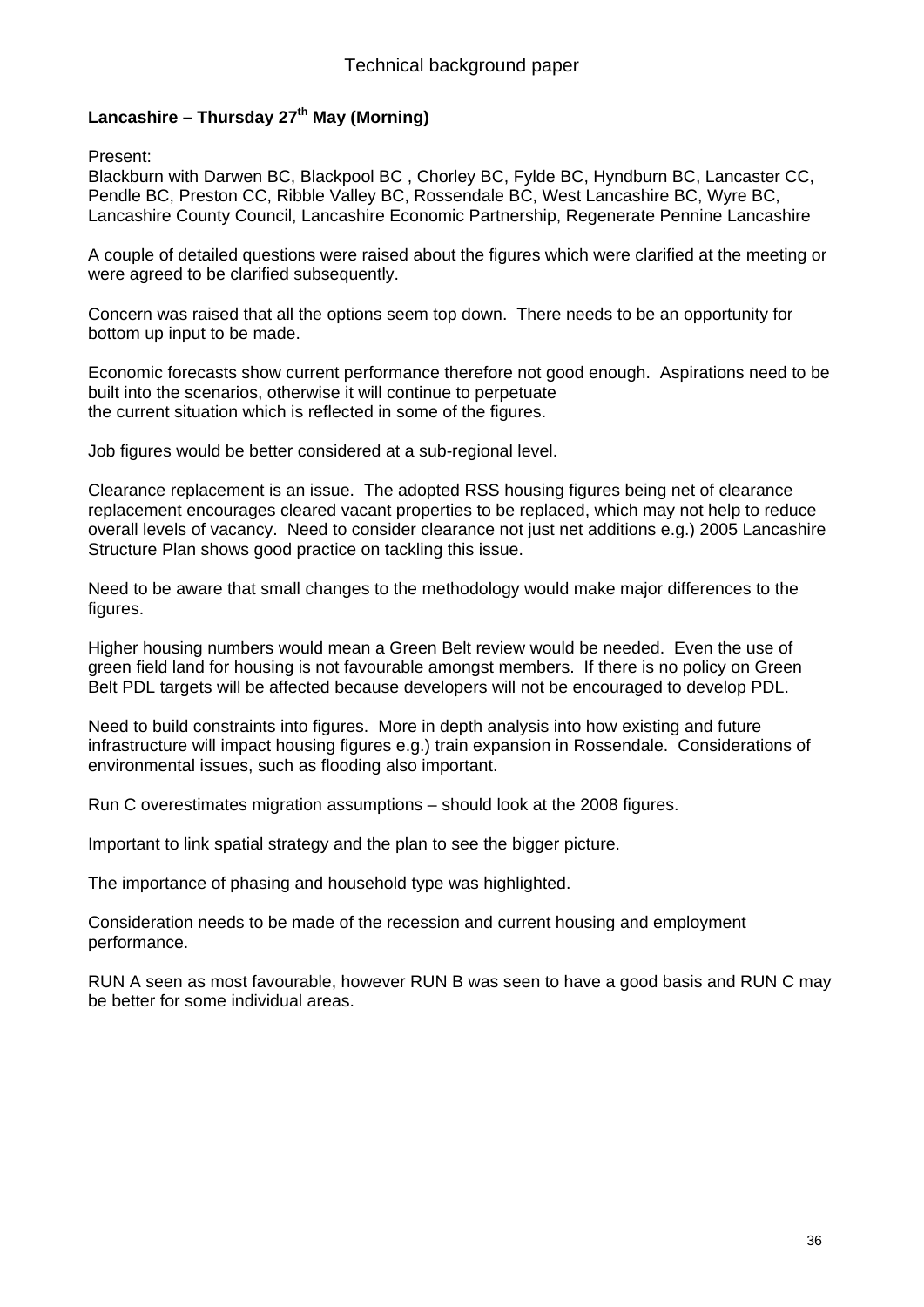#### **Cumbria - Thursday 27th May (afternoon)**

Present:

Allerdale BC, Barrow-in-Furness BC, Carlisle CC, Copeland BC, Eden DC, Lake District National Park Authority, South Lakeland DC, Cumbria County Council

Cumbria have done their own forecasting work using the Popgroup Model. Based on both baseline population growth and economic growth projections it shows dwelling requirements above current RSS levels. Natural population growth would require about 2,400 units per annum. More modelling work will be undertaken over the summer.

2006–based ONS population figures do over estimate migration. Revised figures were published in draft before Christmas and should be looked at to take a more realistic view of population growth. Need to be sure there is no exaggeration of figures before they are put into the public domain. Also need to be mindful of the impact of the ageing population.

There is a dilemma between forecasts and what is being physically constructed. There was a shared concern over practicalities, and whether Local Authorities will have to back date and catch up from previous years shortfall. It was felt that building housing shortfall into 5 year land supply is too difficult and will give developers a back door. Concern was raised over the amount of demolitions and the impact of achieving higher figures where they are net of clearance replacement. Need to consider whether a step change approach can be taken (eg phased approach)

Link between housing and employment in Cumbria is very difficult. Higher levels of home working have a particular impact on that relationship.

Sellafield has a big impact on job figures and on housing markets and the relationship between jobs and housing.

Need to take account of figures for the Yorkshire Dales National Park in the South Lakeland figures.

Critical that issues of environment and infrastructure capacity / issues and properly considered.

Would like to see figures for Housing Market Areas.

Concern about whether the figures are expressed as minimum, maximum or targets. That makes a difference to how the figures are viewed.

Land is available, but market capacity to build is not. There are political issues around housing figures, existing under used stock and Greenfield / brownfield targets and relationships between markets in neighbouring authorities.

Gap funding is critical, with developments relying on this.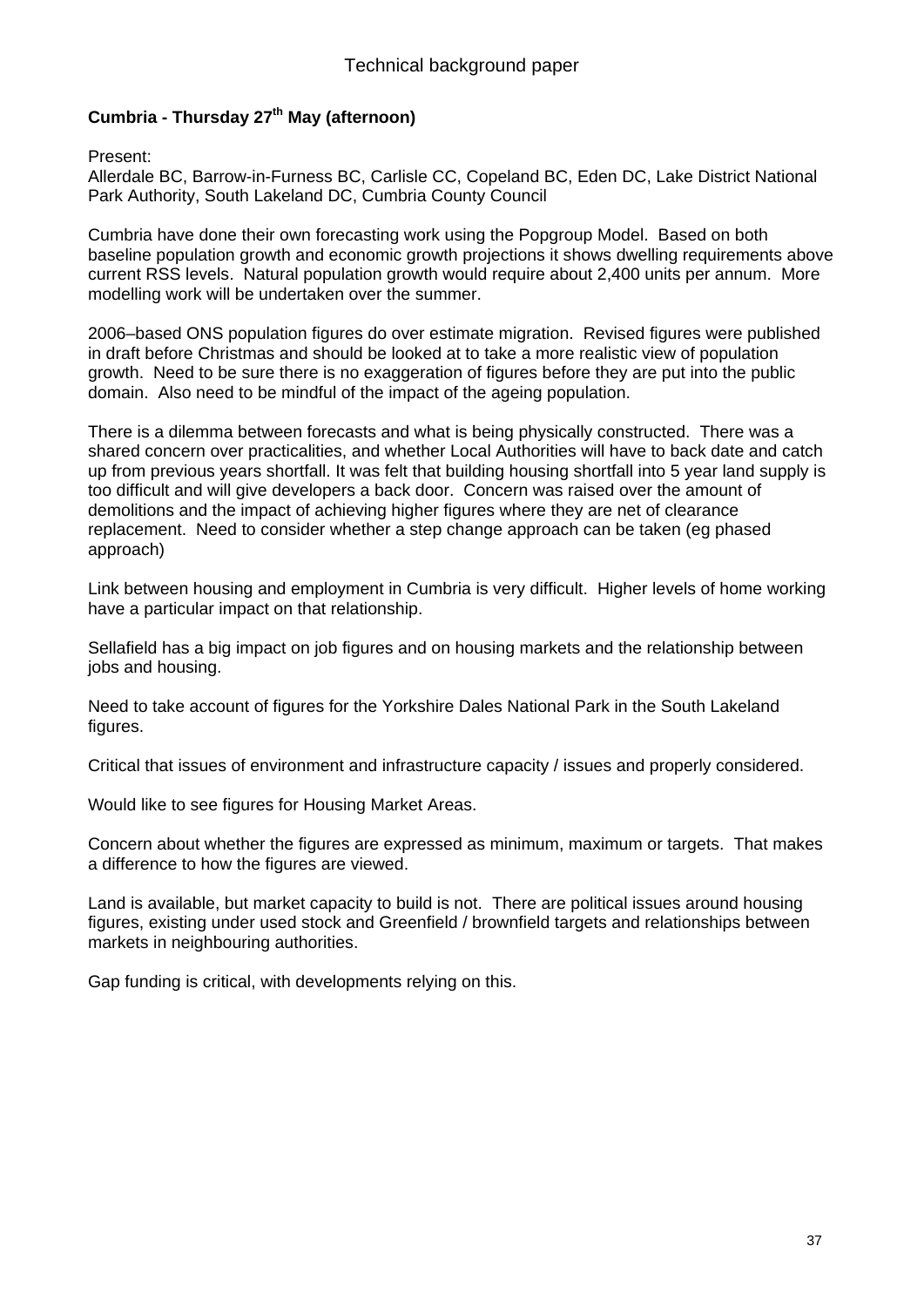#### **Merseyside –Friday 28th May (Morning)**

Present:

Halton BC, Knowsley MBC, Liverpool CC, Sefton MBC, St Helens MBC, Wirral MBC, New Heartlands Pathfinder, West Lancashire BC, Warrington BC (representing Cheshire and Warrington authorities)

Concern raised about higher figures and Green Belt issues

Need a phased approach recognising that there will be limited development until 2015. Some LAA targets have already been reduced by CLG because of market conditions by CLG. Phasing is critical.

In some LAs there is high deprivation due to low paid jobs, and where higher paid jobs are created they are taken by people commuting into the borough. In that context there is concern about basing figures on travel to work patterns and perpetuating those patterns.

In some Local Authorities there is a real need to improve the quality of the housing stock, and encourage more quality private stock.

May be implications of new build on regeneration priorities.

Concern around job growth and translating this to meaningful land use figures. Some LAs do not see housing and jobs connected, with some authorities recognising their role as a commuter town.

Issue of governance with West Lancashire because not in MMA but in city region.

Vacant buildings should be considered – they not currently included within figures.

Issues related to density of new build will have an impact on capacity.

It's important to remember differences between LAs and their different aspirations

Question: Is there any way of testing job growth figures against what is actually being delivered?

Figures around RUN A or between A, B and C more appropriate No appetite for RUN D or E - for some LAs would raise huge issues and high figures for housing would not necessarily increase affordable housing numbers.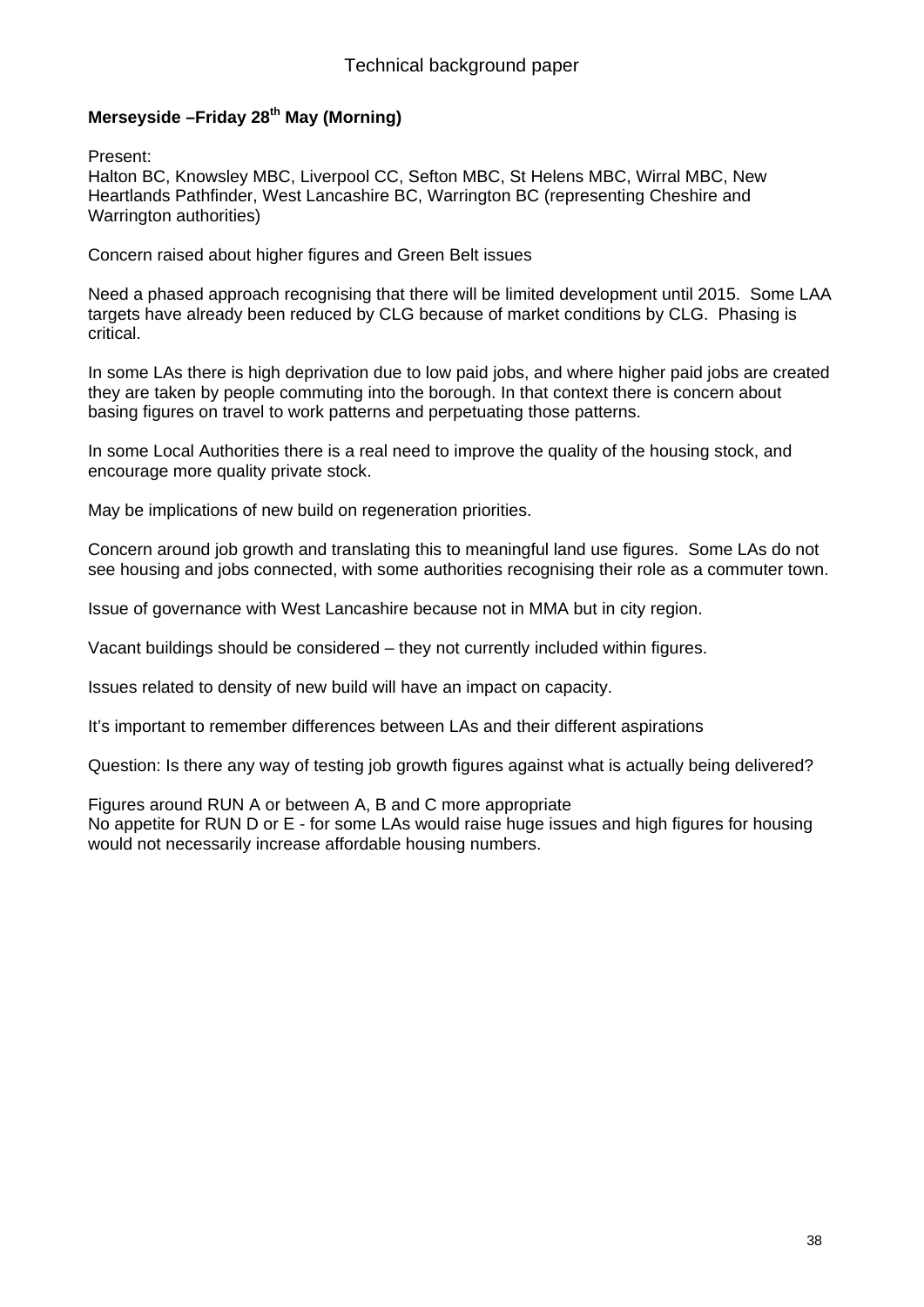#### **Greater Manchester– Friday 28th May (Afternoon)**

Present:

Bolton MBC, Bury MBC, Manchester CC, Oldham MBC, Rochdale MBC, Salford CC, Stockport MBC, Tameside MBC, Trafford MBC, Wigan MBC, Manchester / Salford Pathfinder, Oldham / Rochdale Pathfinder, AGMA / New Economy Manchester, Cheshire East Council (representing Cheshire and Warrington authorities)

There are significant issues related to feasibility and current levels of delivery – the performance of the market needs to be factored in. Capacity is also a critical issue and should be considered.

No objection to Growth Point figures being left out.

Greater Manchester Spatial Framework – will need a policy discussion to talk about distribution within the Framework. Distribution is critical and there needs to continue to be support for regeneration across the sub-region.

Housing market needs to be factored in.

HMR demolition affects housing growth and achievement.

RUN A – Some LAs support RSS figures, with them currently working towards this. However, some concern expressed that RSS figures are too high and they are currently not being delivered. RUN C & D – could not be delivered without Green Belt review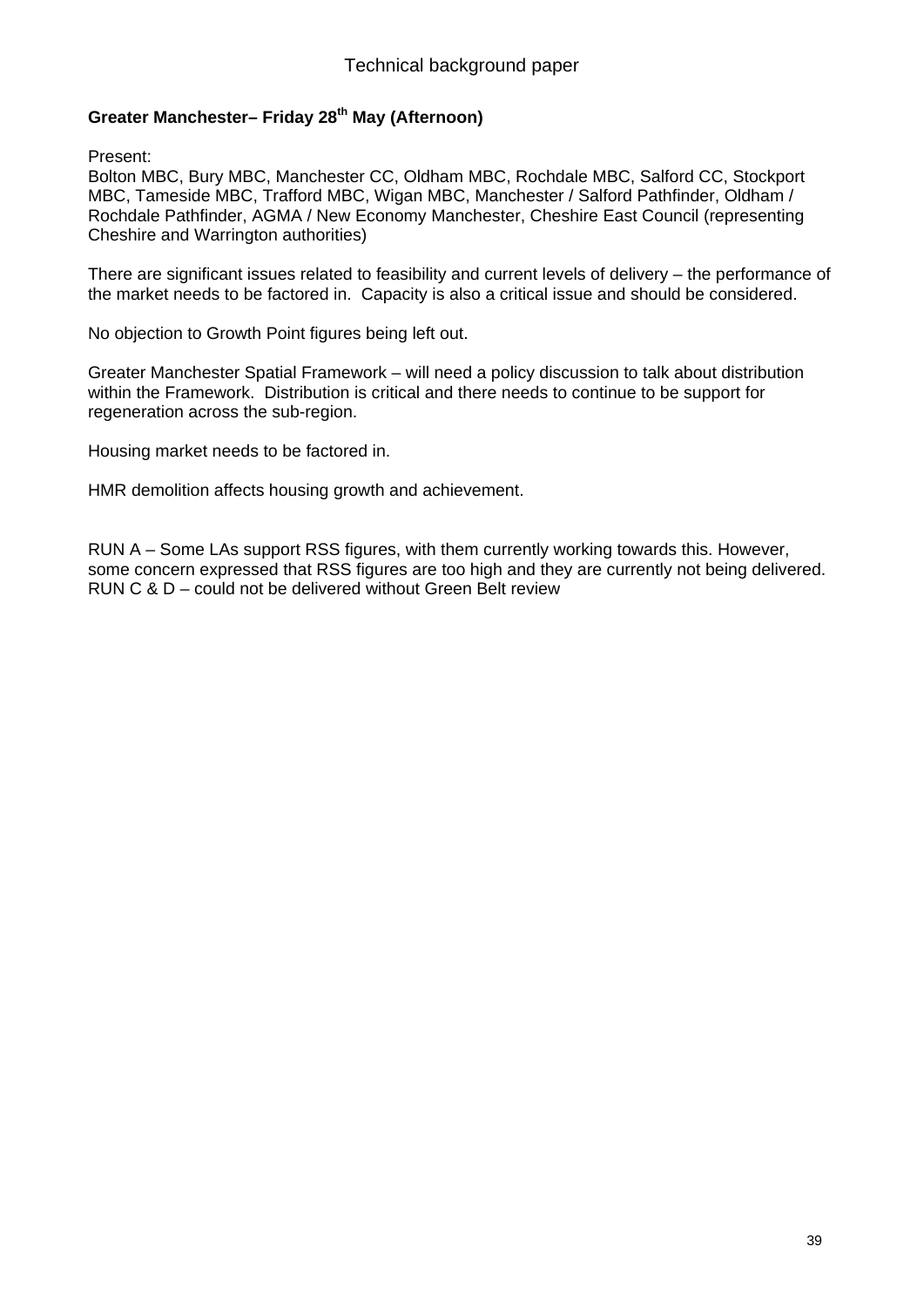## **Appendix 7 - Relationship between scenarios in NLA update report and scenarios in this report**

| <b>Scenario</b>                                                                                                                                        | <b>NLA update report</b><br>(Nov 2009)       | This report                                | <b>Comments</b>                                                                                                                                                                                                                                                                                                                                                                                                                                                                                                                                     |
|--------------------------------------------------------------------------------------------------------------------------------------------------------|----------------------------------------------|--------------------------------------------|-----------------------------------------------------------------------------------------------------------------------------------------------------------------------------------------------------------------------------------------------------------------------------------------------------------------------------------------------------------------------------------------------------------------------------------------------------------------------------------------------------------------------------------------------------|
| Official population projections and<br>household forecasts (main variant)                                                                              | Scenario A = $28,408$<br>dwellings per annum | $Run C = 28,301$<br>dwellings per<br>annum | There is a slight change to the overall figure as a result of the 4NW technical work<br>being calculated over the period $2006 - 2030$ to align with the Regional Economic<br>Forecasting Panel time period.                                                                                                                                                                                                                                                                                                                                        |
| Official population projections and<br>household forecasts (low migration<br>variant)                                                                  | Scenario B = $23,712$<br>dwellings per annum | N/A                                        | This wasn't specifically included as a scenario in the 4NW technical work, however<br>the 2008-based sub-national population projections, which make lower assumptions<br>on migration, have been inputted into the model. Using those revised population<br>figures gives an annual average dwelling requirement of 23,630 dwellings per<br>annum. This is referenced below (para 4.7)                                                                                                                                                             |
| Official population projections and<br>household forecasts (high migration<br>variant)                                                                 | Scenario C = $33,106$<br>dwellings per annum | N/A                                        | This NLA scenario was disregarded from the further 4NW technical work given that<br>there was significant concern about the assumed levels of migration in the principal<br>variant, that the figure was beyond the upper range proposed by NHPAU, and there<br>was a significant mismatch between levels of delivery and capacity and this<br>proposed figure.                                                                                                                                                                                     |
| Official population projections and<br>household forecasts (low migration<br>variant with reduction in migration<br>limited to the period 2006 - 2014) | Scenario D = $27,516$<br>dwellings per annum | N/A                                        |                                                                                                                                                                                                                                                                                                                                                                                                                                                                                                                                                     |
| <b>Regional Economic Forecasting</b><br><b>Panel Baseline Forecast</b>                                                                                 | Scenario E = $19,990$<br>dwellings per annum | $Run B = 24,263$<br>dwellings per<br>annum | Two significant changes were made between the NLA work and 4NW technical<br>work, which have created the significant difference between the two figures. The<br>first is that the REFP published an updated long term baseline forecast in March<br>2010, which has been used in the 4NW technical work. In addition further work has<br>been undertaken to produce indicative Local Authority forecasts constrained to the<br>overall REFP forecast. Those forecasts have been used in the 4NW technical work<br>and give a more accurate picture. |
| National Housing and Planning<br>Advice Unit (lower range)                                                                                             | N/A                                          | $Run D = 26,400$<br>dwellings per<br>annum | The methodology adopted by NHPAU is based on demographic trends, but<br>assumes that there is lower migration than the official population trends in the<br>period to 2014. It is therefore similar to that presented in the NLA work (Scenario<br>D). The difference in the figures can be partly explained by the inclusion of an<br>allowance for vacancy and second homes in Scenario D, which is excluded from the<br>NHAPU work.                                                                                                              |
| National Housing and Planning<br>Advice Unit (lower range)                                                                                             | N/A                                          | $Run E = 29,000$<br>dwellings per<br>annum |                                                                                                                                                                                                                                                                                                                                                                                                                                                                                                                                                     |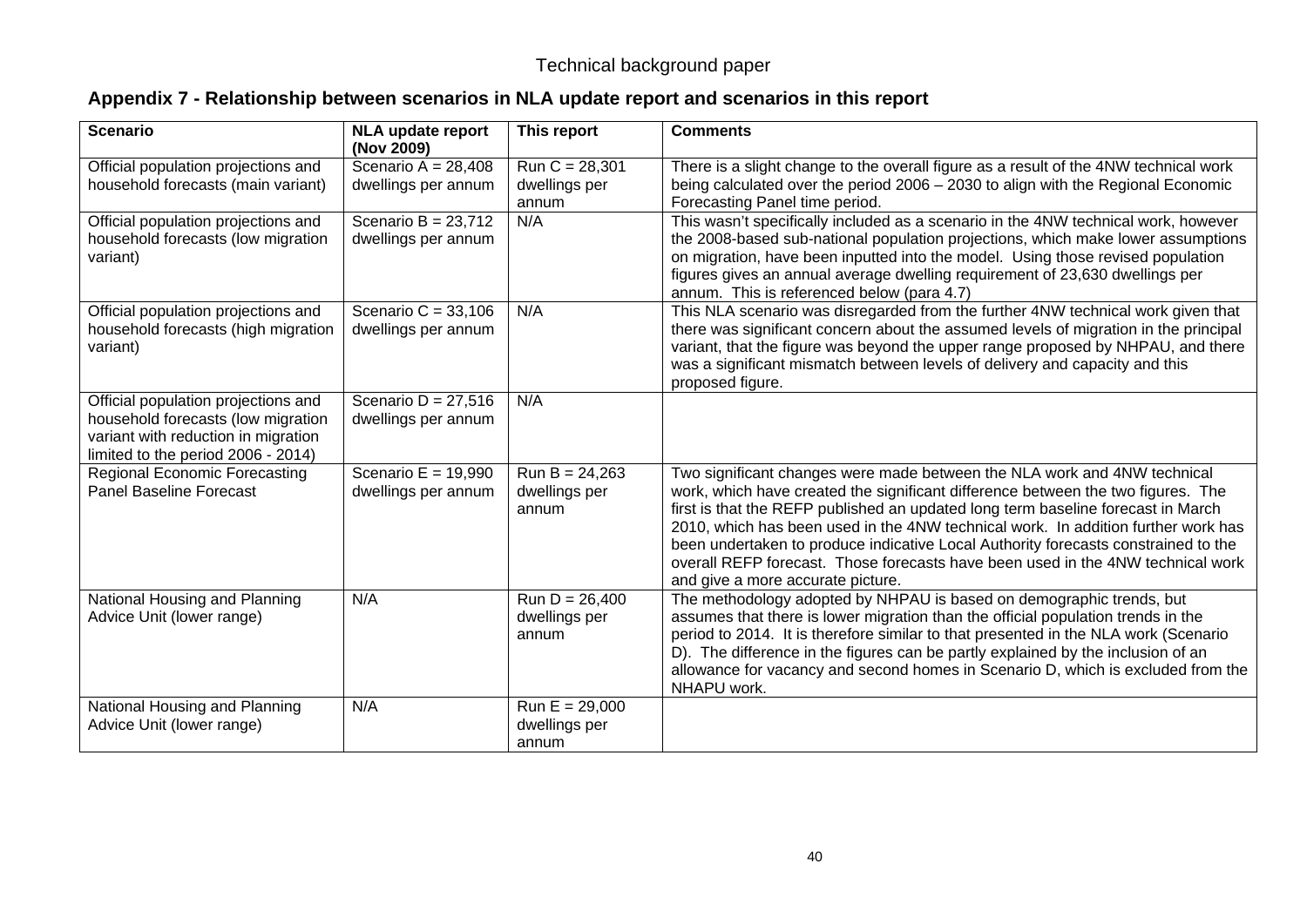**Appendix 8 – Indicative Local Authority forecasts methodology report** 

# **Provision of Independent Local Authority Forecasts and Detailed Sectoral and Occupational Information Supporting the Regional Economic Forecasting Panel Long-Term Regional and Sub-regional Baseline Forecasts**

**A report for NWDA and 4NW** 

# **15 April 2010**

Cambridge Econometrics Covent Garden Cambridge CB1 2HT

Tel 01223 460760 (+44 1223 460760) Fax 01223 464378 (+44 1223 464378) Email mmg@camecon.com Web www.camecon.com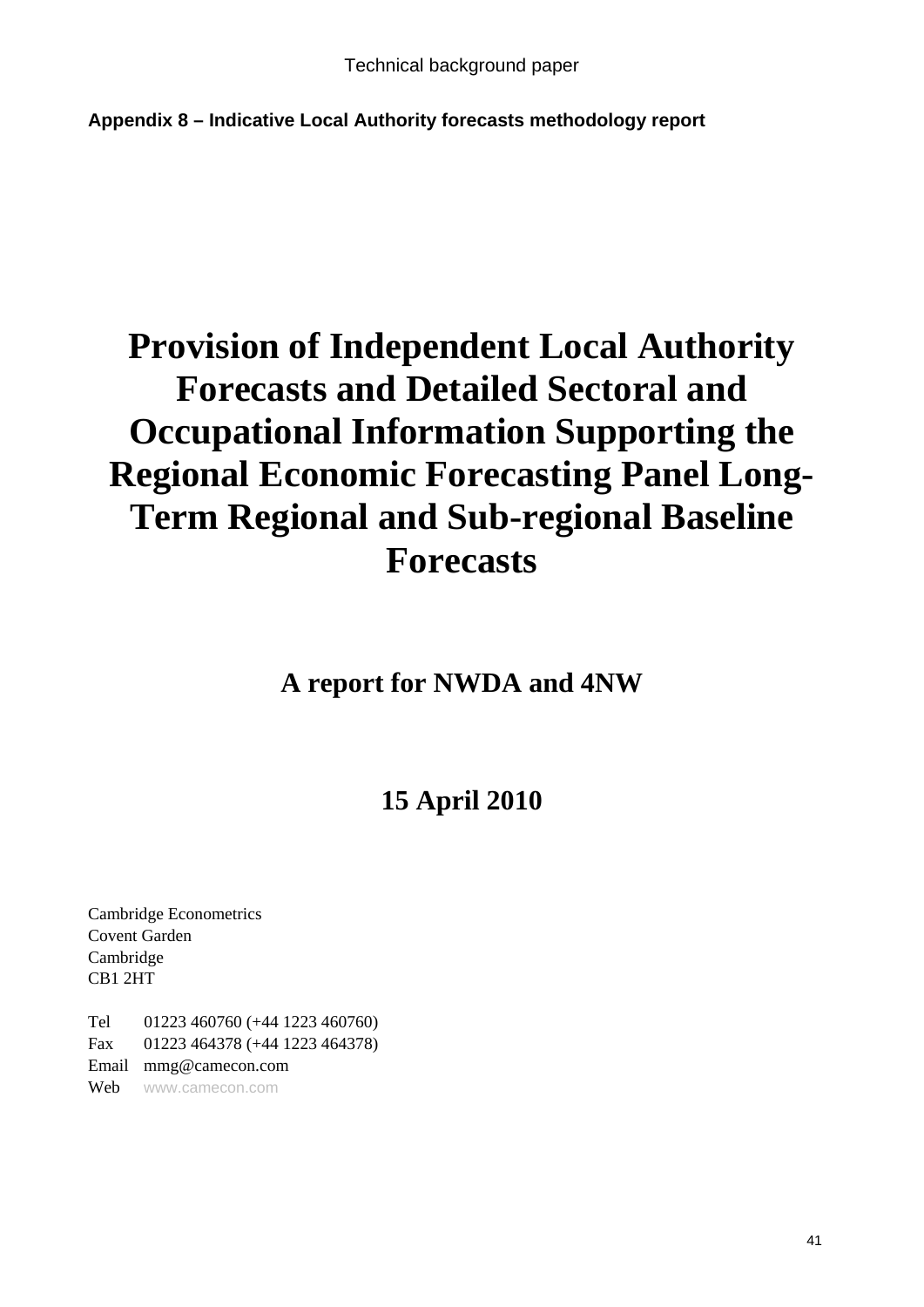# **Revision and Authorisation History**

| <b>Version</b> | <b>Date</b> | <b>Authorised for</b><br>release by | <b>Description</b>       |
|----------------|-------------|-------------------------------------|--------------------------|
| <b>2.0</b>     | 15/04/10    | <b>Anthony Barker</b>               | Final methodology report |
| 1.0            | 14/04/10    | <b>Anthony Barker</b>               | Draft methodology report |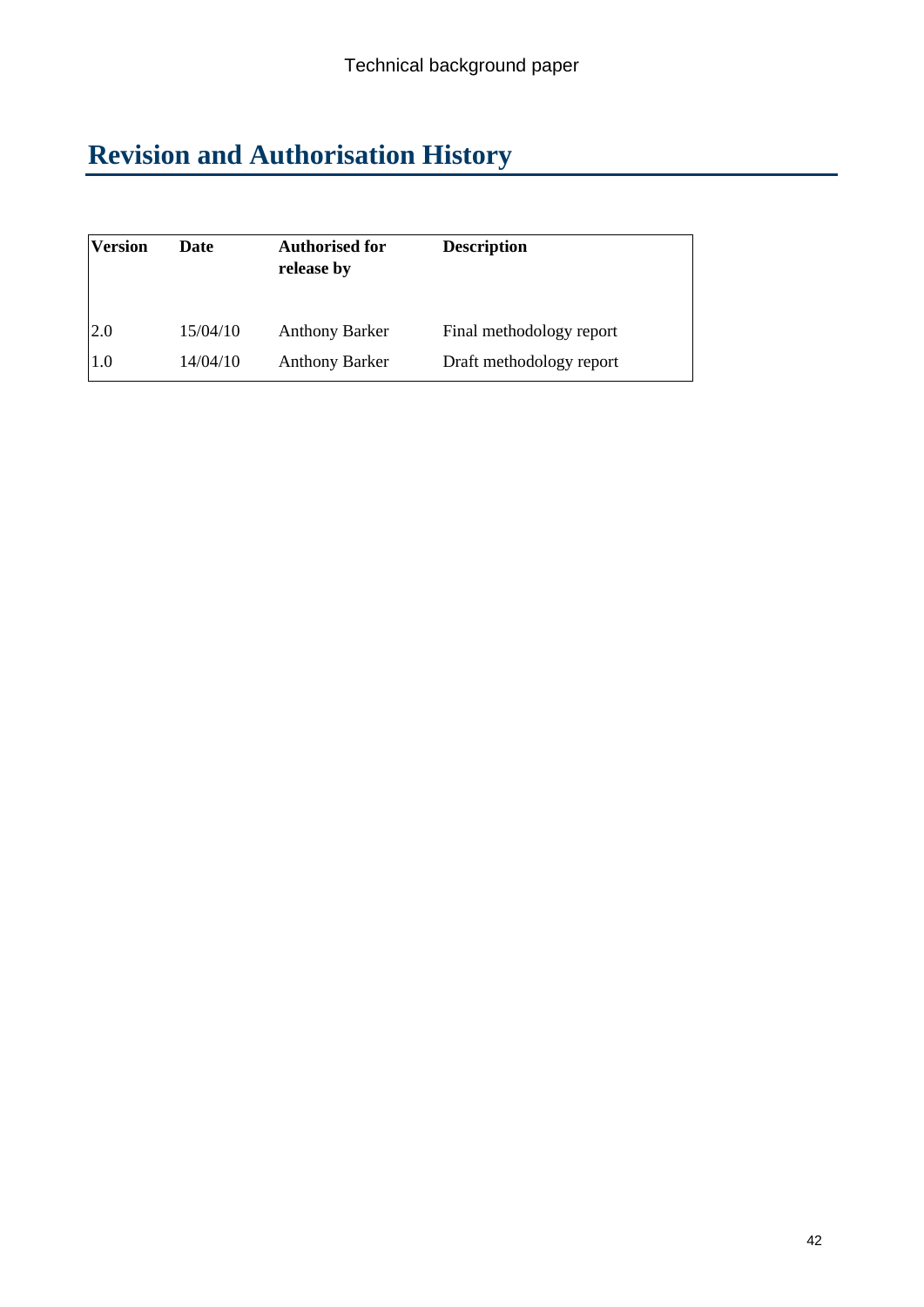# **Contents**

in the contract of the contract of the contract of the contract of the contract of the contract of the contract of the contract of the contract of the contract of the contract of the contract of the contract of the contrac

## **1 INTRODUCTION 44**

## **2 METHOD45**

- **2.1 Overview of method 45**
- **2.2 Projections for the North West 46**
- **2.3 Projections for the Sub-Regions 46**
- **2.4 Projections for Local Authorities 48**

## **3 SECTOR DEFINITIONS 49**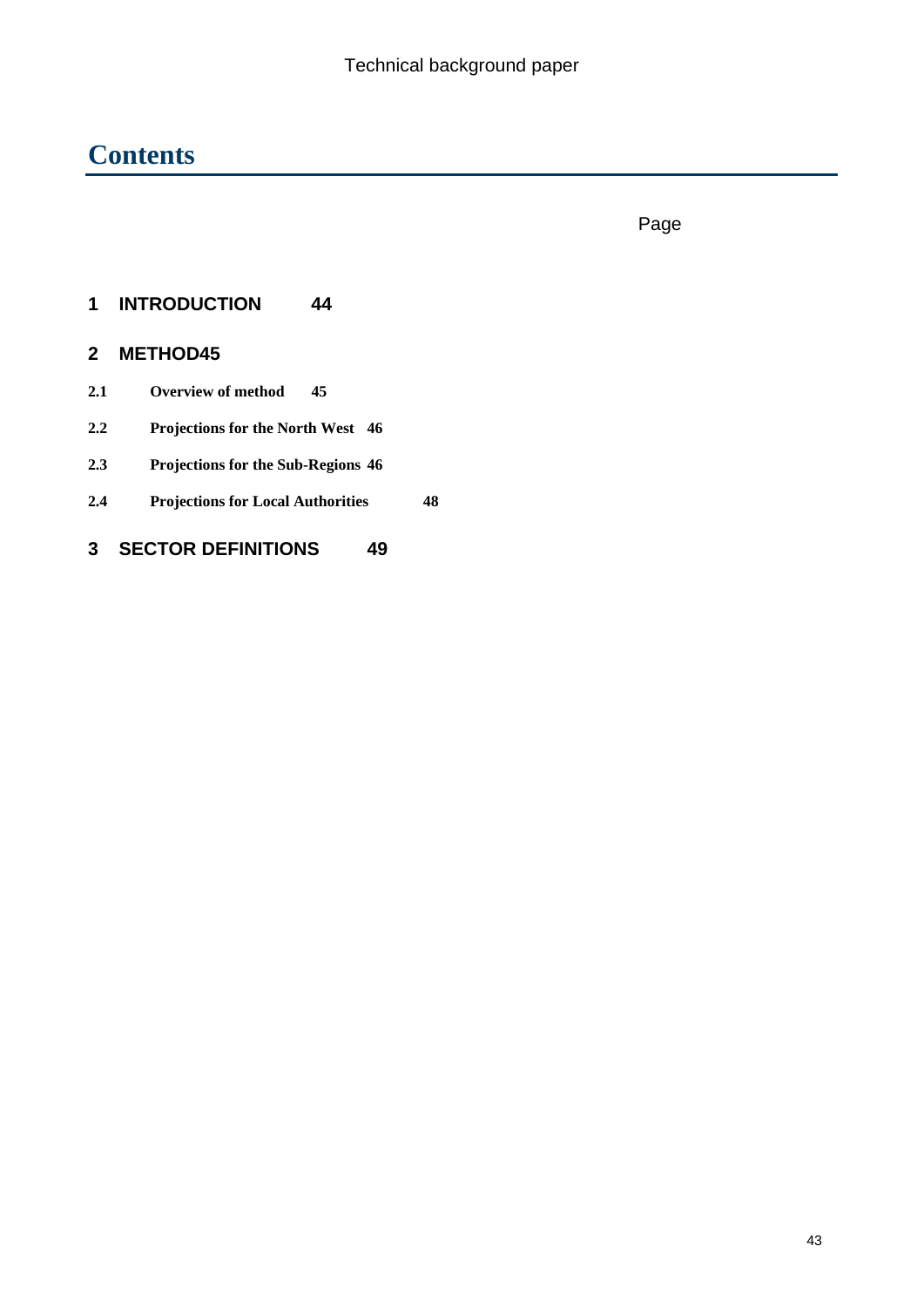## **Introduction**

This short report sets out the method used to develop detailed projections for local authority areas within the context of the long-term forecast for the North West published by the Regional Economic Forecasting Panel. **Context for** 

the projections The North West Regional Economic Forecasting Panel (REFP) published its latest view of the long-term prospects for the North West in March 2010. These forecasts considered the prospects for the North West economy over two periods: 2009-15, a period dominated by the economic cycle of recession and subsequent recovery; and the longer-term of 2015-30, over which period underlying fundamentals will have a greater role in determining growth. For each period, the Panel takes a view on average growth for a number of headline indicators; total GVA, total employment (jobs), population (total and working age).

In July 2009 the Panel developed equivalent baseline projections for the five sub-regions consistent with its then view of the long-term prospects for the North West, (published in April 2009).

Scope of the This study was commissioned to meet the need of 4NW and NWDA of indicative forecasts for work local authority areas and detailed sectoral and occupational information, controlled to regional and sub-regional baseline forecasts, to inform the development of Part 2 of the Regional Strategy (RS2010).

In order to achieve this it was necessary to

- extend the detail of the forecasts for the North West from that provided by the REFP
- update the overview of prospects for the sub-regional economies to be consistent with the REFP's March 2010 view of prospects for the North West

Chapter 2 sets out the method used to produce the projections in more detail.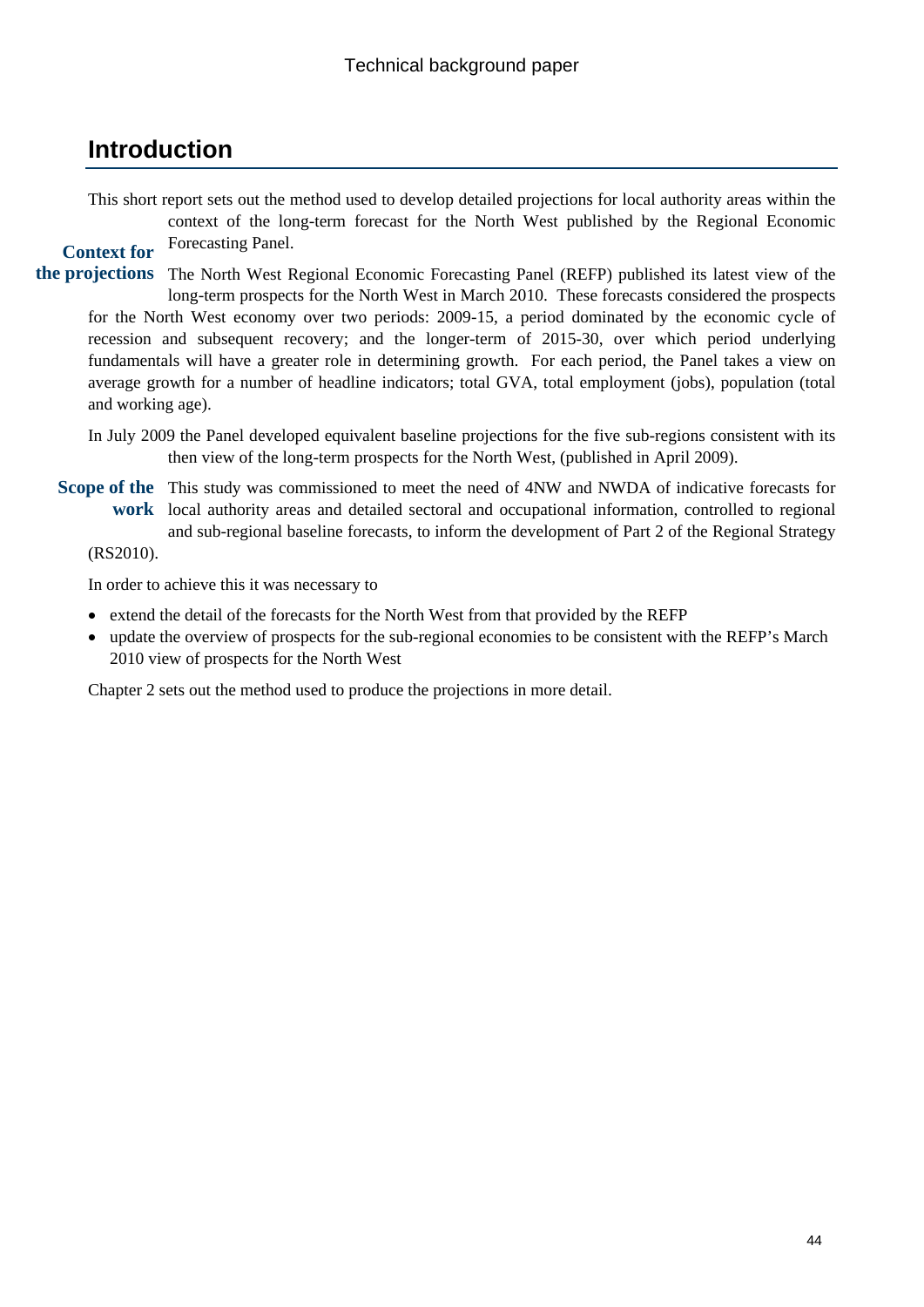# **Method**

#### **Overview of method**

Figure 2.1 provides an overview of how the projections required have been developed. The REFP forecast provides the 'control' for the forecasts. In developing the more detailed projections (eg by sector, status, and the timeseries) the method draws on the detailed forecasts for the North West and sub-regional economies published by Cambridge Econometrics in *Prospects for the Nations and Regions of the UK, February 2010*.

The main steps are as follows:

- Develop a sectoral profile to the NW REFP forecast
- Develop projections for North West variables not forecast by REFP (employment by status, employment by occupations)
- Update REFP sub-regional growth projections to be consistent with latest view for the North West.
- Develop sectoral profile for output and total employment in the sub-regions consistent with sector profile of North West forecast and overall growth rate projections for the sub-regions
- Develop projections for sub-regional variables not forecast by REFP consistent with the projections for the North West
	- Develop local authority-level projections for all variables

**Definition of** The project delivered the following data for the North West, sub-regions and local authorities:

- **variables** 
	- Value-added and employment (jobs) by sector
	- Employment (jobs) by occupations
- Total population and working age population

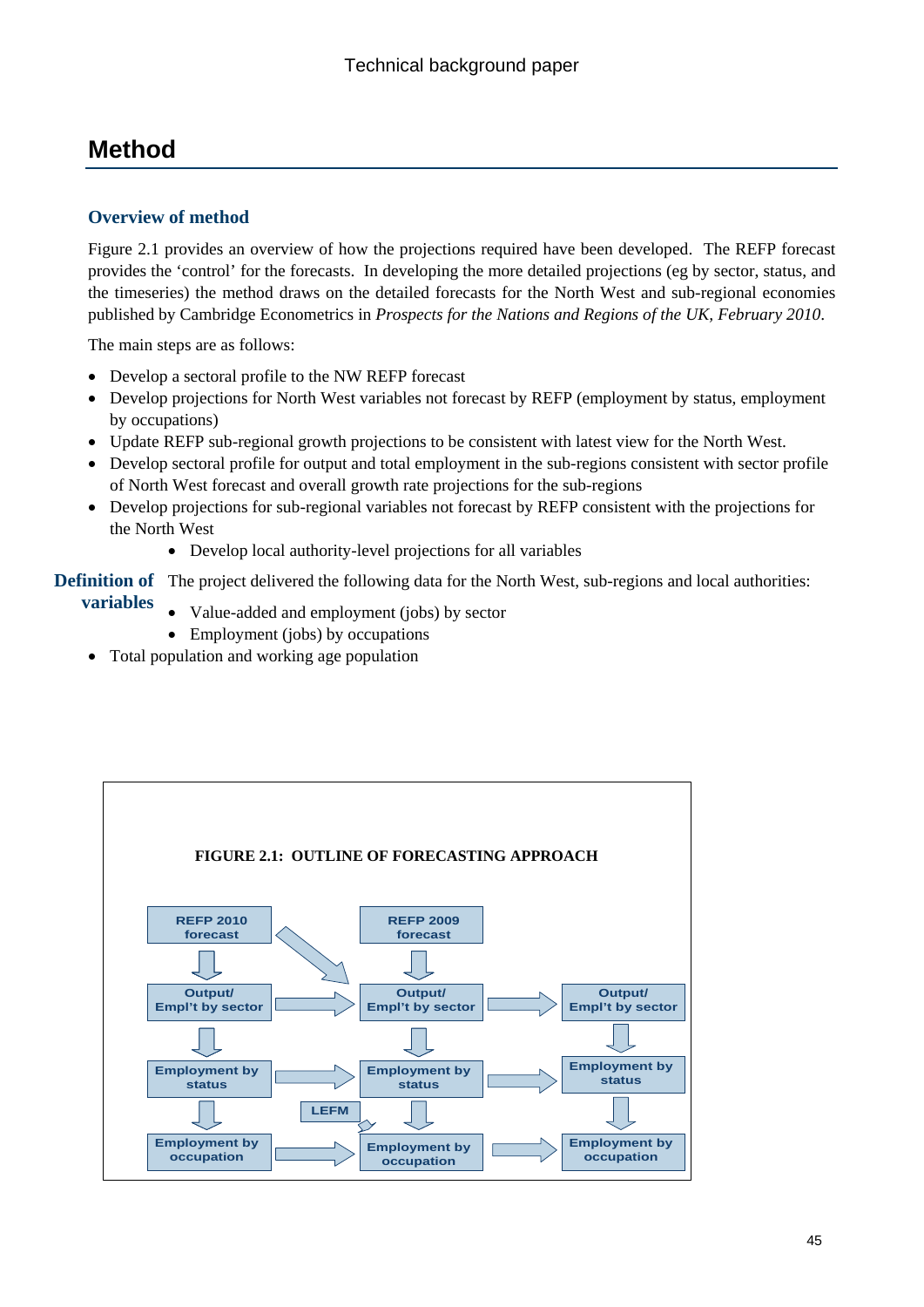The various employment variables are a measure of the number of workplace jobs in an economy, with each type of job counted equivalently. Estimates of workplace jobs in an economy will differ from estimates of the number of people employed in workplaces for various reasons, including that one person may be filling more than one part-time job. The measure of value-added is also constructed on a workplace basis.

#### **Projections for the North West**

REFP inputs REFP provided the 'control' growth forecast for total GVA, total employment and population to the (total and total of working age) for 2009-15 and 2015-30. **projections** 

Output and The sectoral profile of output and total employment was constructed by applying CE's forecasts employment for sectoral growth in the region to the rate of overall growth set by the Panel. **by sector** 

#### **Employment**

 $\overline{a}$ 

Estimates of employment by status (male, female, full-time, part-time, self employed) are projected from total employment by applying industry-specific profiles for employment by status. The assumptions used are those from CE's forecasts, which themselves project changes in **by status** 

the share of employment in each status based on the change in these shares over the previous seven years.

Trends in overall employment by status therefore reflect:

- the changing sectoral profile of employment (eg a higher proportion of employment in retailing is part time than is the case for manufacturing employment).
	- different trends in the type of work in different sectors.

Employment Projections of employment by occupation are produced by applying profiles of occupation by by occupation industry to the projections of employment by sector (and status). The estimates in employment by occupation and industry are those used in Working Futures 3, the detailed labour market

projections commissioned by the UK Commission for Employment and Skills (www.ukces.org.uk). These trends are based on changes between the two latest Censuses of Population (ie 1991 and 2001), adjusted in the light of more recent (but less detailed) information from the Labour Force Survey.

Trends in overall employment by occupation therefore reflect:

- the changing pattern of employment by industry and status
	- $\bullet$  different trends in future profile of employment by occupation, sector and status $^{39}$

Population The Panel's forecast rates of growth in total population and working age population are applied to CE's estimates of population in the region in 2009, an estimate that itself reflects the mid-year population estimate for 2008. Note that the trend in population forecast by REFP differs from that present in the ONS sub-national population projections.

#### **Projections for the Sub-Regions**

REFP inputs In addition to the North West 'control' forecast, the projections take account of the REFP's 2009to the based baseline forecasts for growth in total GVA, total employment and total and working age projections population in the sub-regions.

<sup>&</sup>lt;sup>39</sup> Working Futures developed different trends in employment by occupation and industry by gender but not by type of work (full-time, part-time, self employment).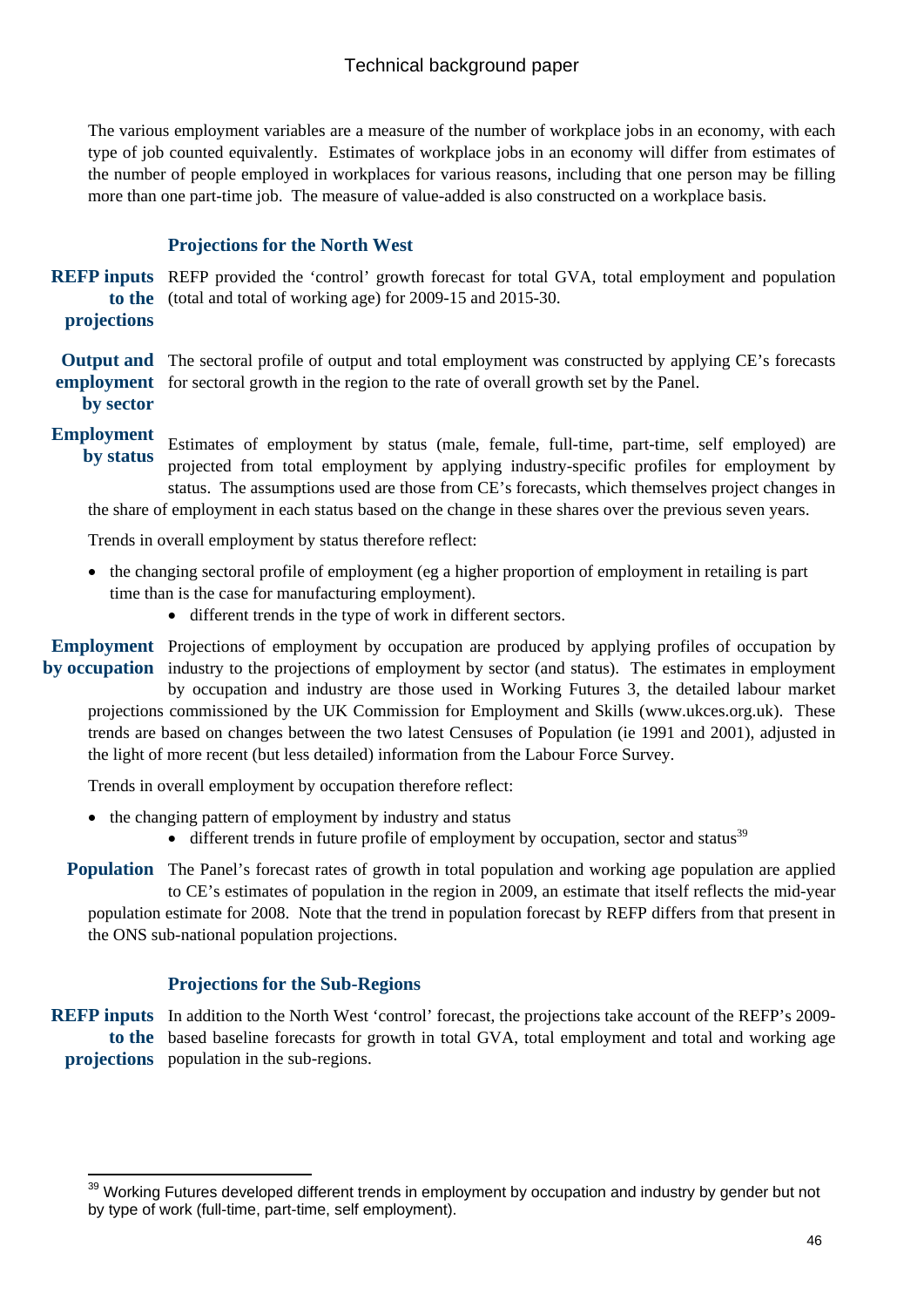Moving the The SRP forecasts are inconsistent with the latest REFP long term forecast for the North West because: *2009-based* 

*SRP forecasts to be consistent with the 2010 NW forecast* 

the SRP forecasts were for growth over 2008-15 and 2015-30 while the latest regional forecasts sets NW growth forecasts for 2009-15 and 2015-30;

• the latest NW forecast is more timely, made a year after that setting the context for the existing REFP sub-regional forecasts.

Before developing the full range of results for the SRP areas required by this commission it was necessary to first update the projections of the aforementioned macroeconomic aggregate variables for the SRP areas, to be consistent with the latest REFP forecast.

It was agreed with NWDA/4NW that the difference between the 2009 and 2010 REFP baseline forecast was not significant enough to need to change the assumptions regarding the differentials between the sub-regions and the region, and so this would be done on the assumption that:

- the previous differential in performance between a sub-region and the region would be maintained
	- ie if the 2009-based forecast had GVA growth in an SRP being 0.2pp below that forecast for the North West (eg 1.9% pa vs 2.1% pa), then the 2010-based projection would assume that same differential for the sub-region on the latest NW forecast (eg 2.0% pa vs 2.2% pa)
- the differential growth rates set for 2008-15 in the 2009-based forecasts are assumed to hold for the period 2009-15 in the new 2010-based forecast

The estimates for the macroeconomic aggregates for the sub-regions result from applying these assumptions to CE's estimates of the level of these variables in 2009 (ensuring the estimates scale to the 'control' totals for the North West).

Output and The projections of output and employment by sector are constructed by calibrating CE's baseline employment projections for each sub-region to the constraints provided by:

- **by broad** 
	- the sector projections for the North West (see Section 2.1)
	- the projections of total GVA and total employment for the sub-regions (see above). **sector**

CE's baseline CE's baseline projections for the sub-regions are constructed by aggregating local authority level projections to the SRP geographies. *projections* 

CE's district-level employment projections are based on historical growth in the district relative to the region or UK (depending on which area it has the strongest relationship with), on an industry-byindustry basis. Thus, if an industry in the district outperformed the industry in the region (or UK) as *for the subregions* 

a whole in the past, then it will be assumed to do so in the future. Similarly, if it underperformed the region (or UK) in the past then it will be assumed to underperform the region (or UK) in the future.

Historical district-level output (value added) in each district and industry is estimated based on NUTS2-level productivity (itself based on ONS sub-regional accounts data), and is projected forward based on productivity growth by sector in the region as a whole

Employment Estimates of employment by status are calculated from the projections total employment by applying, industry-specific profiles for employment by status. The assumptions used are those from CE's baseline projections. The starting assumption is the continuation of **by status** 

past changes in the share of employment in each status over the previous seven years. The results of this initial assumption are then calibrated to be consistent with the estimates of employment by status by sector in the North West as a whole.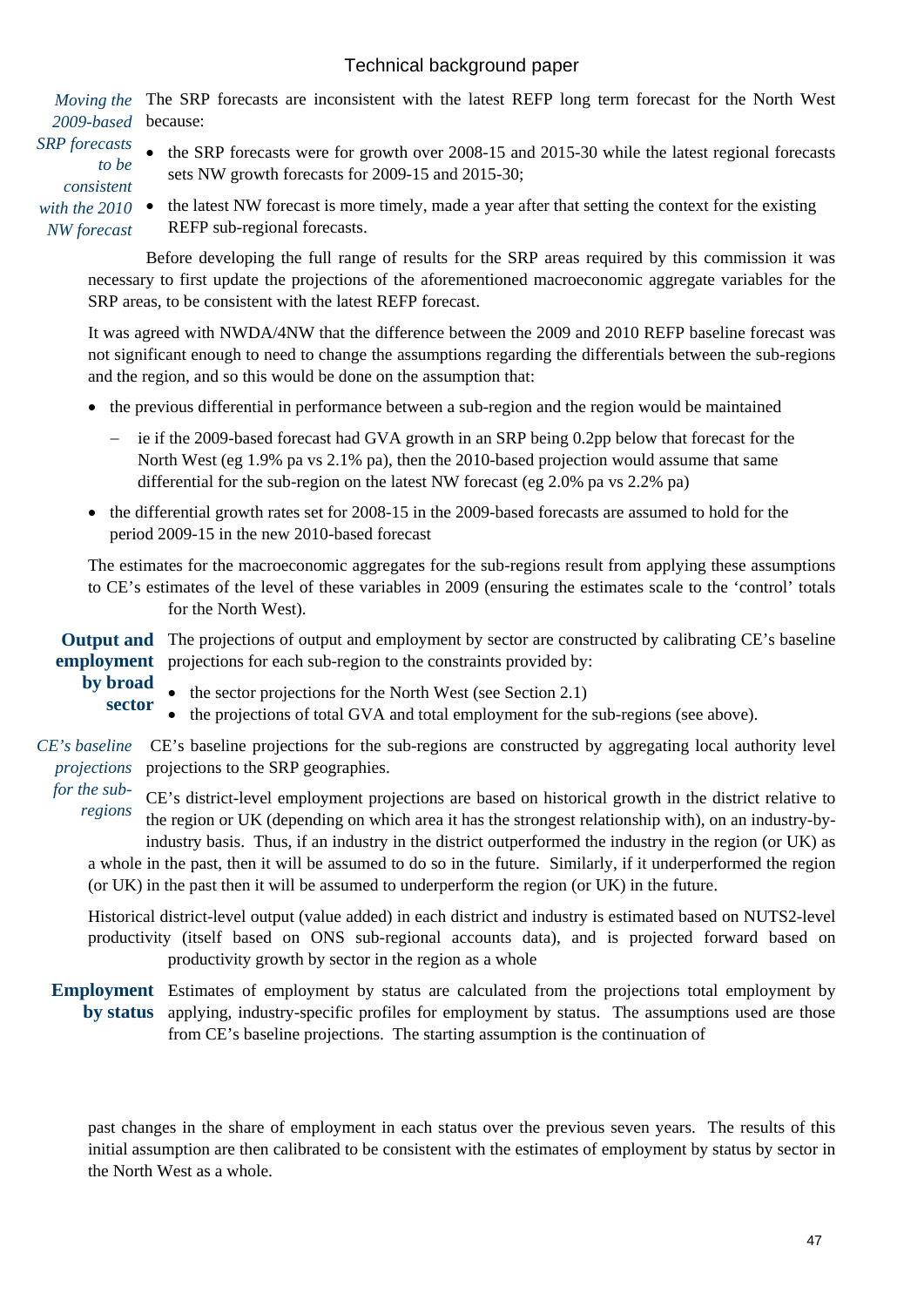Employment Projections of sub-regional employment by occupation are constructed using a similar approach by occupation to that used for the North West as a whole; namely by applying industry-specific occupation profiles to the projections of employment by status.

The sub-regional industry-specific occupation profiles are constructed as follows:

- Versions of the Local Economy Forecasting Model (LEFM) are constructed to produce initial estimates of industry/occupation profiles over time for each status of employment.
	- − This uses the results of previous Census' to calibrate the detailed estimates for the region to the subregional employment profile. For the years since 2001 and for the forecast period changes in the local pattern of occupations by sector are assumed to follow those estimated/forecast for the region as a whole.

These initial estimates of occupation profiles are combined with the projections of employment by industry and status in the sub-regions (see above). The results are calibrated to ensure consistency with the estimates of employment by occupation and industry in the North West as a whole.

#### **Projections for Local Authorities**

REFP inputs The REFP has not made forecast for the prospects for local authority economies and so provides to the no input to this level of analysis other than through the 'controlling' forecasts for the region and projections sub-regional economies.

Output and The projections for employment and value-added by sector are constructed by scaling CE's employment baseline projections for local authorities to the REFP-consistent projections for the appropriate by sector sub-region.

- Employment Estimates of employment by status are calculated from projections of total employment by by status applying industry-specific profiles for employment by status. The assumptions used are those from CE's baseline projections. The starting assumption is the continuation of past changes in the share of employment in each status, by industry, over the previous seven years. The results of this initial assumption are then calibrated to be consistent with the estimates of employment by status by industry in the North West as a whole.
- Employment Estimates of workplace employment by occupation are constructed by applying the industryby occupation specific profile of total employment by occupation for the appropriate sub-region (see Section 2.3 above) to the estimates of total employment by sector in the local authority.

Therefore, any difference in the projected profile of employment by occupation for two local authorities within the same sub-region will only be due to differences in the projected pattern of employment.

Population The projections are constructed by scaling CE's baseline projections of population in local authority areas to the REFP forecast for the North West as a whole.

CE's baseline projections for population in local authorities are founded on mid-year population estimates to 2008. Estimates for future years draw on the projected trend from the

2006-based sub-national population published by ONS but are then calibrated back to CE's independent forecast for population in the North West.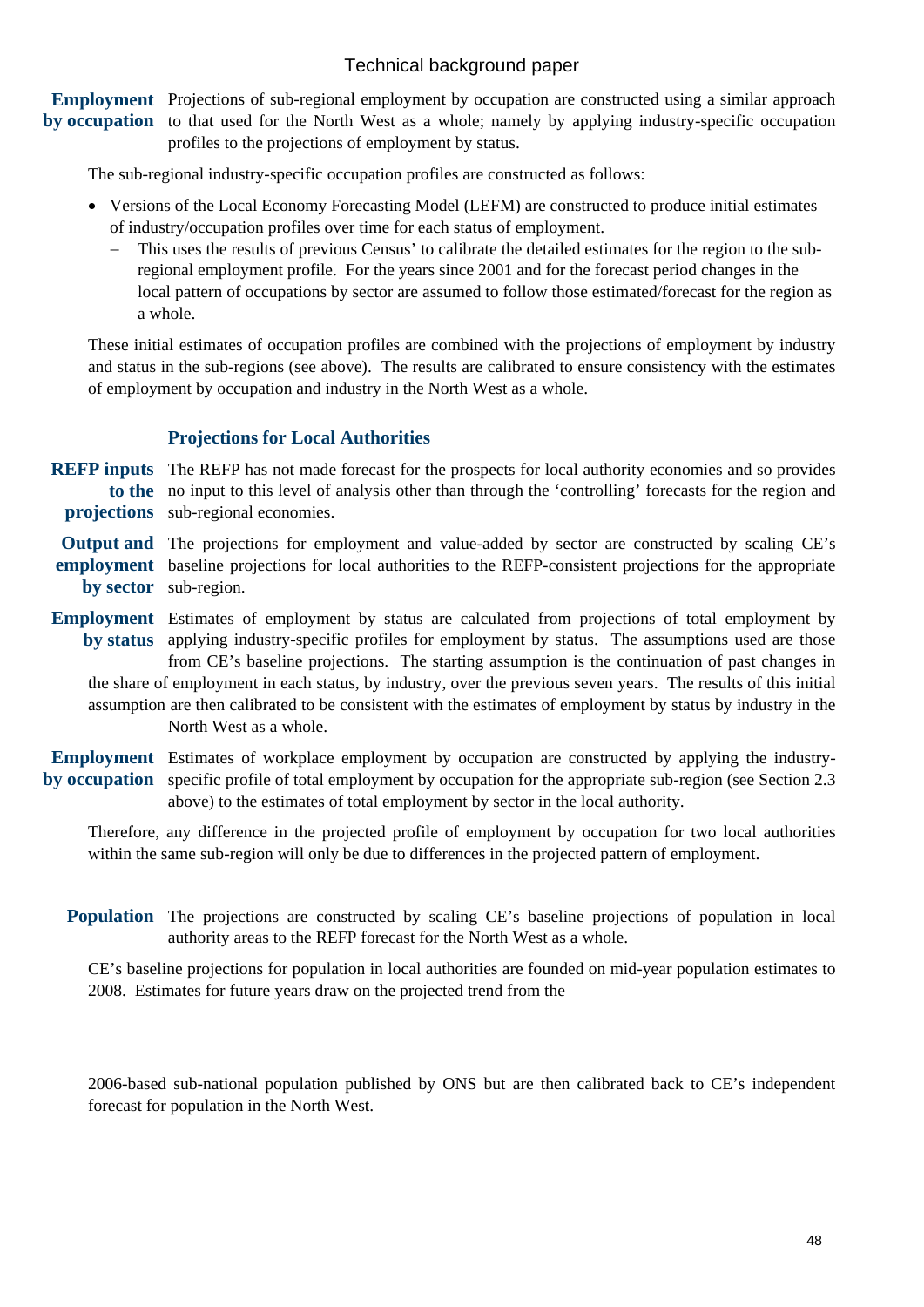# **Sector Definitions**

| <b>TABLE 3.1: SECTOR DEFINITIONS</b>                    |           |           |  |  |  |  |  |
|---------------------------------------------------------|-----------|-----------|--|--|--|--|--|
| <b>Sector</b><br><b>CE</b> Industries<br><b>SIC2003</b> |           |           |  |  |  |  |  |
| Agriculture etc                                         | 1         | 01,02,05  |  |  |  |  |  |
| Mining and quarrying                                    | $2 - 4$   | $10 - 14$ |  |  |  |  |  |
| Manufacturing                                           | $5 - 21$  | 15-37     |  |  |  |  |  |
| Electricity, gas and water                              | $22 - 24$ | $40 - 41$ |  |  |  |  |  |
| Construction                                            | 25        | 45        |  |  |  |  |  |
| <b>Distribution</b>                                     | 26        | 50-51     |  |  |  |  |  |
| Retailing                                               | 27        | 52        |  |  |  |  |  |
| Hotels and catering                                     | 28        | 55        |  |  |  |  |  |
| Transport and communications                            | 29-32     | $60 - 64$ |  |  |  |  |  |
| Financial services                                      | $33 - 34$ | 65-67     |  |  |  |  |  |
| <b>Business services</b>                                | $35 - 37$ | $70-74$   |  |  |  |  |  |
| Public administration and defence                       | 38        | 75        |  |  |  |  |  |
| Education                                               | 39        | 80        |  |  |  |  |  |
| Health and social work                                  | 40        | 85        |  |  |  |  |  |
| Other services                                          | 41        | 90-99     |  |  |  |  |  |